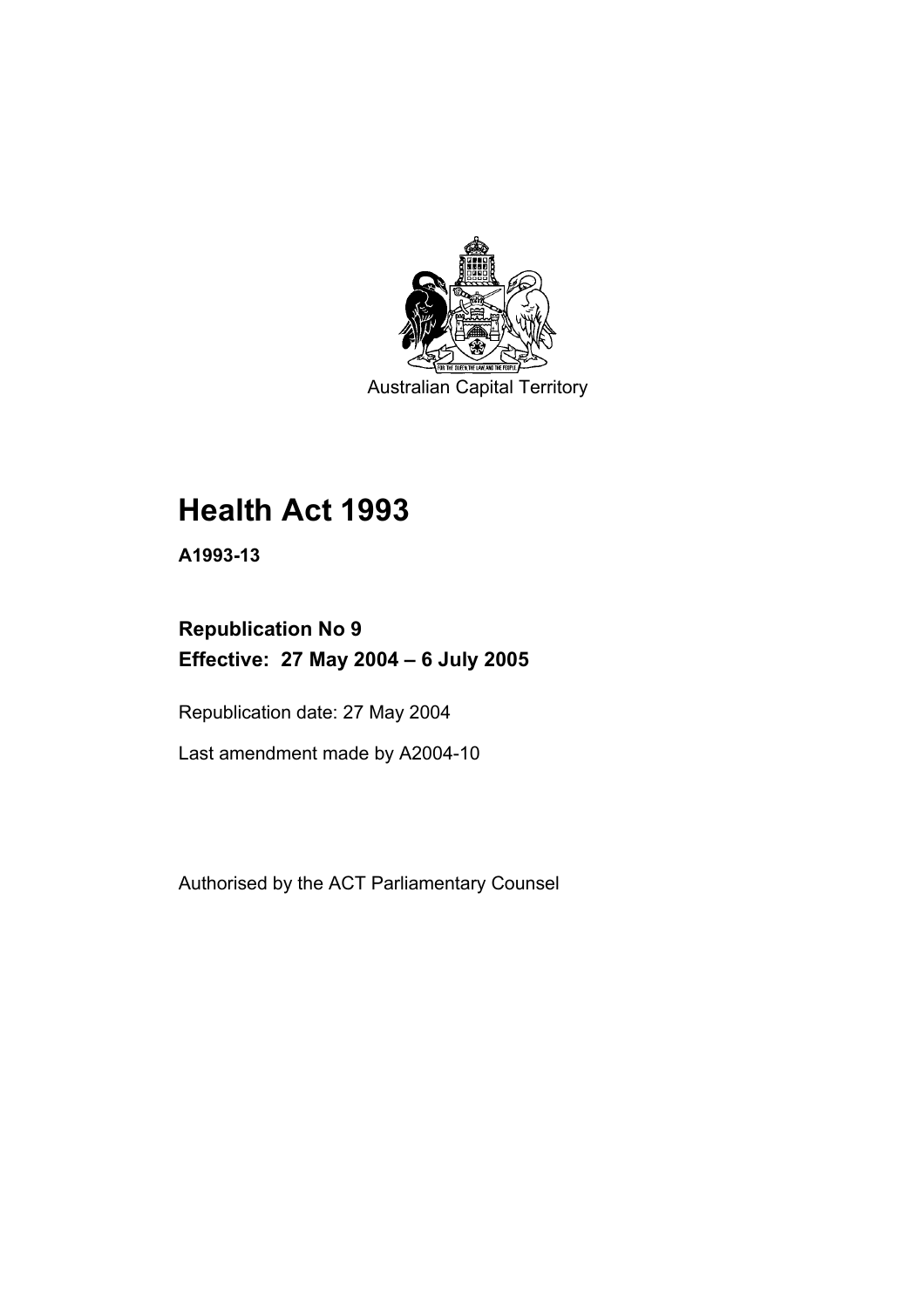### **About this republication**

#### **The republished law**

This is a republication of the *Health Act 1993* (including any amendment made under the *Legislation Act 2001*, part 11.3 (Editorial changes)) as in force on 27 May 2004*.* It also includes any amendment, repeal or expiry affecting the republished law to 27 May 2004.

The legislation history and amendment history of the republished law are set out in endnotes 3 and 4.

#### **Kinds of republications**

The Parliamentary Counsel's Office prepares 2 kinds of republications of ACT laws (see the ACT legislation register at www.legislation.act.gov.au):

- authorised republications to which the *Legislation Act 2001* applies
- unauthorised republications.

The status of this republication appears on the bottom of each page.

#### **Editorial changes**

The *Legislation Act 2001*, part 11.3 authorises the Parliamentary Counsel to make editorial amendments and other changes of a formal nature when preparing a law for republication. Editorial changes do not change the effect of the law, but have effect as if they had been made by an Act commencing on the republication date (see *Legislation Act 2001*, s 115 and s 117). The changes are made if the Parliamentary Counsel considers they are desirable to bring the law into line, or more closely into line, with current legislative drafting practice.

This republication does not include amendments made under part 11.3 (see endnote 1).

#### **Uncommenced provisions and amendments**

If a provision of the republished law has not commenced or is affected by an uncommenced amendment, the symbol  $\vert \mathbf{U} \vert$  appears immediately before the provision heading. The text of the uncommenced provision or amendment appears only in the last endnote.

#### **Modifications**

If a provision of the republished law is affected by a current modification, the symbol  $\mathbf{M}$ appears immediately before the provision heading. The text of the modifying provision appears in the endnotes. For the legal status of modifications, see *Legislation Act 2001*, section 95.

#### **Penalties**

The value of a penalty unit for an offence against this republished law at the republication date is—

- (a) if the person charged is an individual—\$100; or
- (b) if the person charged is a corporation—\$500.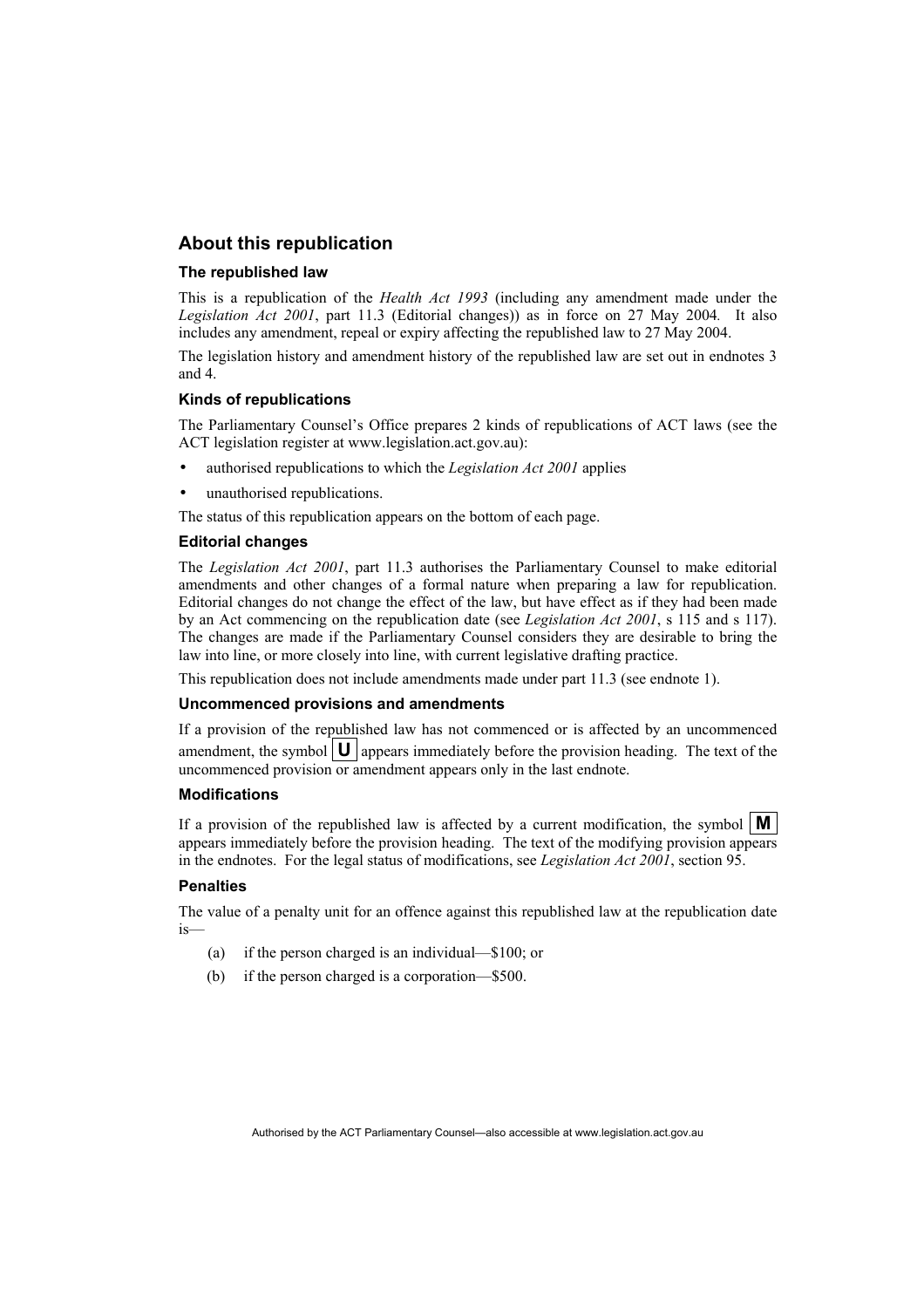

# **Health Act 1993**

# **Contents**

| Part 1 | <b>Preliminary</b>                        |   |
|--------|-------------------------------------------|---|
|        | Name of Act                               | 2 |
| 2      | Dictionary                                | 2 |
| 3      | <b>Notes</b>                              | 2 |
| 4      | Declaration of quality assurance activity | 2 |
| Part 2 | <b>Health care principles</b>             |   |
| 5      | Objectives                                | 3 |
| 6      | Medicare principles and commitments       | 3 |
|        | Legal effect                              | 5 |

contents 1

Page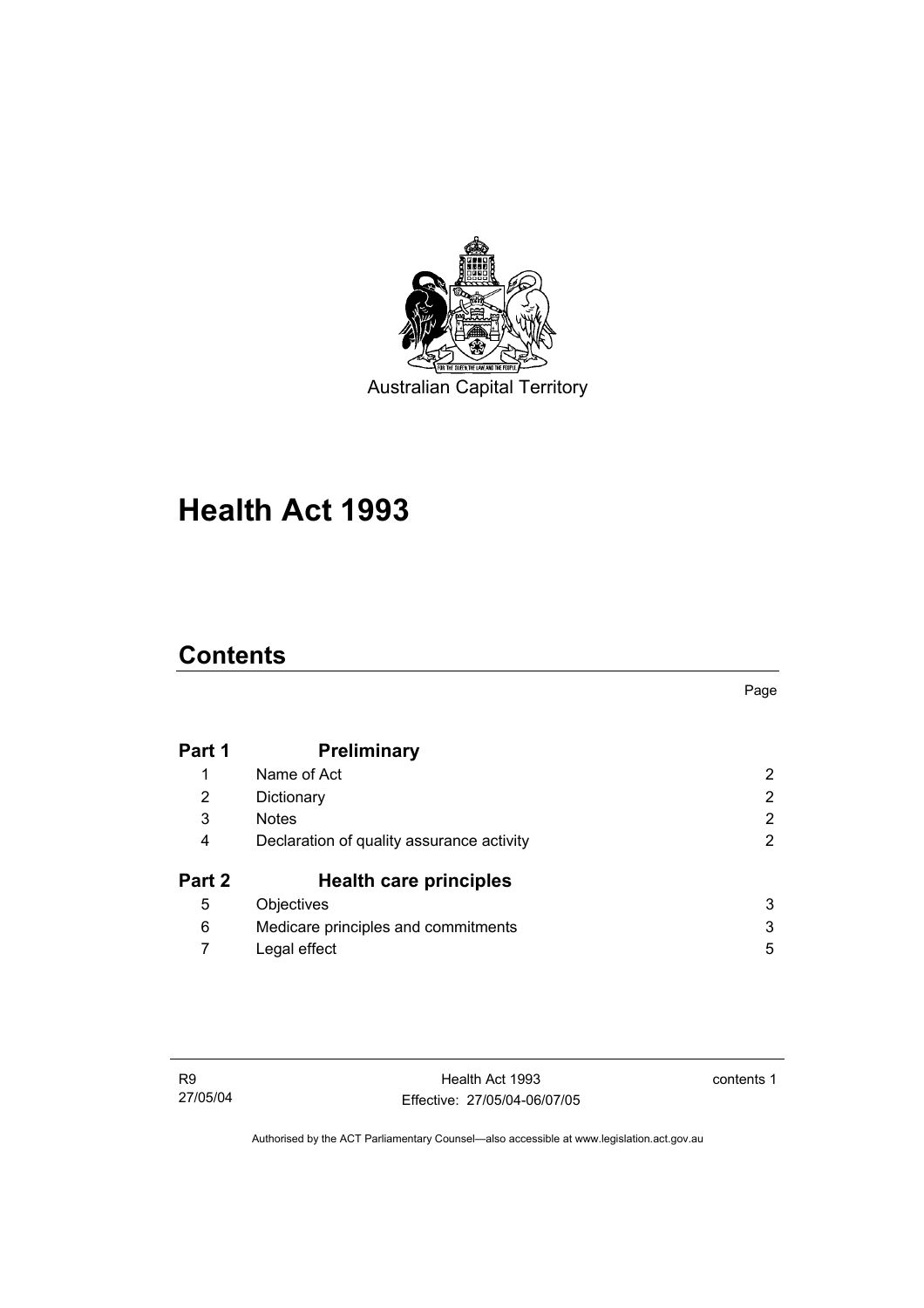#### Contents

|                     |                                                    | Page              |
|---------------------|----------------------------------------------------|-------------------|
| Part <sub>3</sub>   | <b>Public sector quality assurance committees</b>  |                   |
| Division 3.1        | General                                            |                   |
| 8                   | Approval of public sector committees               | 6                 |
| 9                   | Appointment of members                             | $\overline{7}$    |
| 10                  | Procedure and conduct of matters                   | $\overline{7}$    |
| 11                  | Disclosure of interest                             | $\overline{7}$    |
| 12                  | Approval of Calvary Health Care ACT committees     | 8                 |
| <b>Division 3.2</b> | <b>Confidentiality and evidentiary matters</b>     |                   |
| 13                  | Nondisclosure of identity                          | 8                 |
| 14                  | Admissibility of evidence                          | 8                 |
| 15                  | Members not compellable                            | 9                 |
| 16                  | Protection of members                              | 9                 |
| 17                  | Protection of people assisting committee           | 10                |
| Part 4              | <b>Private sector quality assurance committees</b> |                   |
| <b>Division 4.1</b> | General                                            |                   |
| 18                  | Definitions for pt 4                               | 12                |
| 19                  | Committee to be approved                           | $12 \overline{ }$ |
| 20                  | Procedure and conduct of matters                   | 13                |
| 21                  | Disclosure of interest                             | 13                |
| <b>Division 4.2</b> | <b>Confidentiality and evidentiary matters</b>     |                   |
| 22                  | Nondisclosure of identity                          | 14                |
| 23                  | Admissibility of evidence                          | 14                |
| 24                  | Members not compellable                            | 15                |
| 25                  | Protection of members                              | 15                |
| 26                  | Protection of people assisting committee           | 16                |
| Part 5              | <b>Clinical privileges</b>                         |                   |
| 27                  | Interpretation for pt 5                            | 18                |
| 28                  | Clinical privileges and engagements                | 18                |
| 29                  | Effect of variation etc                            | 19                |
| 30                  | Application of pt 5 and 6                          | 19                |
|                     |                                                    |                   |

contents 2 Health Act 1993 Effective: 27/05/04-06/07/05

R9 27/05/04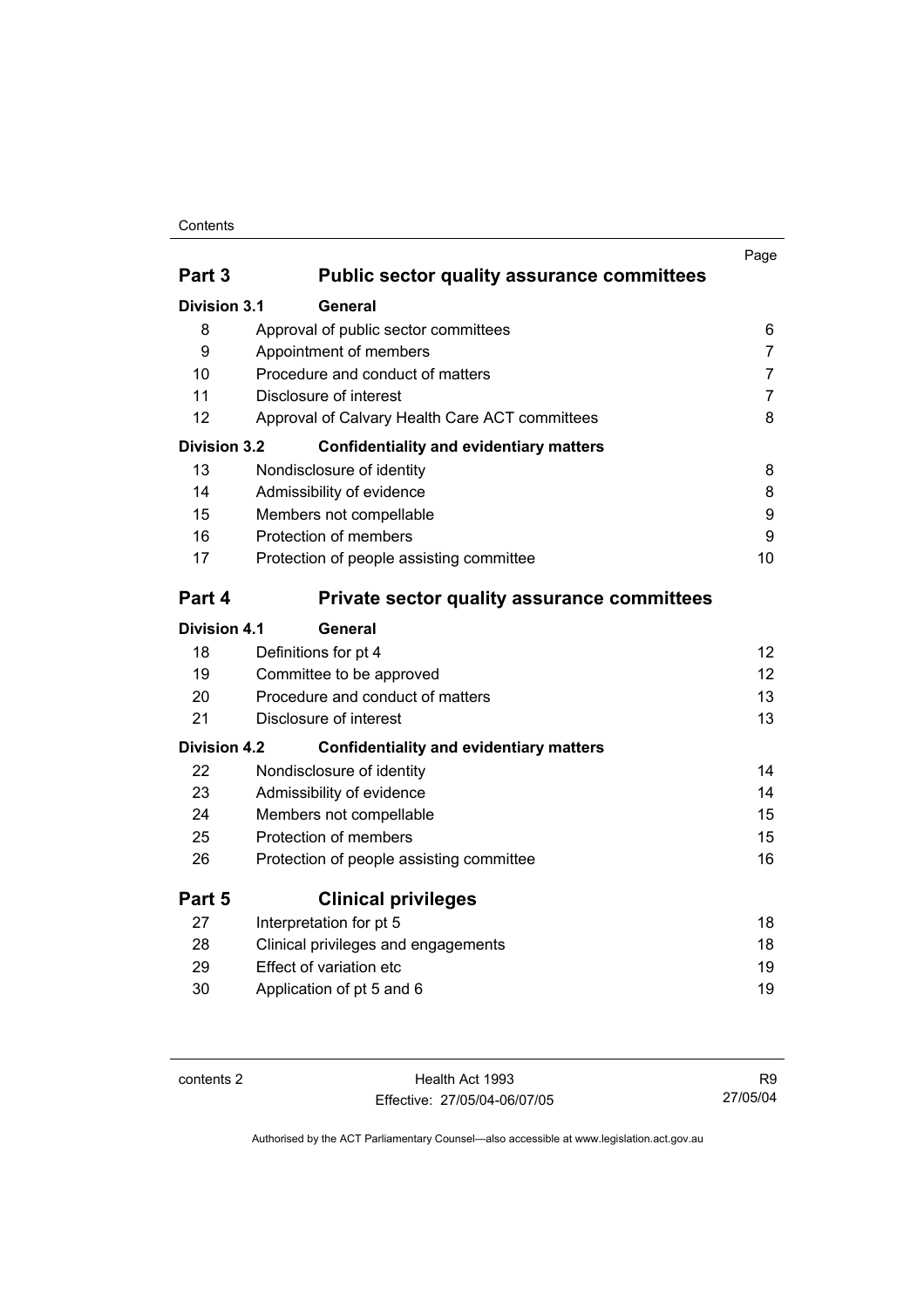|                   |                                                 | Contents |
|-------------------|-------------------------------------------------|----------|
|                   |                                                 | Page     |
| Part 6            | <b>Administrative review</b>                    |          |
| 31                | Interpretation for pt 6                         | 20       |
| 32                | <b>Review</b>                                   | 20       |
| 33                | Notification                                    | 20       |
| Part 6A           | <b>VMO service contracts</b>                    |          |
| 33A               | Definitions for pt 6A                           | 22       |
| 33B               | Service contracts                               | 22       |
| 33C               | Core conditions                                 | 23       |
| 33D               | Collective negotiations                         | 23       |
| 33E               | Negotiating agents                              | 23       |
| 33F               | Authorised representatives                      | 25       |
| 33G               | Arbitration                                     | 26       |
| 33H               | <b>Trade Practices Act authorisation</b>        | 26       |
| Part 7            | <b>Miscellaneous</b>                            |          |
| 34                | Release of confidential information             | 28       |
| 35                | References to Health and Community Care Service | 28       |
| 36                | Determination of fees                           | 29       |
| 37                | Payment of fees and interest                    | 30       |
| 37A               | Approved forms                                  | 30       |
| 37B               | Regulations about nurse practitioners           | 30       |
| 38                | Regulation-making power                         | 31       |
| <b>Dictionary</b> |                                                 | 32       |
|                   |                                                 |          |
| <b>Endnotes</b>   |                                                 |          |
| 1                 | About the endnotes                              | 35       |
| $\overline{2}$    | Abbreviation key                                | 35       |
| 3                 | Legislation history                             | 36       |
| 4                 | Amendment history                               | 37       |
| 5                 | Earlier republications                          | 43       |

6 Renumbered provisions **6** Renumbered provisions

Health Act 1993 Effective: 27/05/04-06/07/05 contents 3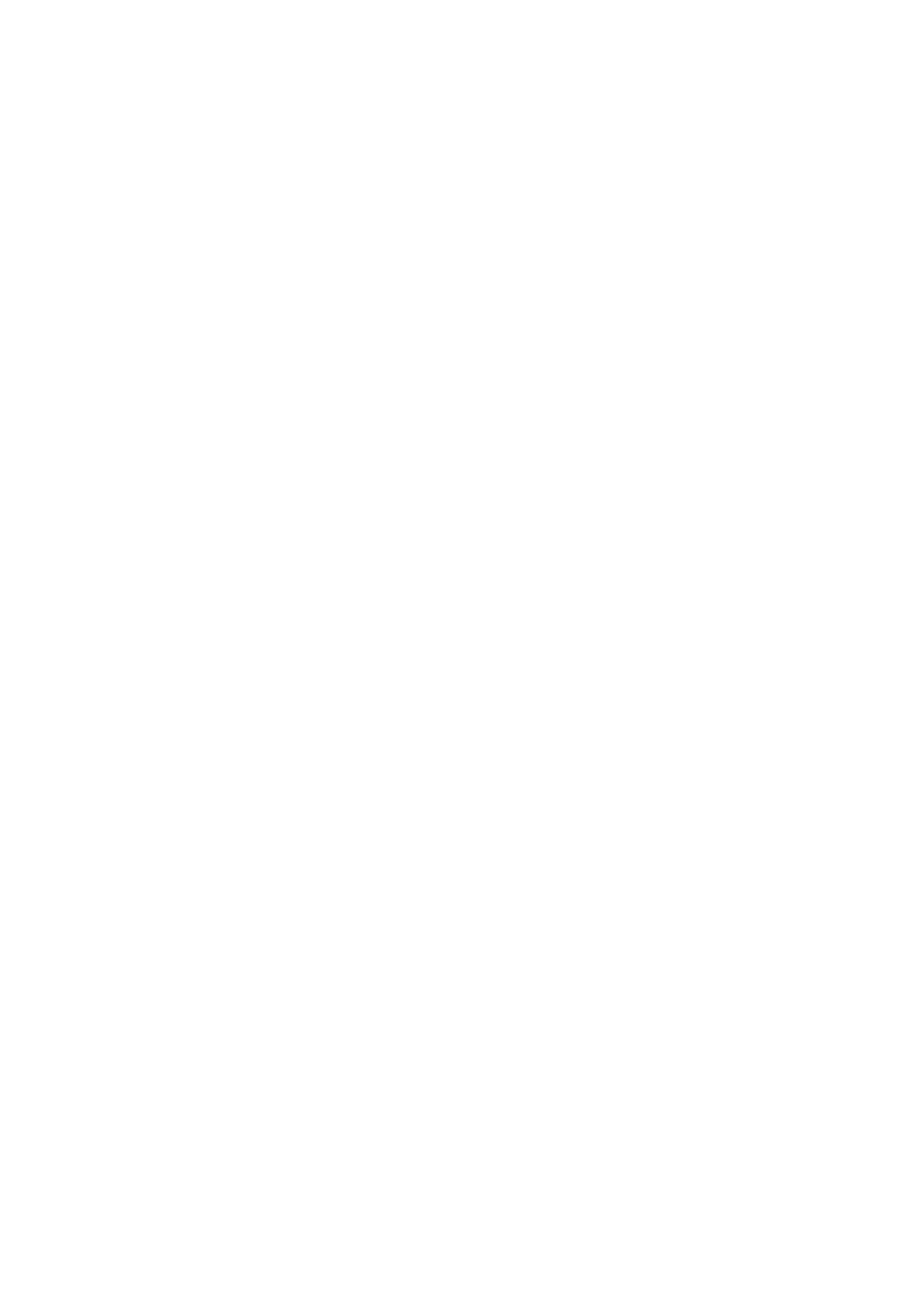

# **Health Act 1993**

An Act relating to the provision of health services

R9 27/05/04

I

Health Act 1993 Effective: 27/05/04-06/07/05 page 1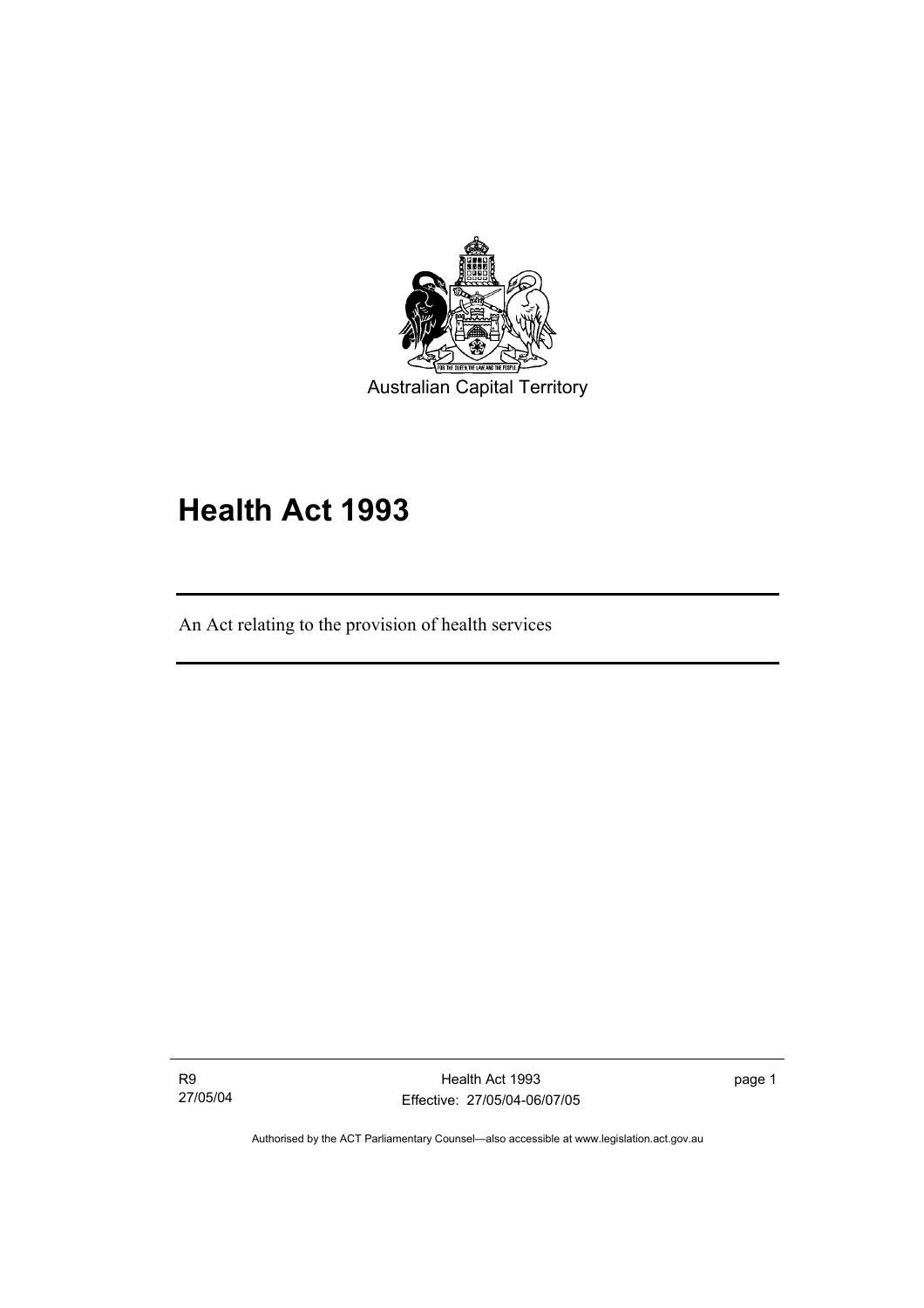#### **Part 1** Preliminary

Section 1

# **Part 1** Preliminary

### **1 Name of Act**

This Act is the *Health Act 1993*.

## **2 Dictionary**

The dictionary at the end of this Act is part of this Act.

*Note 1* The dictionary at the end of this Act defines certain terms used in this Act, and includes references (*signpost definitions*) to other terms defined elsewhere in this Act.

> For example, the signpost definition '*prescribed body*, for part 4 (Private sector quality assurance committees)—see section 18.' means that the expression 'prescribed body' is defined in that section and the definition applies to part 4.

*Note 2* A definition in the dictionary (including a signpost definition) applies to the entire Act unless the definition, or another provision of the Act, provides otherwise or the contrary intention otherwise appears (see Legislation Act,  $s$  155 and  $s$  156 (1)).

## **3 Notes**

A note included in this Act is explanatory and is not part of this Act.

*Note* See Legislation Act, s 127 (1), (4) and (5) for the legal status of notes.

### **4 Declaration of quality assurance activity**

- (1) The Minister may, in writing, declare that a process is a quality assurance activity for section 8 (2) (a).
- (2) A declaration is a notifiable instrument.

*Note* A notifiable instrument must be notified under the Legislation Act.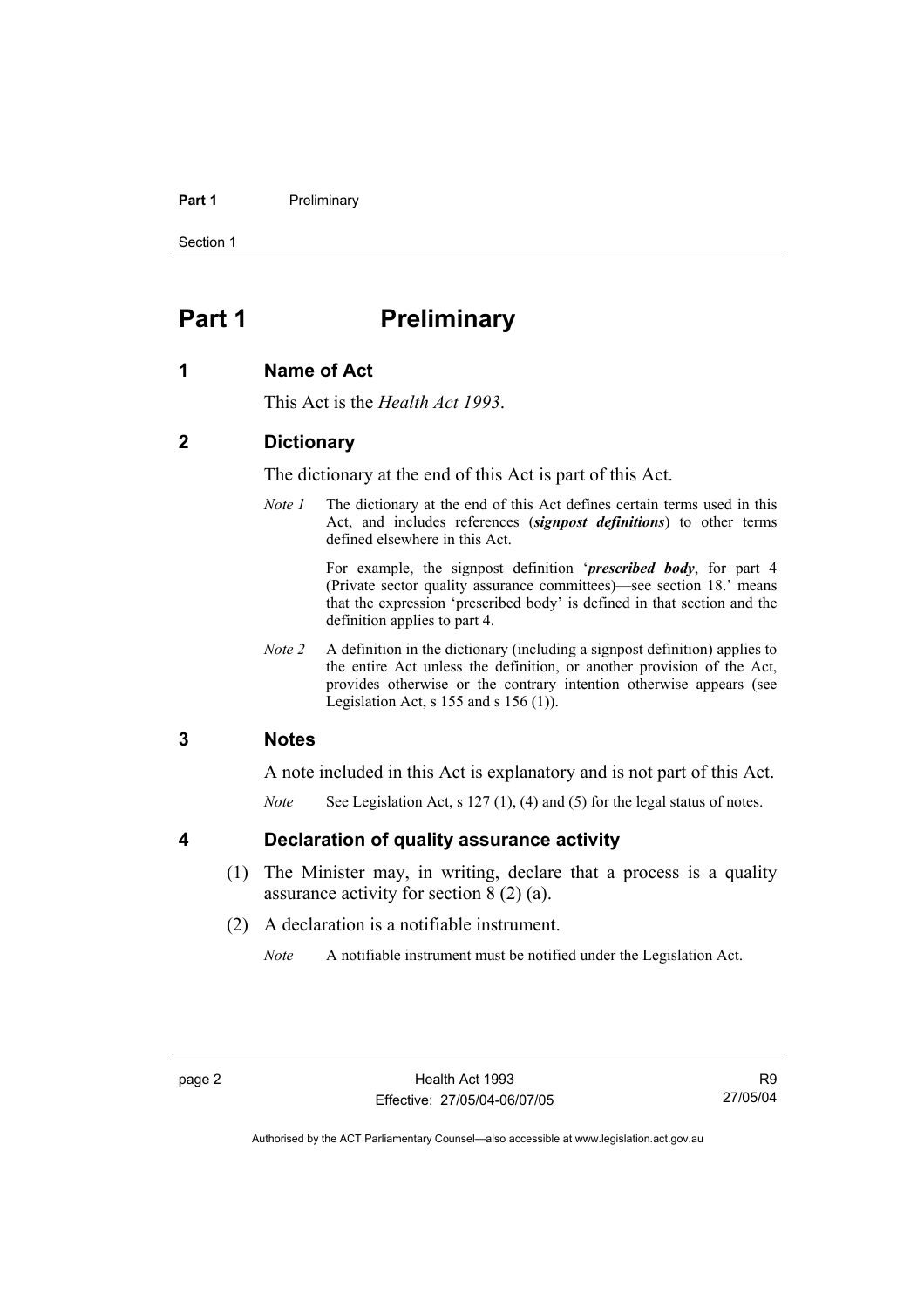# **Part 2 Health care principles**

## **5 Objectives**

In providing health services the Territory shall have regard to the following objectives:

- (a) to improve the efficiency, effectiveness and quality of health services;
- (b) to guarantee equitable access to and participation in health services and to ensure that language and cultural differences are not barriers to such access or participation;
- (c) to maintain a strong and viable public hospital system and a full range of community health services;
- (d) to support worker and community participation in the development of policies for the delivery of health services;
- (e) to ensure that the community is aware of the range of health services that is available and that patients have information that is sufficient to enable them to make informed choices;
- (f) to foster disease prevention and primary health care;
- (g) to cooperate with community groups in the provision of health services.

### **6 Medicare principles and commitments**

- (1) The following guidelines govern the delivery of public hospital services to eligible persons in the ACT:
	- *Note* The guidelines focus on the provision of public hospital services to eligible persons, but operate in an environment where eligible persons have the right to choose private health care in public and private hospitals supported by private health insurance.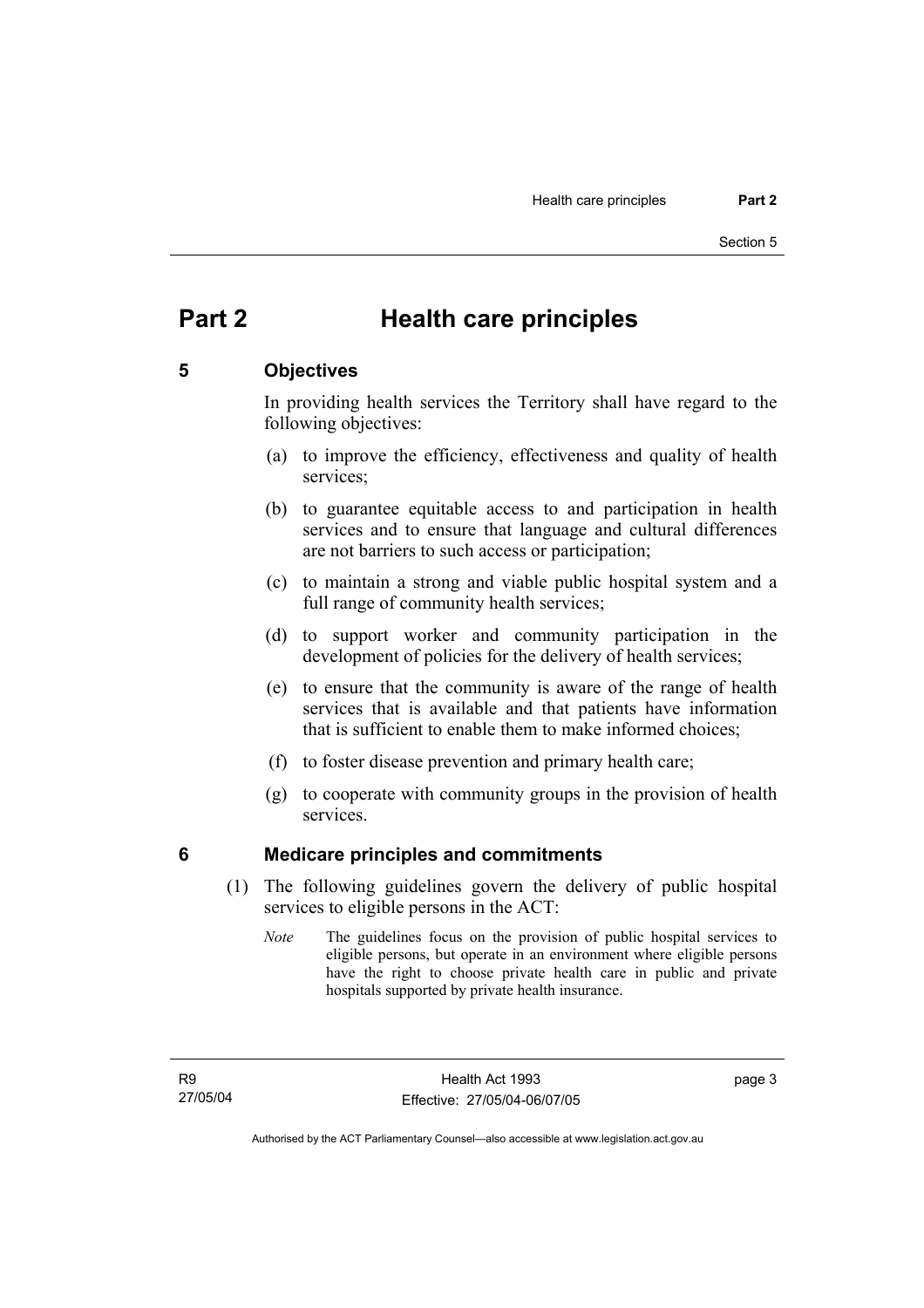#### **Part 2 Health care principles**

Section 6

page 4

- (a) eligible persons must be given the choice to receive public hospital services free of charge as public patients;
	- *Note 1* Hospital services include in-patient, outpatient, emergency services (including primary care where appropriate) and day patient services consistent with currently acceptable medical and health service standards.
	- *Note 2* At the time of admission to a hospital, or as soon as practicable after that, an eligible person will be required to elect or confirm whether he or she wishes to be treated as a public or private patient.
- (b) access to public hospital services is to be on the basis of clinical need;
	- *Note 1* None of the following factors are to be a determinant of an eligible person's priority for receiving hospital services:
		- (a) whether or not an eligible person has health insurance;
		- (b) an eligible person's financial status or place of residence;
		- (c) whether or not an eligible person intends to elect, or elects, to be treated as a public or private patient.
	- *Note 2* This guideline applies equally to waiting times for elective surgery.
- (c) to the maximum practicable extent, the Territory will ensure the provision of public hospital services equitably to all eligible persons, regardless of their geographical location;
	- *Note 1* This guideline does not require a local hospital to be equipped to provide eligible persons with every hospital service they may need.
	- *Note 2* In rural and remote areas, the Territory should ensure provision of reasonable public access to a basic range of hospital services that are in accord with clinical practices.
- (d) the Commonwealth and the Territory must make available information on the public hospital services eligible persons can expect to receive as public patients;
	- *Note 1* The joint Commonwealth/Territory development of a Public Patients Hospital Charter for the Territory will be a vehicle for the public dissemination of this information.
	- *Note 2* The Charter will set out the public hospital services available to public patients.

| Health Act 1993              | R9       |
|------------------------------|----------|
| Effective: 27/05/04-06/07/05 | 27/05/04 |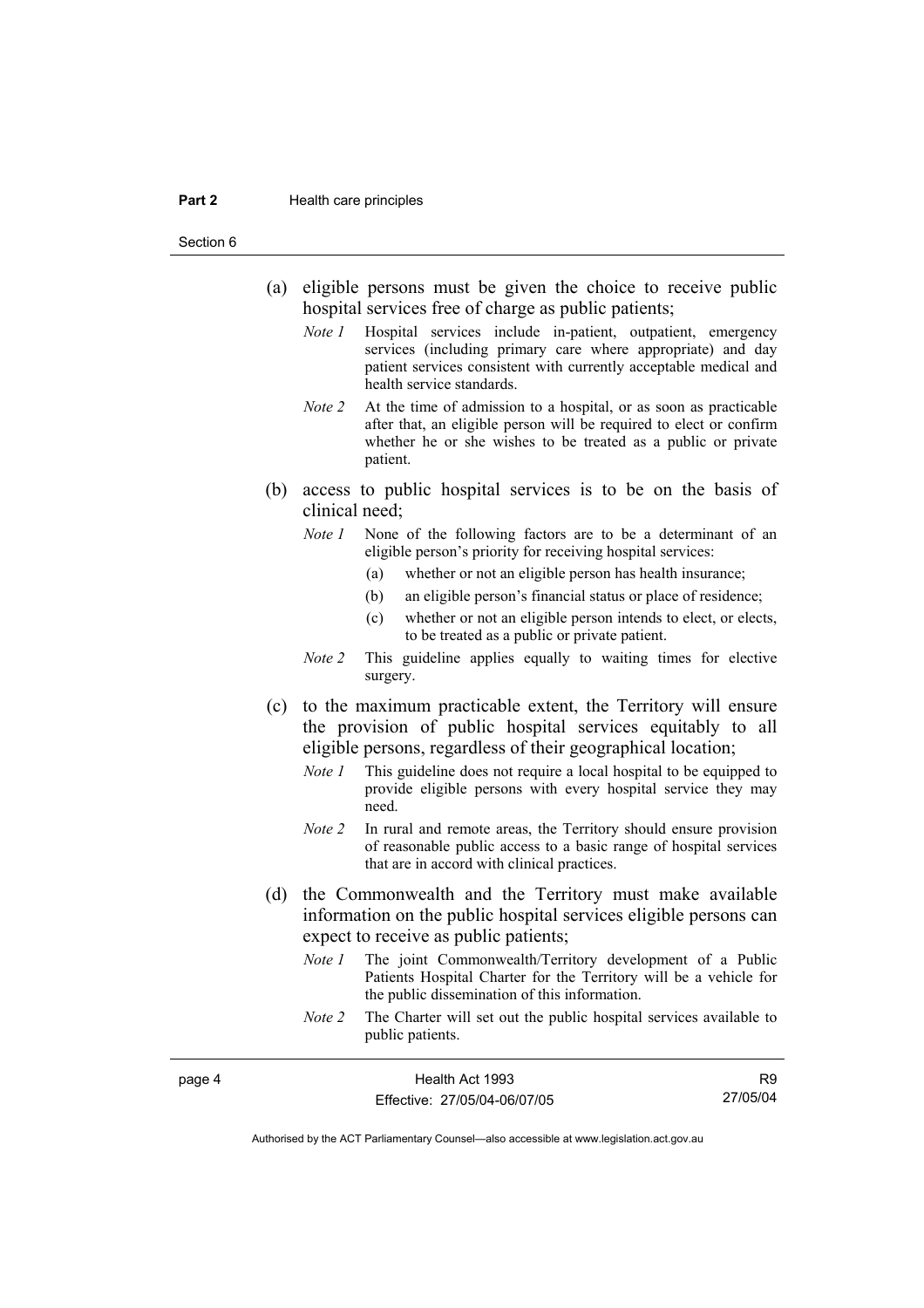- (e) the Commonwealth and the Territory are committed to making improvements in the efficiency, effectiveness and quality of hospital service delivery.
	- *Note* This includes a commitment to quality improvement, outcome measurement, management efficiency and effort to integrate the delivery of hospital and other health and community services.
- (2) A word or expression used in the *Medicare Agreements Act 1992* (Cwlth) has the same meaning in subsection (1).

# **7 Legal effect**

Nothing in this part is to be taken to create any legal rights not in existence before the enactment of this part or to affect any legal rights in existence before that enactment or that would, apart from this part, have come into existence after that enactment.

R9 27/05/04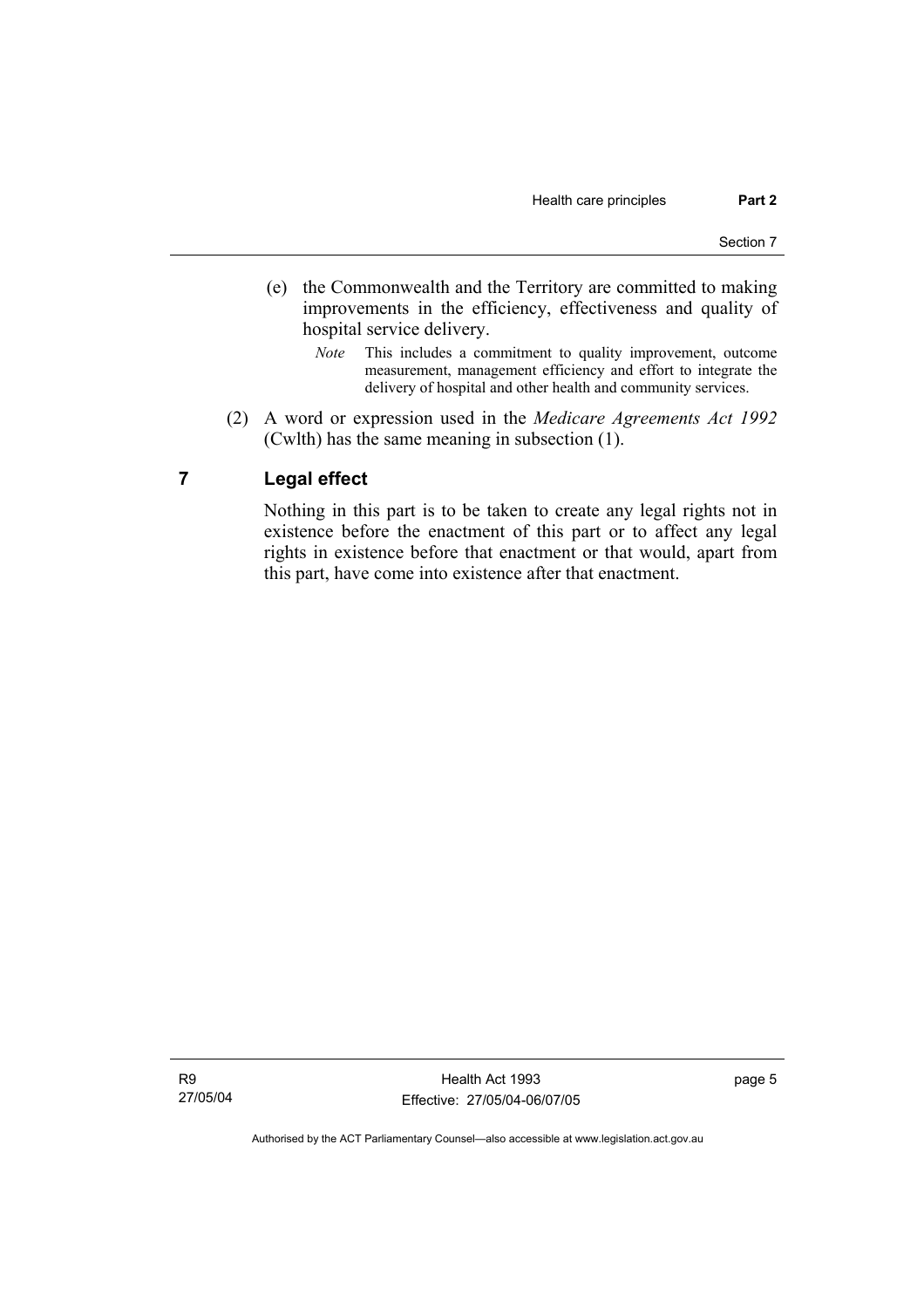# **Part 3 Public sector quality assurance committees**

# **Division 3.1 General**

# **8 Approval of public sector committees**

- (1) The Minister may, in writing, declare that a stated committee is established as an approved public sector quality assurance committee for a health facility or for a stated purpose.
- (2) A committee mentioned in subsection (1) may have all or any of the following functions decided by the Minister:
	- (a) to conduct quality assurance activities among health service providers for the purpose of assessing and evaluating the health services provided by the Territory, to report, and make recommendations, to the chief executive in relation to those services and to monitor the implementation of those recommendations;
	- (b) to conduct research or investigations into morbidity and mortality in the ACT and to report, and make recommendations, to the chief executive in relation to that research or those investigations;
	- (c) to investigate, assess, review and evaluate the clinical privileges provided to health service providers and to report, and make recommendations, to the chief executive in relation to whether those clinical privileges should be preserved, varied or withdrawn.
- (3) A declaration under subsection (1) is a notifiable instrument.
	- *Note* A notifiable instrument must be notified under the Legislation Act.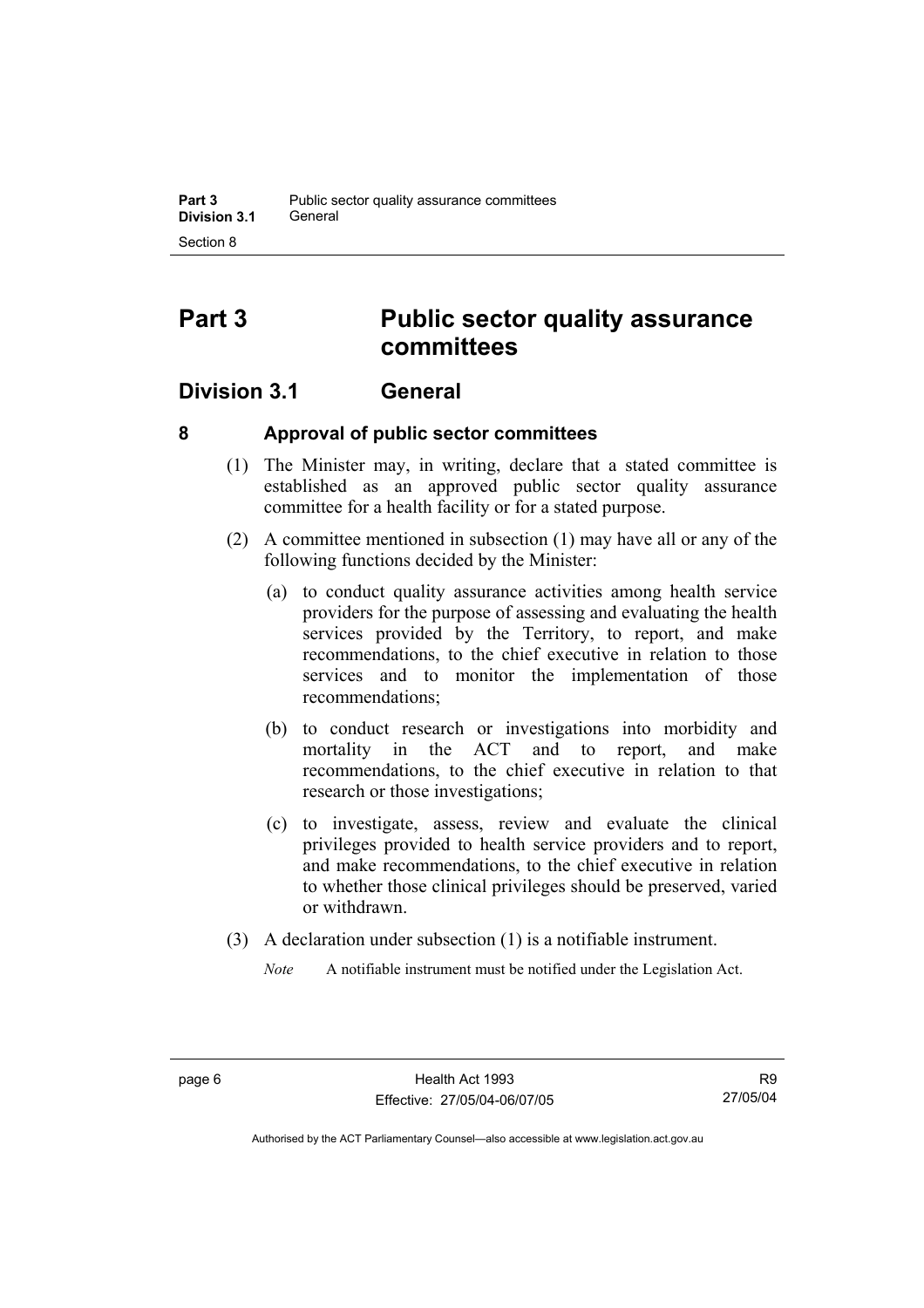## **9 Appointment of members**

- (1) If an approved public sector committee established under section 8 is established for a health facility, the chief executive (however described) of the health facility may appoint members of the committee.
- (2) If an approved public sector committee established under section 8 is established for a stated purpose, the chief executive may appoint members of the committee.
	- *Note 1* For the making of appointments generally, see Legislation Act, div 19.3.
	- *Note 2* A power to appoint a person to a position includes power to appoint a person to act in the position (see Legislation Act, s 209).

# **10 Procedure and conduct of matters**

- (1) The procedure of an approved public sector committee shall be as the committee determines.
- (2) An approved public sector committee may do whatever it considers necessary or expedient for the fair and expeditious conduct of a matter.
- (3) An approved public sector committee is to have regard to the rules of natural justice so far as they are relevant to the exercise of its functions.

# **11 Disclosure of interest**

- (1) A member of an approved public sector committee who has a direct or indirect personal or financial interest in a matter being considered or about to be considered by the committee shall, as soon as practicable after the relevant facts have come to the member's knowledge, disclose the nature of the interest to the committee.
- (2) A person acting under the direction of an approved public sector committee in relation to the exercise of its functions who has a direct or indirect personal or financial interest in a matter in relation

page 7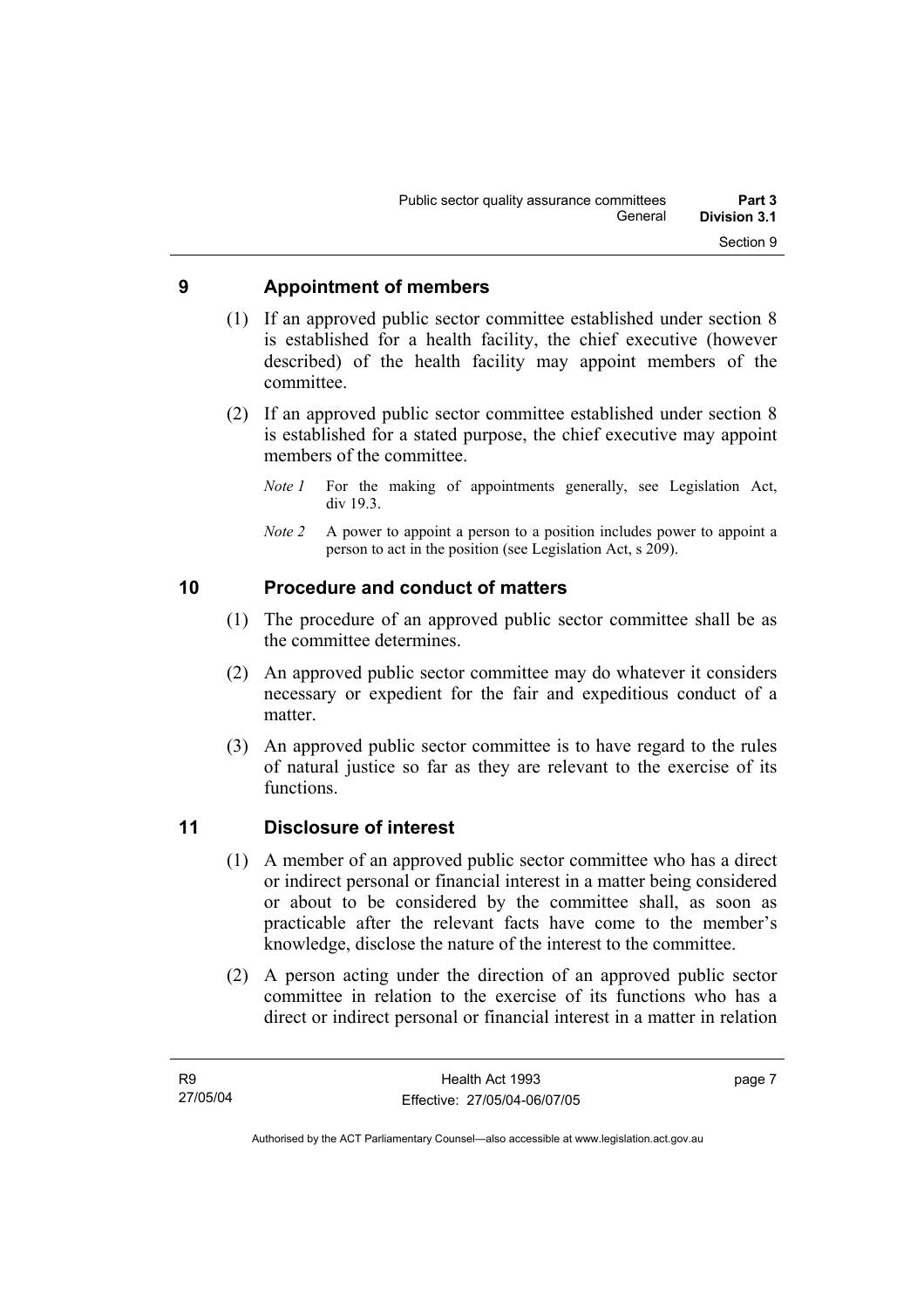to which he or she has been so directed to act shall, as soon as practicable after the relevant facts have come to the person's knowledge, disclose the nature of the interest to the committee.

# **12 Approval of Calvary Health Care ACT committees**

- (1) The Minister may, in writing, declare a committee appointed by the peak management body (however described) of Calvary Health Care ACT that corresponds to a committee of a kind mentioned in section 8 (2) (a), (b) or (c) to be an approved public sector quality assurance committee.
- (2) A declaration is a notifiable instrument.

*Note* A notifiable instrument must be notified under the Legislation Act.

# **Division 3.2 Confidentiality and evidentiary matters**

# **13 Nondisclosure of identity**

 (1) A member of an approved public sector committee shall not disclose the identity of a person to whom a health service was provided on behalf of the Territory without the written consent of that person.

Maximum penalty: 50 penalty units, imprisonment for 6 months or both.

 (2) Subsection (1) does not apply in relation to a disclosure made to a member of any approved public sector committee.

# **14 Admissibility of evidence**

- (1) The following are not admissible as evidence in proceedings before a court, tribunal, board or person:
	- (a) an oral statement made in proceedings before an approved public sector committee;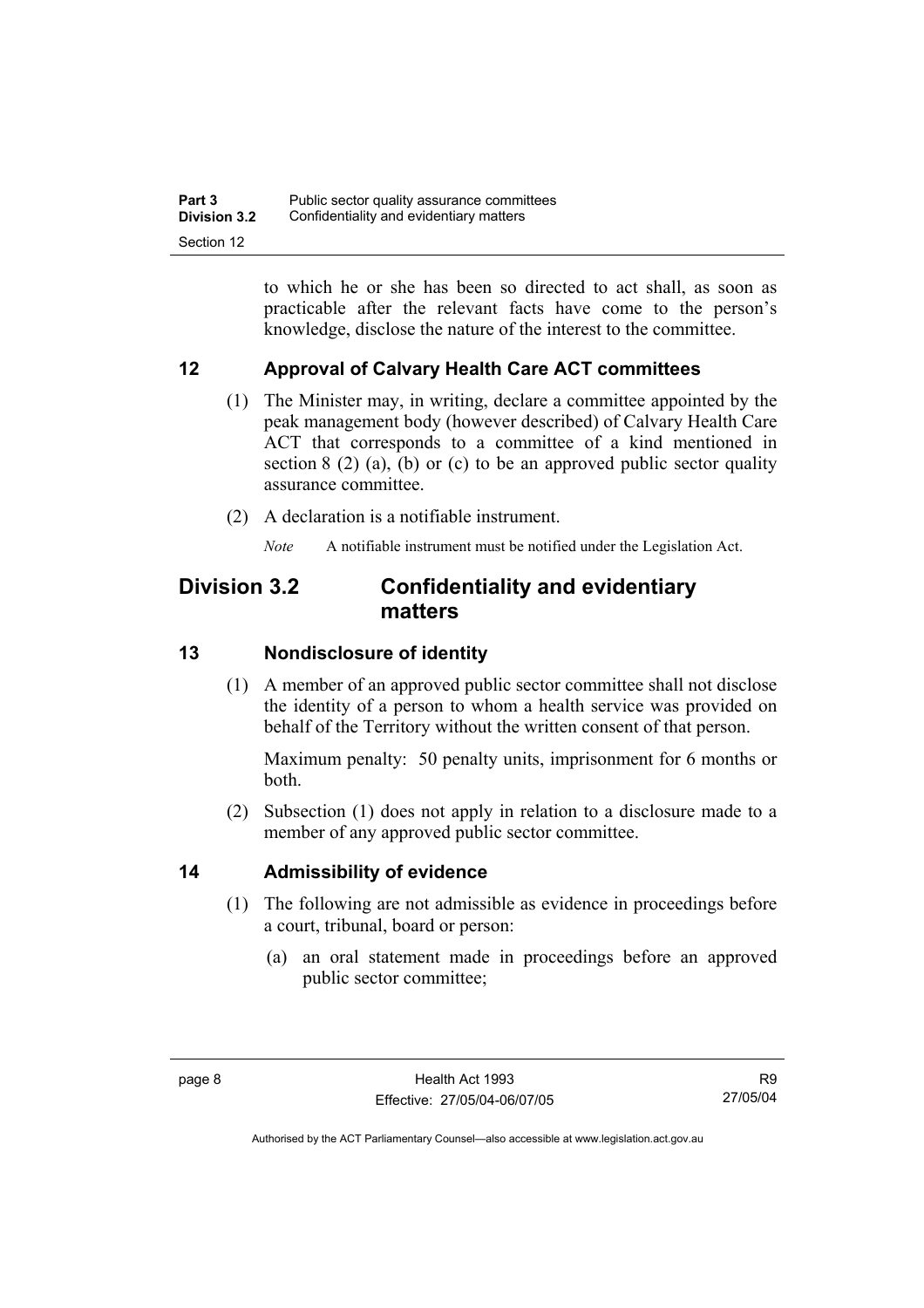- (b) a document produced to an approved public sector committee, to the extent that it was prepared solely for the purposes of the committee;
- (c) a document prepared by an approved public sector committee.
- (2) In this section:

*document* includes—

- (a) any part of a document; and
- (b) any copy, reproduction or duplicate of a document or of any part of a document; and
- (c) any part of such a copy, reproduction or duplicate.

## **15 Members not compellable**

A person who is or has been a member of an approved public sector committee is not compellable—

- (a) to produce before a court, tribunal, board or person any document in his or her possession or under his or her control that was created by, at the request of or solely for the purposes of such a committee; or
- (b) to divulge or communicate to a court, tribunal, board or person any matter or thing that came to the person's notice in his or her capacity as such a member.

# **16 Protection of members**

- (1) A person who is or has been a member of an approved public sector committee is not liable to an action or other proceeding for or in relation to an act done or omitted to be done in good faith in the exercise or purported exercise of any function given to the person in his or her capacity as such a member.
- (2) Without limiting subsection (1), a person who is or has been a member of an approved public sector committee has qualified privilege in proceedings for defamation in relation to—

| <b>R9</b> | Health Act 1993              | page 9 |
|-----------|------------------------------|--------|
| 27/05/04  | Effective: 27/05/04-06/07/05 |        |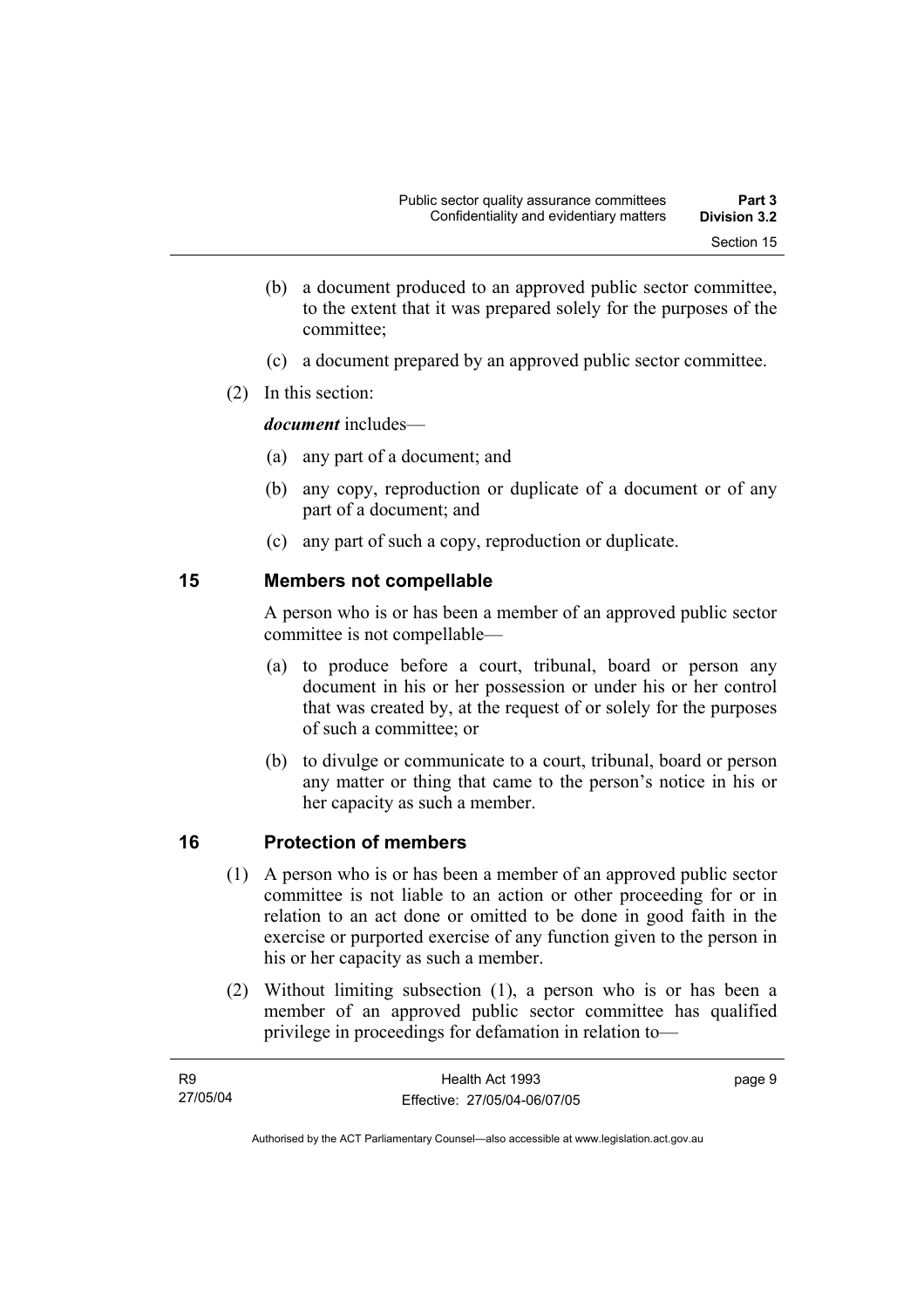- (a) any oral or written statement made by that person in the exercise of a function; or
- (b) the contents of a report or other information published by the committee.
- (3) A person who is or has been a member of an approved public sector committee is entitled to be indemnified by the Territory against any costs incurred by the person in contesting any action, claim or demand brought or made against the person in relation to any act done or omitted to be done in good faith by the person in the exercise or purported exercise of any function given to the person in his or her capacity as such a member.
- (4) Nothing in subsection (1) shall be taken to affect any liability that the Territory would, apart from that subsection, have in relation to an act or omission referred to in that subsection.

## **17 Protection of people assisting committee**

- (1) A person—
	- (a) who is acting or has acted under the direction of an approved public sector committee in relation to the exercise of its functions; and
	- (b) to whom no fee or reward has been paid or is payable for so acting;

is not liable to an action or other proceedings for or in relation to an act done or omitted to be done in good faith when acting, or purporting to act, under the direction of the committee.

- (2) Without limiting subsection (1), a person referred to in that subsection has qualified privilege in proceedings for defamation in relation to—
	- (a) any oral or written statement made by the person when acting, or purporting to act, under the direction of the committee; or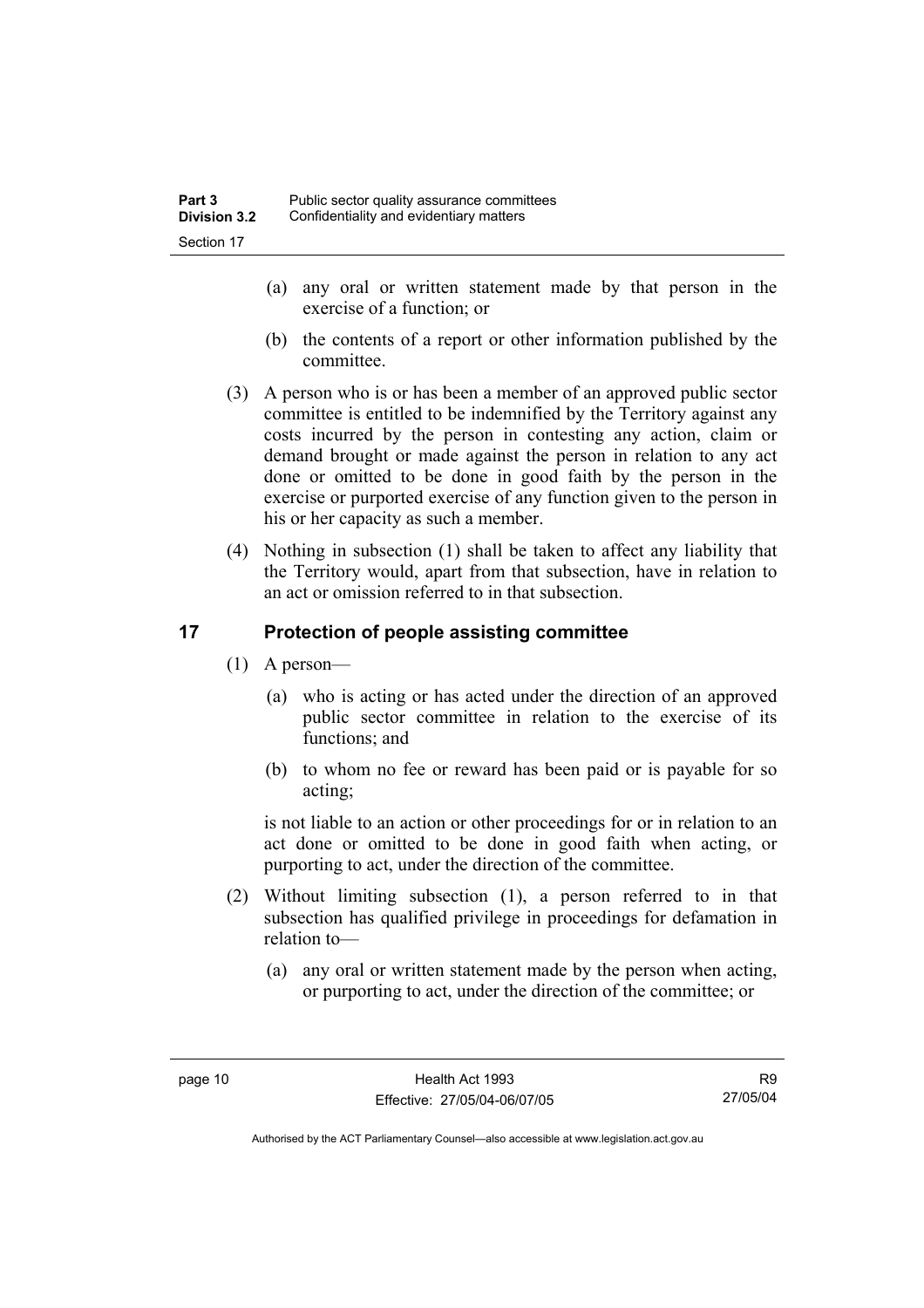- (b) the contents of a report or other information provided by the person to the committee.
- (3) A person referred to in subsection (1) is entitled to be indemnified by the Territory against any costs incurred by the person in contesting any action, claim or demand brought or made against the person in relation to any act done or omitted to be done in good faith by the person when acting, or purporting to act, under the direction of the committee.
- (4) Nothing in subsection (1) shall be taken to affect any liability that the Territory would, apart from that subsection, have in relation to an act or omission referred to in that subsection.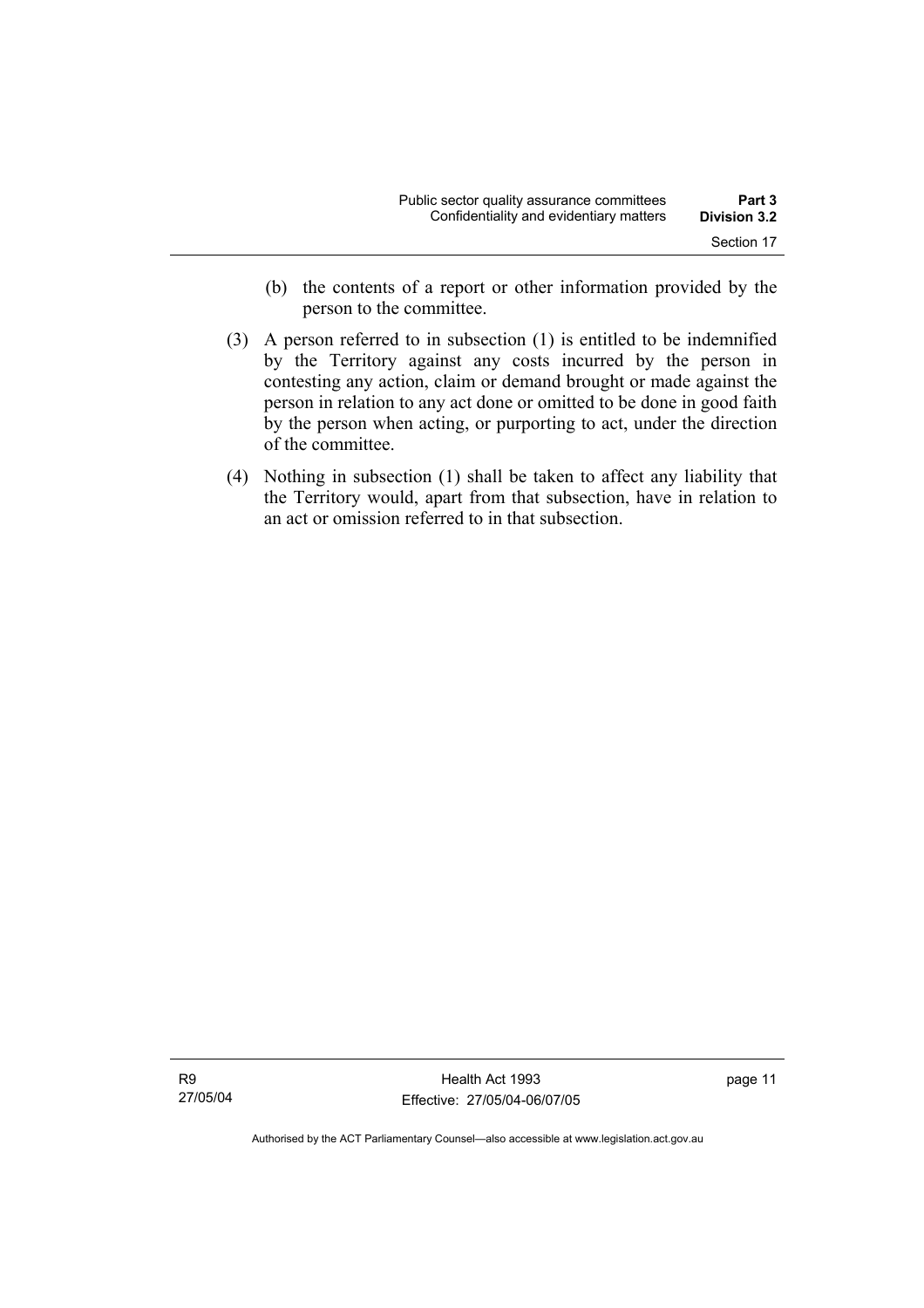# **Part 4 Private sector quality assurance committees**

# **Division 4.1 General**

## **18 Definitions for pt 4**

In this part:

*prescribed body* means—

- (a) a private hospital; or
- (b) a private day hospital facility.

*private day hospital facility* means premises where a person is admitted, for surgical or medical treatment, and discharged on the same day, but does not include a public or private hospital.

## **19 Committee to be approved**

- (1) The Minister may, on the written application of a prescribed body, declare in writing that a stated committee established by a prescribed body is an approved private sector quality assurance committee for this part.
- (2) The Minister shall not make a declaration under subsection (1) unless satisfied that—
	- (a) the committee is established by the relevant prescribed body in accordance with the rules or official procedures of the body; and
	- (b) the committee's functions are—
		- (i) to assess and evaluate the health services provided by the relevant prescribed body, to report and make recommendations to the body about those services and to monitor the implementation of its recommendations; or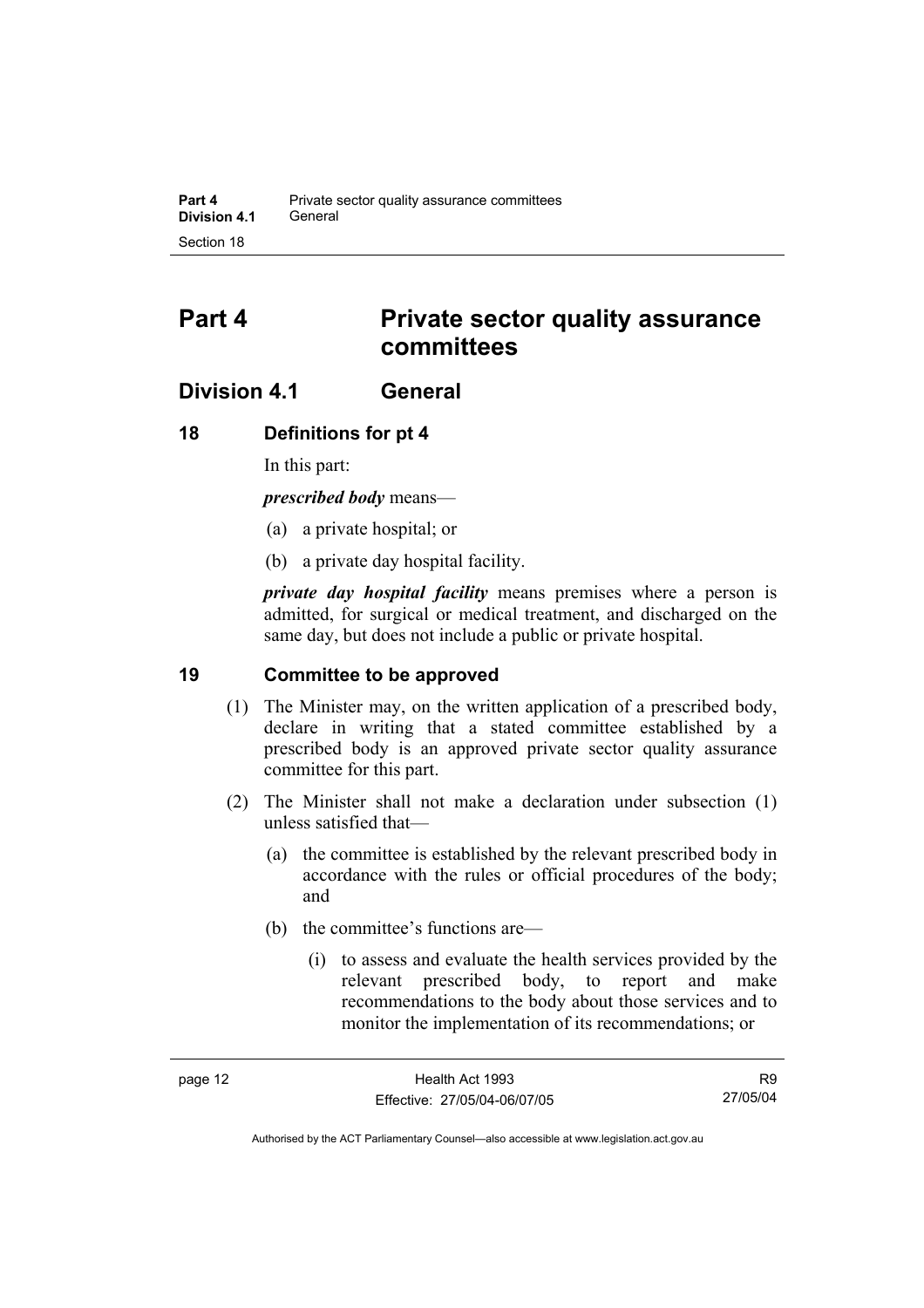- (ii) to conduct research or investigations into morbidity and mortality in the relevant prescribed body and to report and make recommendations to the body in relation to that research or those investigations; and
- (c) members of the committee will be appointed from time to time by the relevant prescribed body; and
- (d) the exercise of the committee's functions would be facilitated by the provision of immunities and protections afforded by this part; and
- (e) it is in the public interest to restrict the disclosure of information compiled by the committee in the exercise of its functions.
- (3) A declaration under subsection (1) is a notifiable instrument.

*Note* A notifiable instrument must be notified under the Legislation Act.

# **20 Procedure and conduct of matters**

- (1) The procedure of an approved private sector committee shall be as the committee determines.
- (2) An approved private sector committee may do whatever it considers necessary or expedient for the fair and expeditious conduct of a matter.
- (3) An approved private sector committee is to have regard to the rules of natural justice so far as they are relevant to the exercise of its functions.

# **21 Disclosure of interest**

 (1) A member of an approved private sector committee who has a direct or indirect personal or financial interest in a matter being considered or about to be considered by the committee shall, as soon as practicable after the relevant facts have come to the member's knowledge, disclose the nature of the interest to the committee.

page 13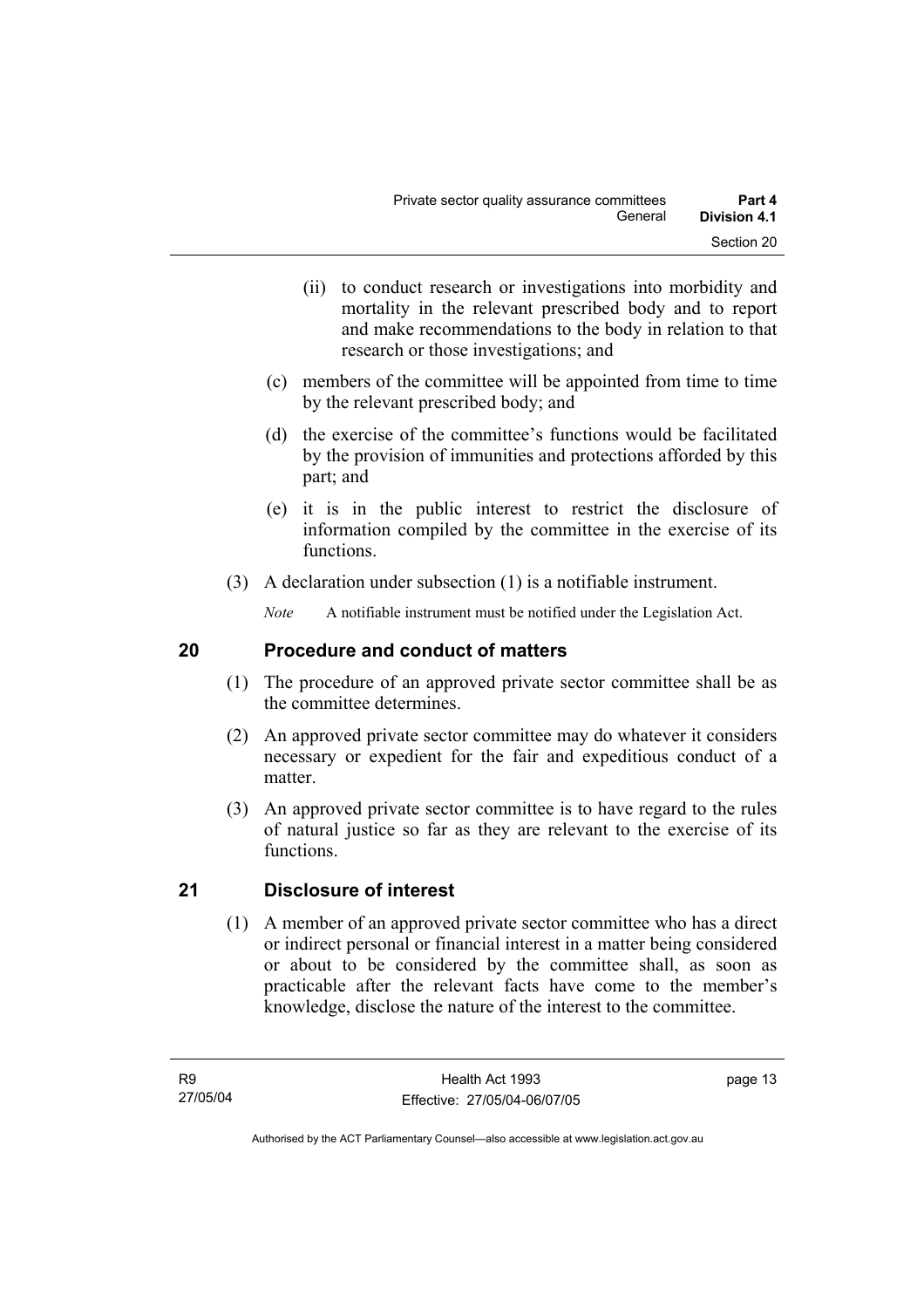| Part 4              | Private sector quality assurance committees |
|---------------------|---------------------------------------------|
| <b>Division 4.2</b> | Confidentiality and evidentiary matters     |
| Section 22          |                                             |

 (2) A person acting under the direction of an approved private sector committee in relation to the exercise of its functions who has a direct or indirect personal or financial interest in a matter in relation to which he or she has been so directed to act shall, as soon as practicable after the relevant facts have come to the person's knowledge, disclose the nature of the interest to the committee.

# **Division 4.2 Confidentiality and evidentiary matters**

# **22 Nondisclosure of identity**

A member of an approved private sector committee shall not disclose the identity of a person to whom a health service was provided by the prescribed body that established the committee without the written consent of that person.

Maximum penalty: 50 penalty units, imprisonment for 6 months or both.

# **23 Admissibility of evidence**

- (1) The following are not admissible as evidence in proceedings before a court, tribunal, board or person:
	- (a) an oral statement made in proceedings before an approved private sector committee;
	- (b) a document produced to an approved private sector committee, to the extent that it was prepared solely for the purposes of the committee;
	- (c) a document prepared by an approved private sector committee.
- (2) In this section:

*document* includes—

(a) any part of a document; and

R9 27/05/04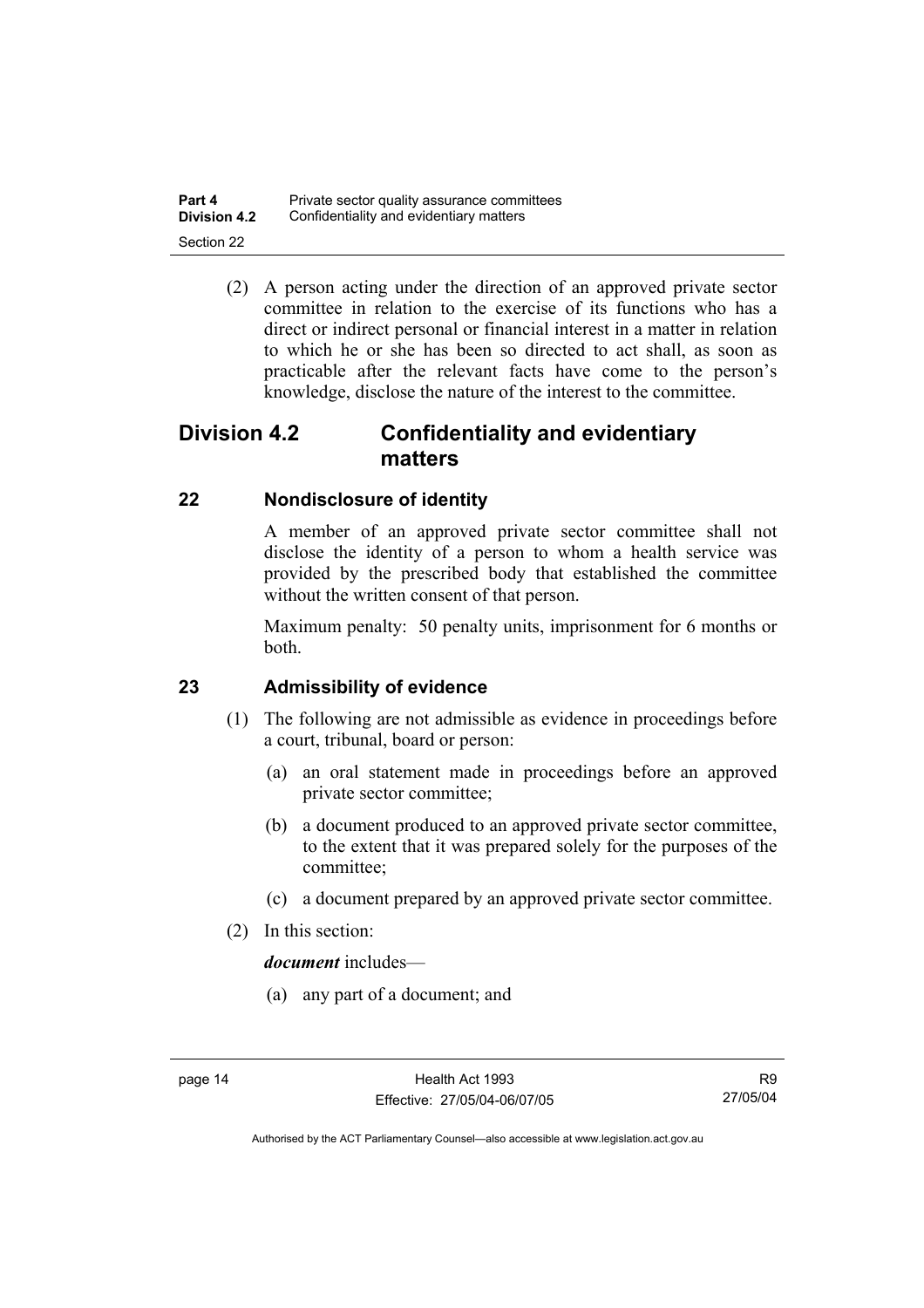- (b) any copy, reproduction or duplicate of a document or of any part of a document; and
- (c) any part of such a copy, reproduction or duplicate.

## **24 Members not compellable**

A person who is or has been a member of an approved private sector committee is not compellable—

- (a) to produce before a court, tribunal, board or person any document in his or her possession or under his or her control that was created by, or at the request of or solely for the purposes of, such a committee; or
- (b) to divulge or communicate to a court, tribunal, board or person any matter or thing that came to the person's notice in his or her capacity as such a member.

# **25 Protection of members**

- (1) A person who is or has been a member of an approved private sector committee is not liable to an action or other proceedings for or in relation to an act done or omitted to be done in good faith in the exercise or purported exercise of any function given to the person in his or her capacity as such a member.
- (2) Without limiting subsection (1), a person referred to in that subsection has qualified privilege in proceedings for defamation in relation to—
	- (a) any oral or written statement made by that person in the exercise of a function; or
	- (b) the contents of a report or other information published by the committee.
- (3) A person referred to in subsection (1) is entitled to be indemnified by the prescribed body that established the committee against any costs incurred by the person in contesting any action, claim or demand brought or made against the person in relation to any act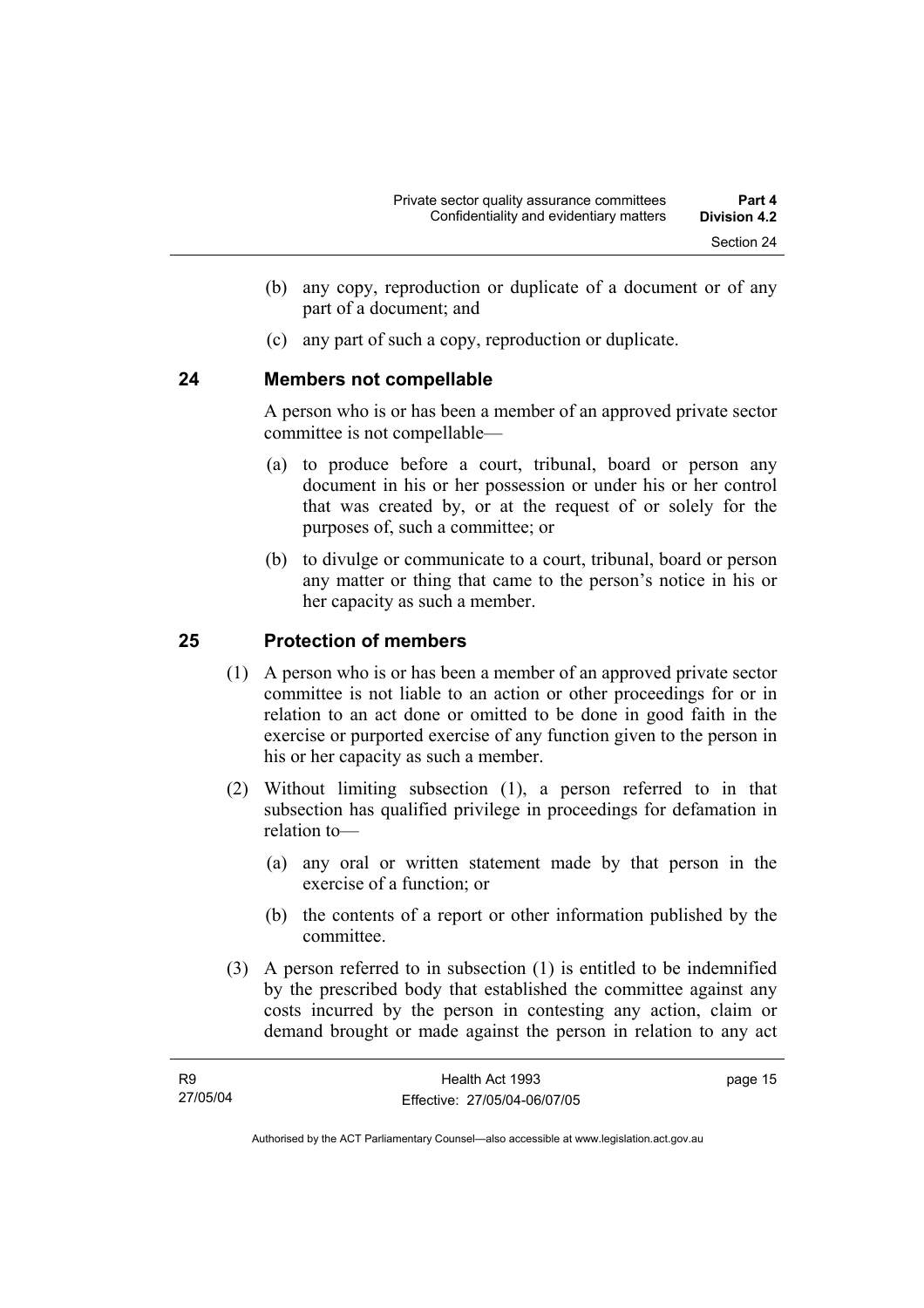| Part 4              | Private sector quality assurance committees |
|---------------------|---------------------------------------------|
| <b>Division 4.2</b> | Confidentiality and evidentiary matters     |
| Section 26          |                                             |

done or omitted to be done in good faith by the person in the exercise or purported exercise of any function given to the person in his or her capacity as such a member.

 (4) Nothing in subsection (1) shall be taken to affect any liability that the relevant prescribed body would, apart from that subsection, have in relation to an act or omission referred to in that subsection.

## **26 Protection of people assisting committee**

- (1) A person—
	- (a) who is acting or has acted under the direction of an approved private sector committee in relation to the exercise of its functions; and
	- (b) to whom no fee or reward has been paid or is payable for so acting;

is not liable to an action or other proceedings for or in relation to an act done or omitted to be done in good faith when acting, or purporting to act, under the direction of the committee.

- (2) Without limiting subsection (1), a person referred to in that subsection has qualified privilege in proceedings for defamation in relation to—
	- (a) any oral or written statement made by the person when acting, or purporting to act, under the direction of the committee; or
	- (b) the contents of a report or other information provided by the person to the committee.
- (3) A person referred to in subsection (1) is entitled to be indemnified by the prescribed body that established the committee against any costs incurred by the person in contesting any action, claim or demand brought or made against the person in relation to any act done or omitted to be done in good faith by the person when acting, or purporting to act, under the direction of the committee.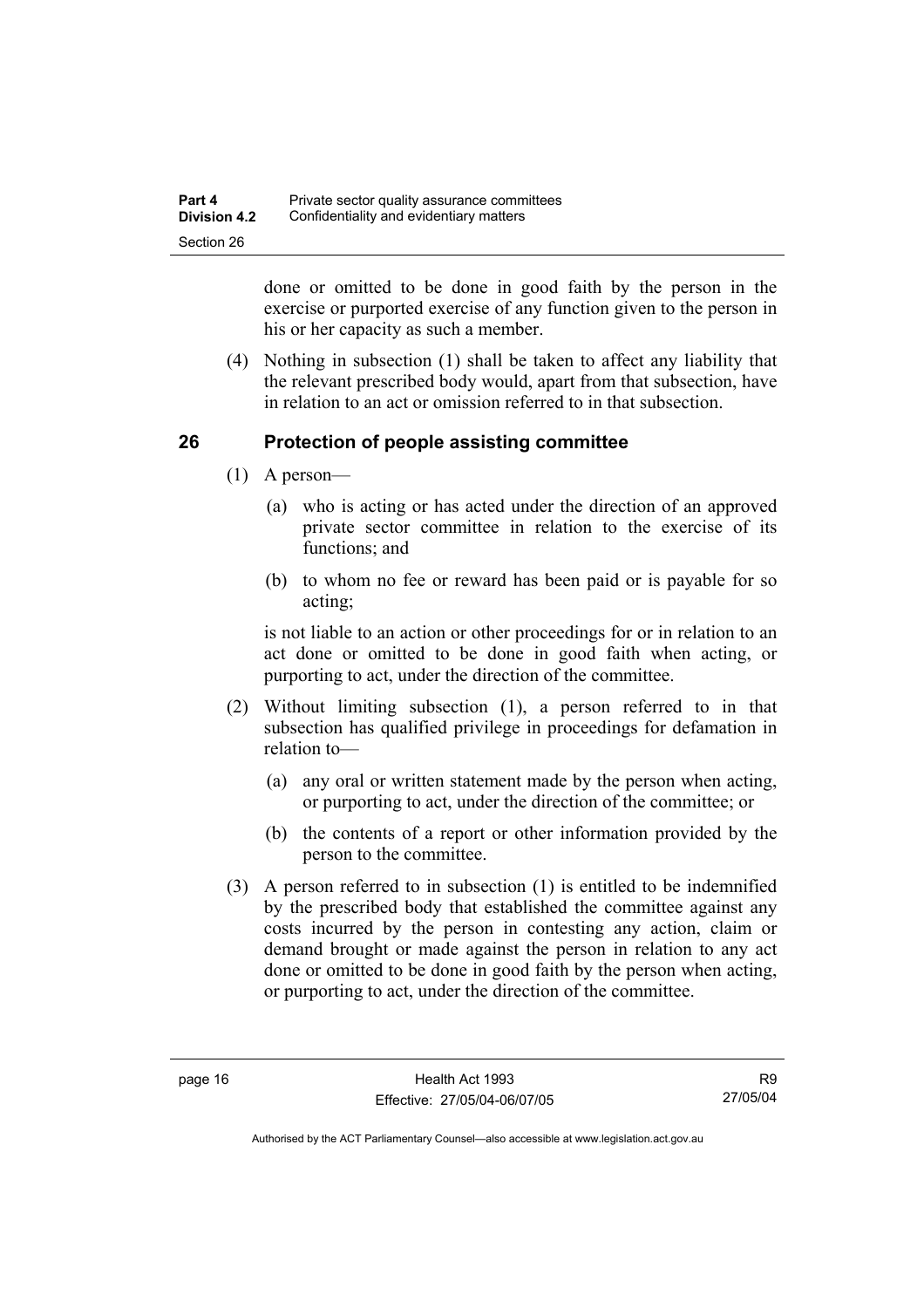| Private sector quality assurance committees | Part 4              |
|---------------------------------------------|---------------------|
| Confidentiality and evidentiary matters     | <b>Division 4.2</b> |
|                                             | Section 26          |

 (4) Nothing in subsection (1) shall be taken to affect any liability that the relevant prescribed body would, apart from that subsection, have in relation to an act or omission referred to in that subsection.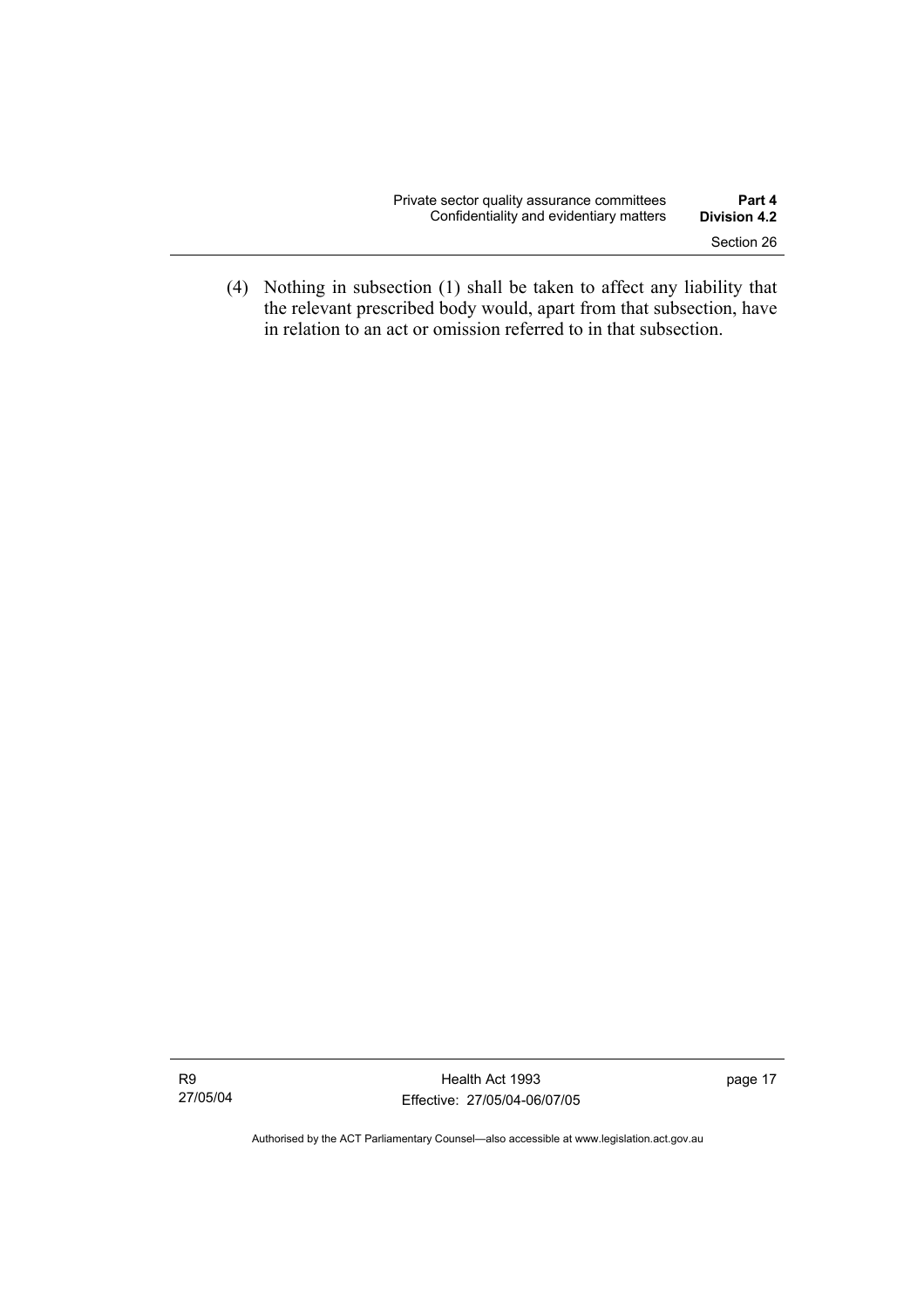#### **Part 5 Clinical privileges**

Section 27

# **Part 5 Clinical privileges**

### **27 Interpretation for pt 5**

A reference in sections 28 (1) and (2) to the *chief executive* includes, if clinical privileges are provided, or a health service provider is engaged, by a Territory authority, a reference to the person having overall responsibility for the control of the facility in which the clinical privileges were provided or the health service provider was engaged.

### **28 Clinical privileges and engagements**

- (1) If an approved public sector committee makes a recommendation to the chief executive that the clinical privileges of a health service provider should be preserved, varied or withdrawn, the chief executive shall consider the committee's recommendation and may make a decision (whether or not in accordance with that recommendation)—
	- (a) preserving; or
	- (b) varying; or
	- (c) withdrawing;

those privileges.

- (2) If an approved public sector committee makes a recommendation to the chief executive that the engagement of a health service provider should be varied, suspended or terminated, the chief executive shall consider the committee's recommendation and may make a decision (whether or not in accordance with that recommendation)—
	- (a) varying the terms and conditions of the engagement; or
	- (b) suspending the engagement for the period the chief executive considers appropriate; or

R9 27/05/04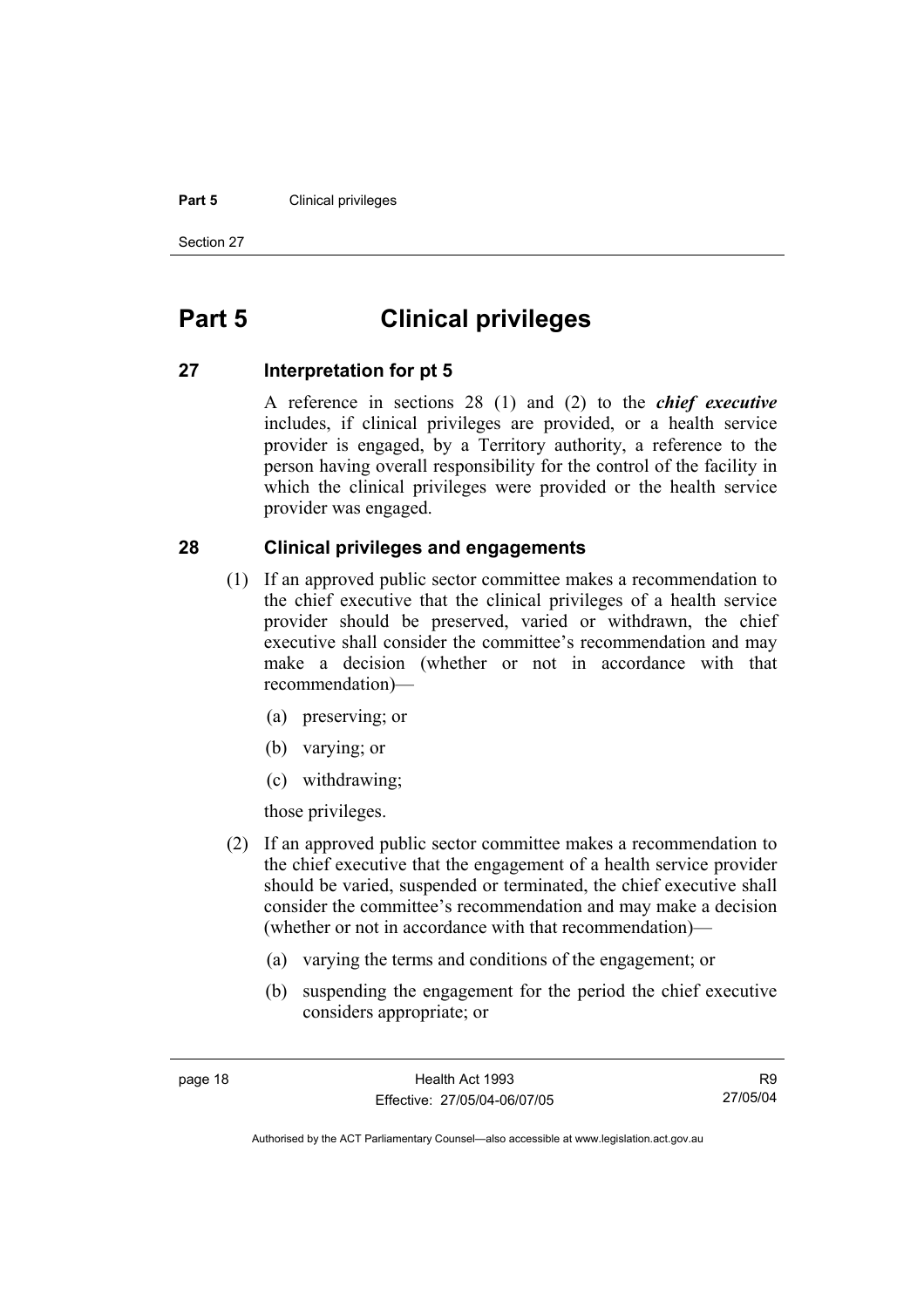(c) terminating the engagement.

# **29 Effect of variation etc**

- (1) A decision under section 28 takes effect—
	- (a) on the date specified in the notice under section 33 (1); or
	- (b) if a date is not so specified—on the day after the health service provider is given the notice.
- (2) An engagement—
	- (a) is suspended for the period specified in the notice under section 33 (1); and
	- (b) shall not be in force during the period for which it is suspended.

## **30 Application of pt 5 and 6**

This part and part 6 apply in relation to a health service provider notwithstanding any term or condition of the provider's engagement to the contrary.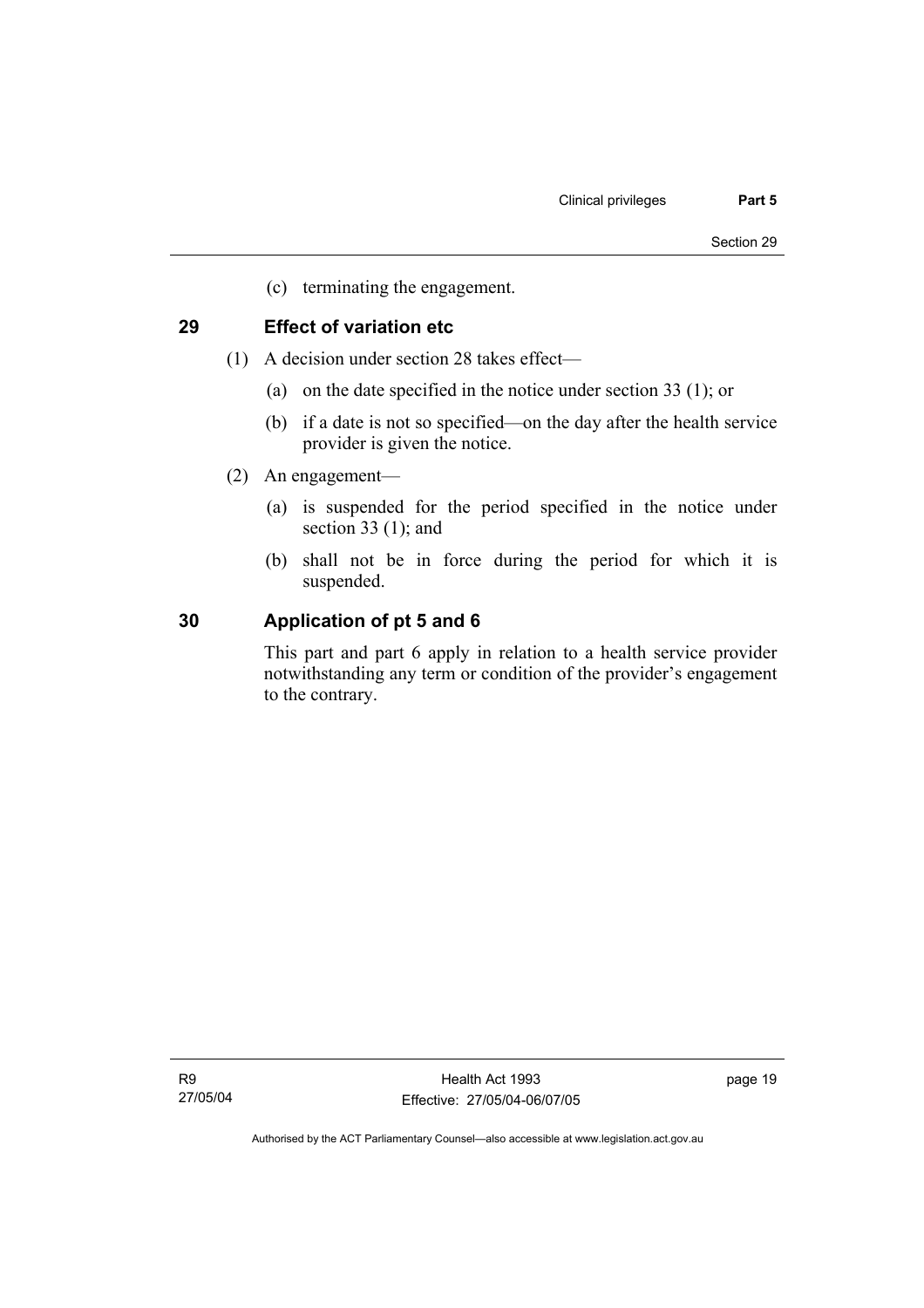#### **Part 6 Administrative review**

Section 31

# **Part 6 Administrative review**

### **31 Interpretation for pt 6**

A reference in this part to the *chief executive* includes, if clinical privileges are provided, or a health service provider is engaged, by a Territory authority, a reference to the person having overall responsibility for the control of the facility in which the clinical privileges were provided or the health service provider was engaged.

### **32 Review**

Application may be made to the administrative appeals tribunal for a review of the following decisions:

- (a) a decision of the Minister—
	- (i) refusing to make a declaration under section 19 (1); or
	- (ii) revoking a declaration made under section 19 (1);
- (b) a decision of the chief executive—
	- (i) varying or withdrawing the clinical privileges of a health service provider under section 28 (1); or
	- (ii) varying, suspending or terminating the engagement of a health service provider under section 28 (2).

### **33 Notification**

- (1) If the Minister makes a decision of a kind referred to in section 32 (a), the Minister shall give written notice of the decision to the prescribed body concerned.
- (2) If the chief executive makes a decision of a kind referred to in section 32 (b), the chief executive shall give written notice of the decision to the health service provider concerned.

R9 27/05/04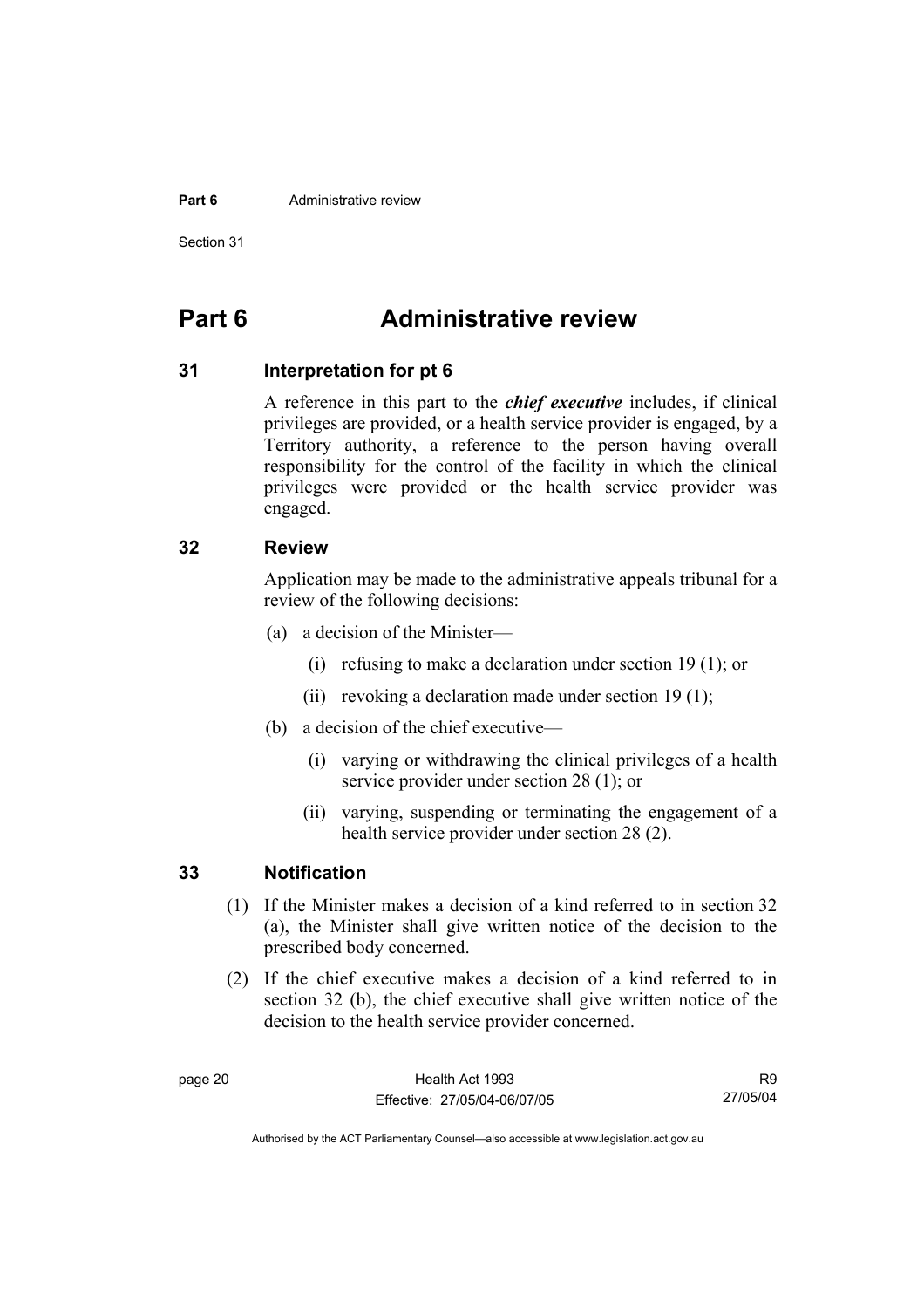Section 33

 (3) The notice shall be in accordance with the requirements of the code of practice in force under the *Administrative Appeals Tribunal Act 1989*, section 25B (1).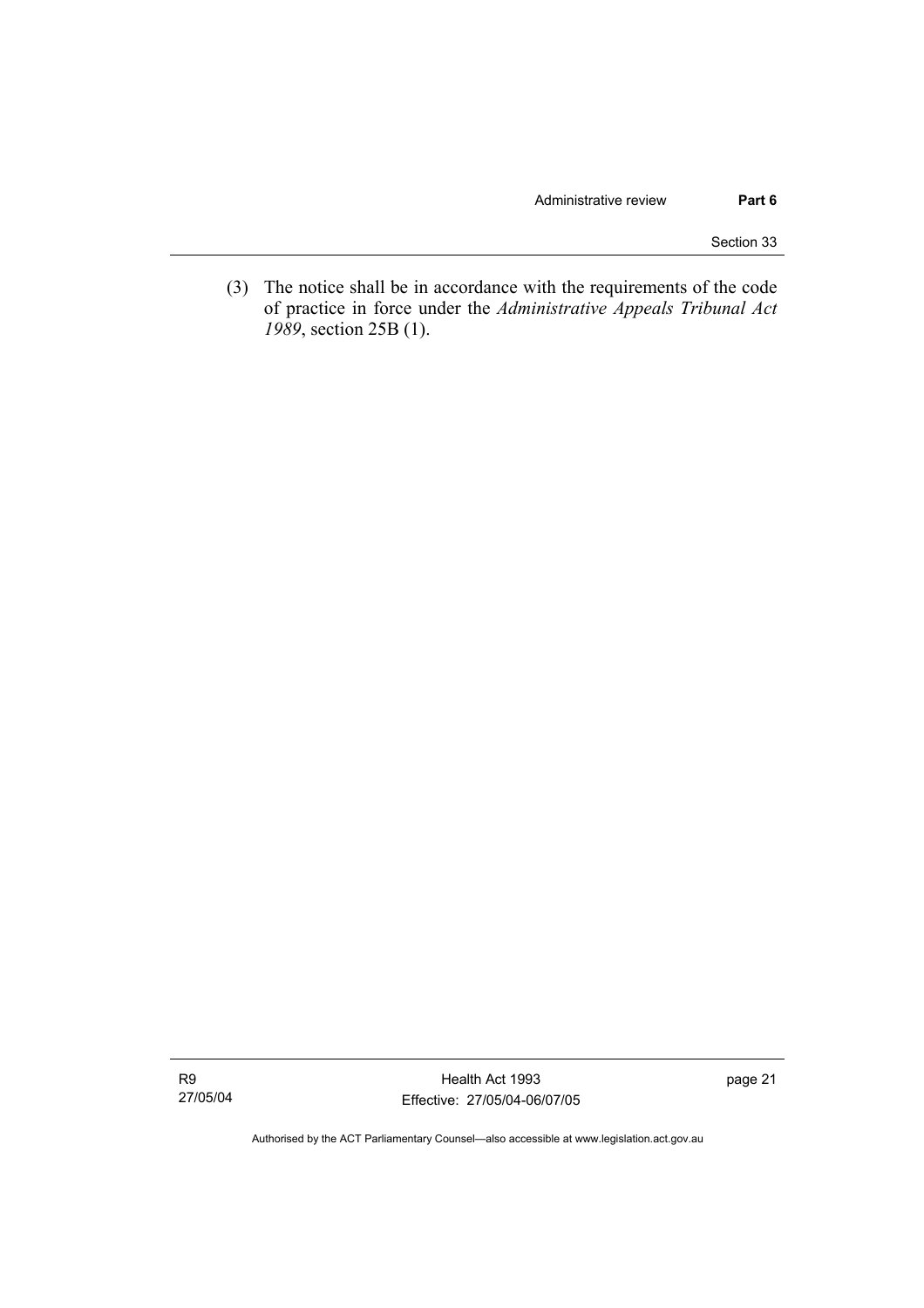#### **Part 6A** VMO service contracts

Section 33A

# **Part 6A VMO service contracts**

#### **33A Definitions for pt 6A**

In this part:

*authorised representative* means an entity authorised as a representative under section 33F.

*core conditions* means conditions determined under section 33C.

*entity* means a corporation or an unincorporated association.

*negotiating agent* means an entity approved as a negotiating agent under section 33E.

*negotiating period*—see section 33D (2).

*practice corporation*, of a VMO, means a corporation that is controlled or conducted by the VMO and by which the VMO conducts his or her practice as a doctor or dentist.

*service contract* means a contract for services, between the Territory and a VMO (or the VMO's practice corporation), under which the VMO is to provide health services to or for the Territory.

*VMO* (visiting medical officer) means a doctor or dentist who is engaged, or who the Territory proposes to engage, under a service contract.

### **33B Service contracts**

- (1) The Territory must not enter into a service contract unless it includes the core conditions that apply to the contract.
- (2) A service contract entered into in contravention of subsection (1) is void.

R9 27/05/04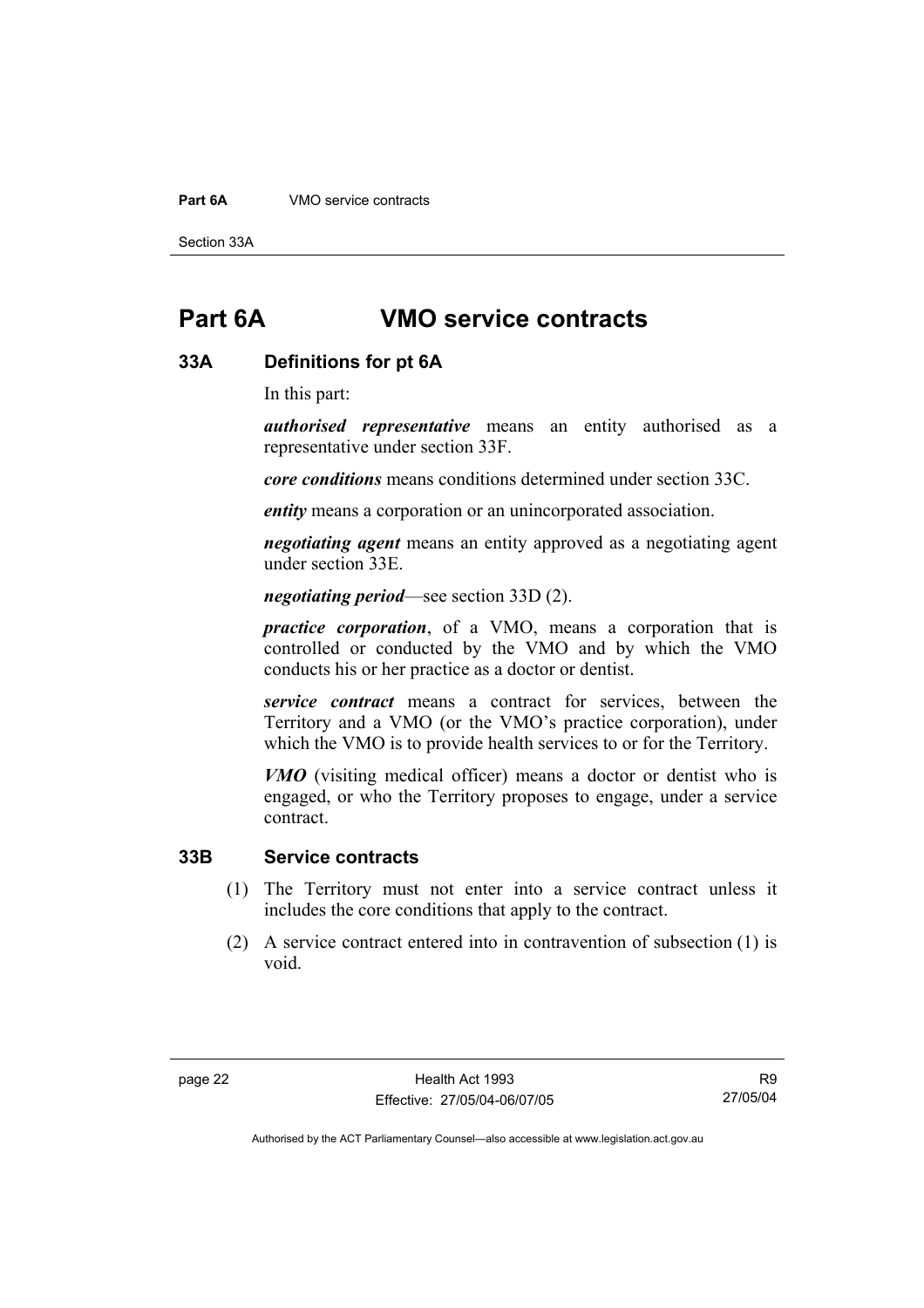(3) A condition of a service contract that is inconsistent with a core condition that applies to the contract is void to the extent of the inconsistency.

### **33C Core conditions**

- (1) The Minister may, in writing, determine core conditions for service contracts.
- (2) The Minister must not determine a condition as a core condition unless the condition has been—
	- (a) agreed in collective negotiations under section 33D; or
	- (b) decided by arbitration under section 33G.
- (3) A determination of core conditions is a notifiable instrument.

*Note* A notifiable instrument must be notified under the Legislation Act.

## **33D Collective negotiations**

- (1) The Territory may negotiate with a negotiating agent, or negotiating agents, to establish proposed core conditions for service contracts.
- (2) Before beginning collective negotiations, the Minister must determine a period (the *negotiating period*) for the negotiations.
- (3) A negotiating period determined after 31 December 2003 must not be shorter than 3 months unless the parties to the negotiations agree to a shorter negotiating period.
- (4) A determination of a negotiating period is a notifiable instrument.

*Note* A notifiable instrument must be notified under the Legislation Act.

## **33E Negotiating agents**

- (1) The Minister may, in writing, approve an entity as a negotiating agent.
- (2) The Minister must not approve an entity as a negotiating agent unless the Minister is satisfied that—

page 23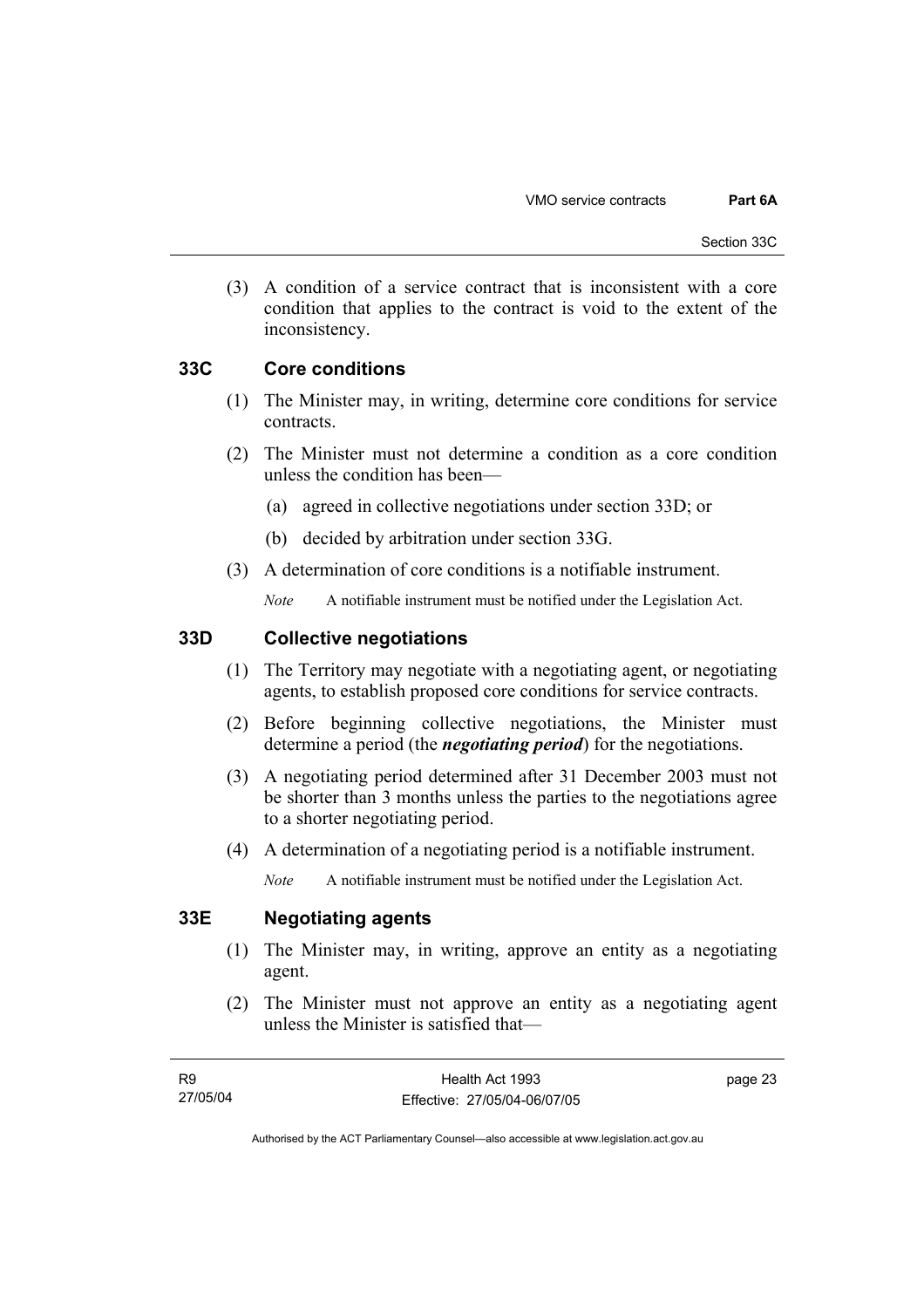#### **Part 6A** VMO service contracts

Section 33E

- (a) the entity is the authorised representative of at least 50 VMOs who, between them, belong to at least 3 of the following categories:
	- (i) physician;
	- (ii) surgeon;
	- (iii) obstetrician and gynaecologist;
	- (iv) anaesthetist;
	- (v) general practitioner or other doctor or dentist; and
- (b) the entity is not disqualified under subsection (3); and
- (c) the entity is otherwise suitable to be a negotiating agent having regard to anything that may reasonably influence that decision, including the following:
	- (i) any criminal or civil court proceedings in which the entity or an executive officer of the entity has been concerned in the previous 10 years;
	- (ii) any levy of execution against the entity or an executive officer of the entity that is not satisfied;
	- (iii) whether an executive officer of the entity has ceased to carry on business, or has been involved in the management of an entity that has ceased to carry on business, with the result that creditors were not fully paid or are unlikely to be fully paid;
- (3) For subsection (2) (b), an entity is disqualified if-
	- (a) the entity, or an executive officer of the entity, has been convicted, in the ACT or elsewhere, of—
		- (i) an offence punishable by imprisonment for longer than 1 year; or
		- (ii) an offence that involves dishonesty and is punishable by imprisonment for 3 months or longer; or

R9 27/05/04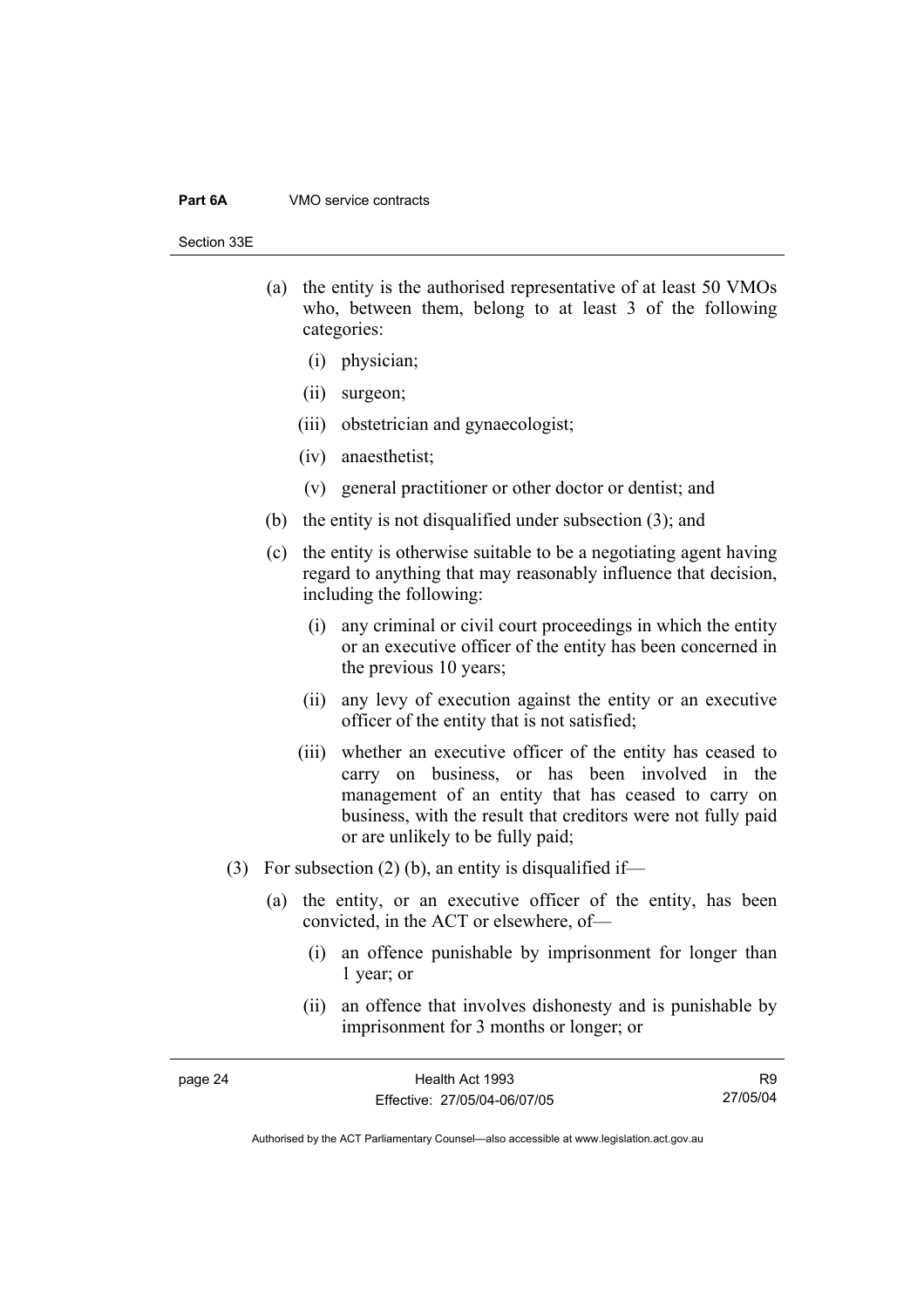- (b) the entity has a receiver, receiver and manager, or provisional liquidator appointed over part or all of its affairs, or is otherwise under external administration; or
- (c) the entity is insolvent, enters into voluntary administration or makes an arrangement with its creditors or takes the benefit of any law for the relief of insolvent debtors; or
- (d) any of the following apply to an executive officer of the entity:
	- (i) the executive officer has been disqualified under the Corporations Act from managing a corporation;
	- (ii) the executive officer is an undischarged bankrupt under the law of Australia or elsewhere;
	- (iii) the executive officer has executed a deed or arrangement under the *Bankruptcy Act 1966* (Cwlth) (or a similar law of an external Territory or foreign country) and the terms of the deed have not been fully complied with;
	- (iv) the executive officer's creditors have accepted a composition under that Act (or a similar law of an external Territory or foreign country) and final payment has not been made under the composition.
- (4) In this section:

*executive officer*, of an entity, means a person, by whatever name called, and whether or not the person is a director of the entity, who is concerned with or takes part in the management of the entity.

### **33F Authorised representatives**

- (1) A VMO may, in writing, authorise 1 entity to represent the VMO in collective negotiations under section 33D.
	- *Note* If a form is approved under s 37A for an authorisation, the form must be used.
- (2) The authorisation must nominate 1 of the categories mentioned in section 33E (2) (a) as the category to which the VMO belongs.

| R9       | Health Act 1993              | page 25 |
|----------|------------------------------|---------|
| 27/05/04 | Effective: 27/05/04-06/07/05 |         |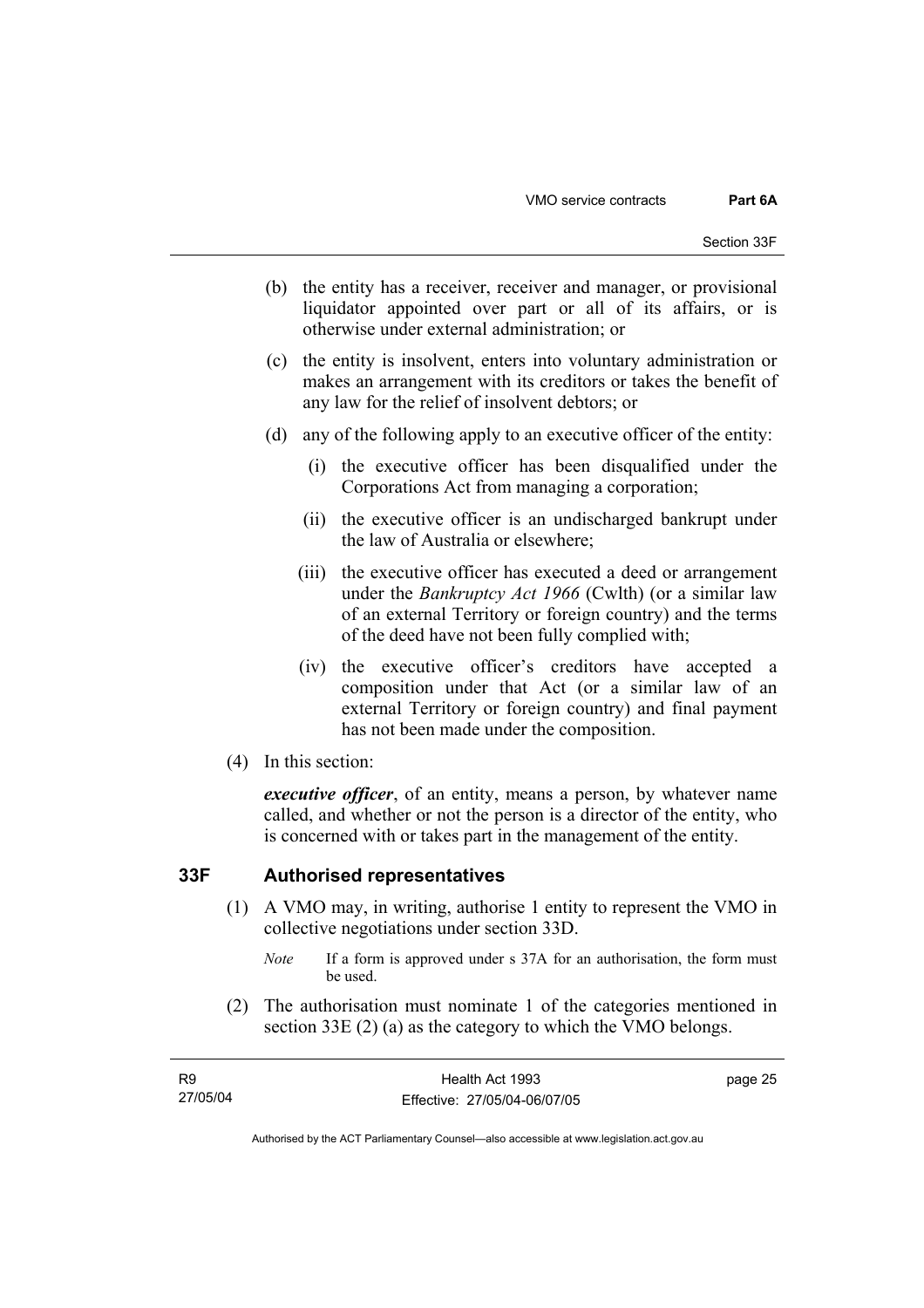#### **Part 6A** VMO service contracts

Section 33G

### **33G Arbitration**

- (1) This section applies if agreement is not reached in collective negotiations between the Territory and a negotiating agent or negotiating agents in relation to a matter before the end of the negotiating period.
- (2) Unless resolved by mediation beforehand, the matter must be decided by arbitration.
- (3) The arbitration must be conducted under the *Commercial Arbitration Act 1986* and in accordance with principles and rules determined, in writing, by the Minister.
- (4) That Act applies to the arbitration as if the determined principles and rules were an arbitration agreement between the Territory and the negotiating agent or negotiating agents.
- (5) The principles and rules—
	- (a) must be determined by the Minister having regard to the objective of improving the efficiency, effectiveness and quality of health services, and other public interest considerations; and
	- (b) must include a requirement that the arbitrator has appropriate experience, including in determining industrial awards; and
	- (c) must be fair and reasonable.
- (6) A determination of principles and rules for arbitration is a notifiable instrument.

*Note* A notifiable instrument must be notified under the Legislation Act.

### **33H Trade Practices Act authorisation**

For the *Trade Practices Act 1974* (Cwlth) and the Competition Code of the ACT, the following are authorised:

 (a) collective negotiations between the Territory and an approved negotiating agent, or approved negotiating agents, under this part;

R9 27/05/04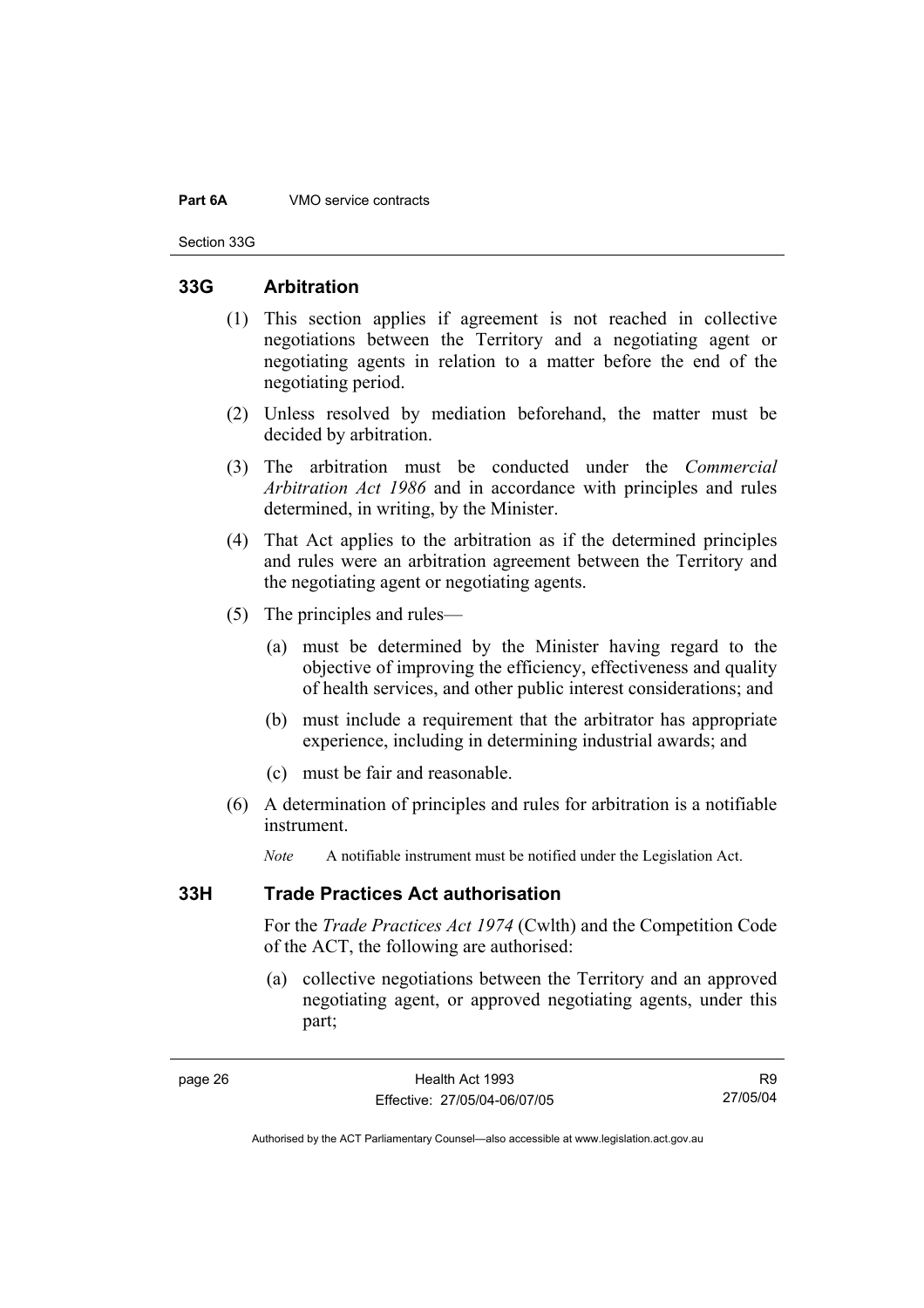Section 33H

- (b) the conditions agreed in those negotiations;
- (c) service contracts containing core conditions;
- (d) everything done under a service contract.

R9 27/05/04

Health Act 1993 Effective: 27/05/04-06/07/05 page 27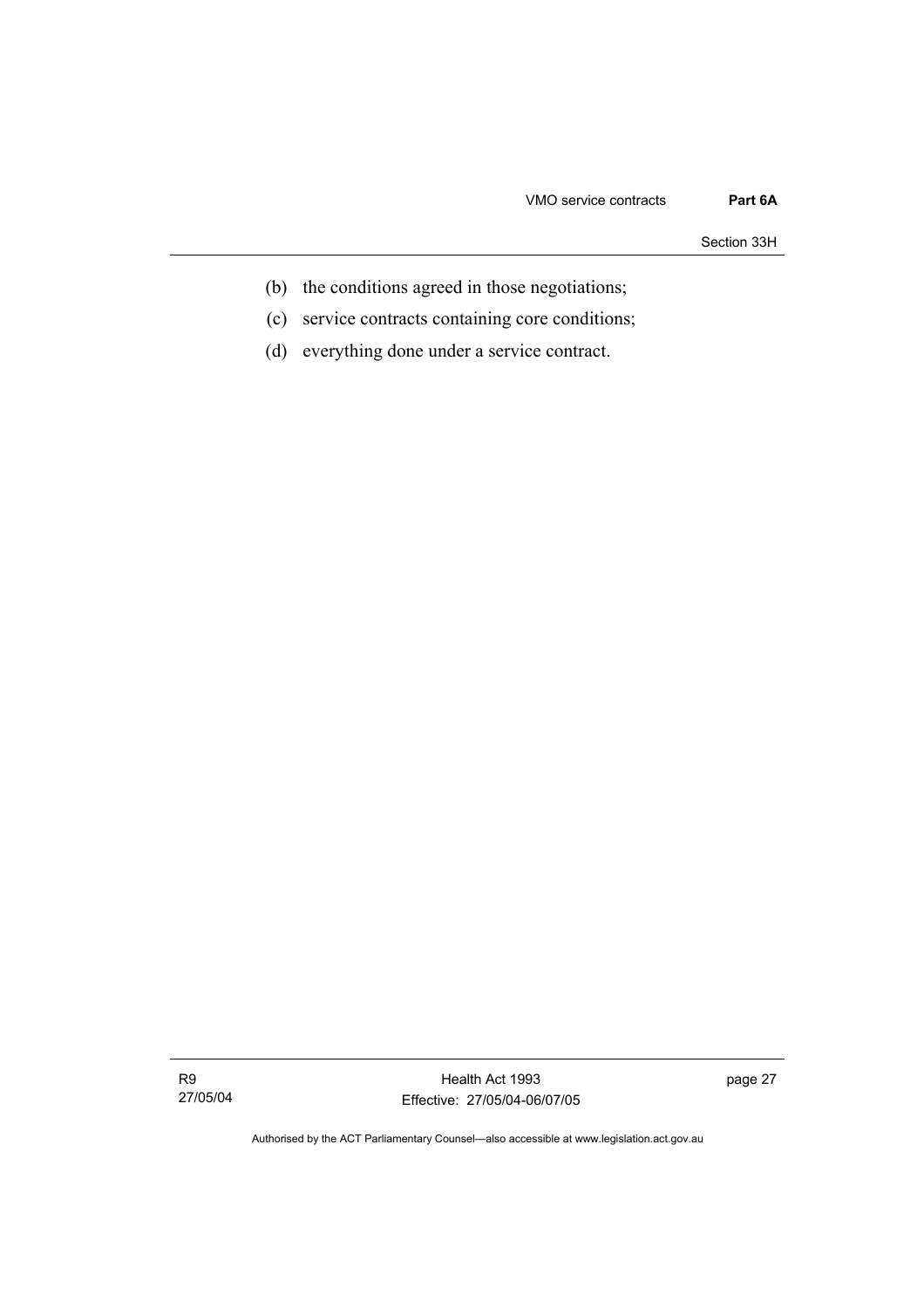#### **Part 7** Miscellaneous

Section 34

# **Part 7 Miscellaneous**

#### **34 Release of confidential information**

- (1) The person responsible for the day-to-day control of a health facility, or another person authorised in writing by him or her for the purpose, may release confidential information only to the Health Insurance Commission established by the *Health Insurance Commission Act 1973* (Cwlth) or the auditor-general—
	- (a) if satisfied that the release will assist in the prevention or detection of fraud; and
	- (b) if the Minister consents in writing to the release.
- (2) In this section:

*confidential information* means information relating to the provision of health services by a health service provider at a health facility.

### **35 References to Health and Community Care Service**

- (1) In any Act, instrument made under an Act, contract or other document, a reference to the *Health and Community Care Service* is, for the application of that Act, instrument, contract or other document after the commencement of this section, a reference to the Territory.
- (2) In this section:

*Health and Community Care Service* means the Australian Capital Territory Health and Community Care Service established by the *Health and Community Care Services Act 1996* (repealed).

R9 27/05/04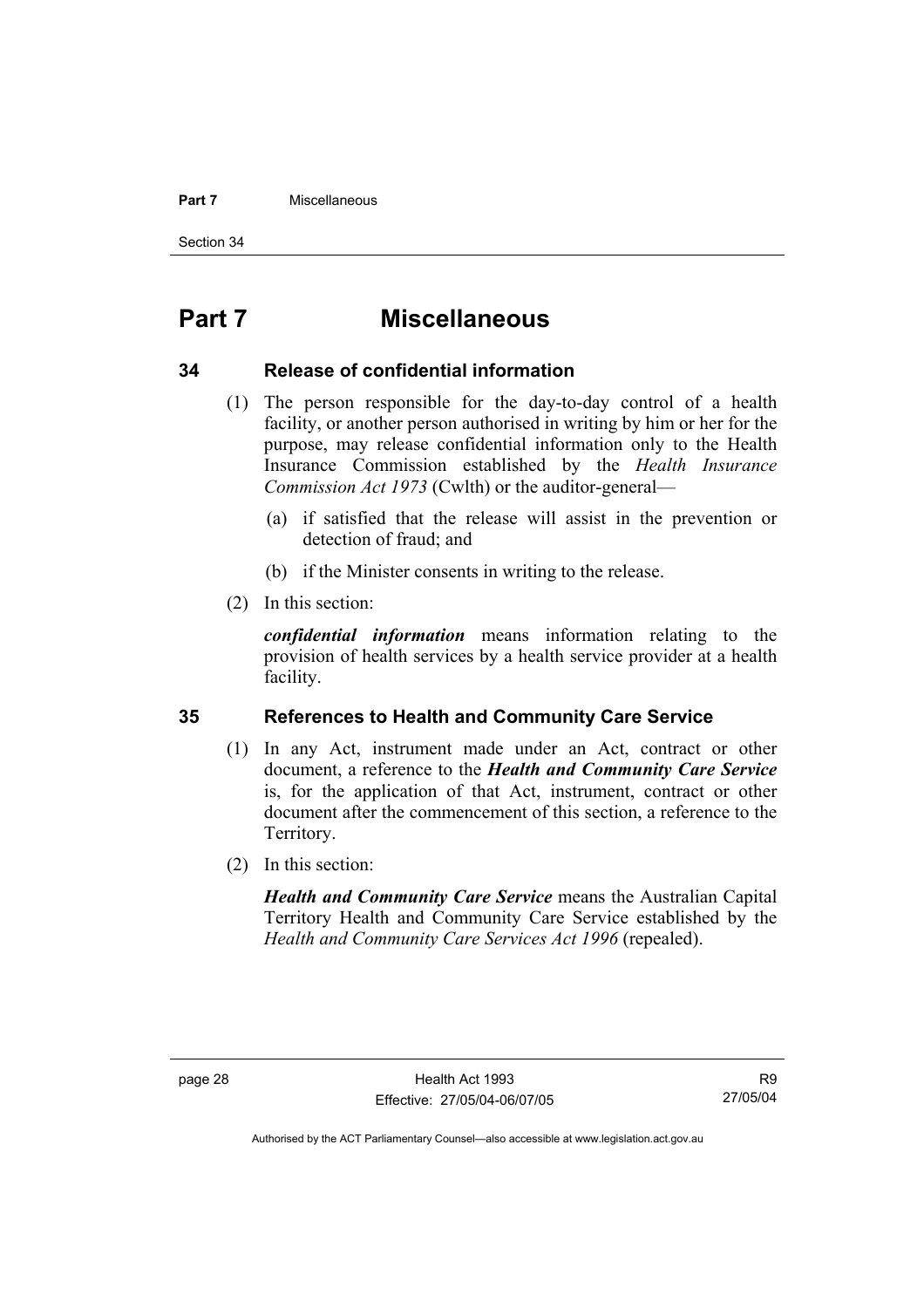### **36 Determination of fees**

- (1) The Minister may, in writing, determine fees for this Act.
	- *Note* The Legislation Act contains provisions about the making of determinations and regulations relating to fees (see pt 6.3)
- (2) Without limiting subsection (1), the Minister may determine fees in relation to the provision of health and community care services.
- (3) A determination is a disallowable instrument.
	- *Note* A disallowable instrument must be notified, and presented to the Legislative Assembly, under the Legislation Act.
- (4) A determination may adopt a Commonwealth law or a health benefits agreement (or a provision of a Commonwealth law or health benefits agreement) as in force from time to time.
	- *Note 1* The text of an applied, adopted or incorporated law or instrument, whether applied as in force from time to time or at a particular time, is taken to be a notifiable instrument if the operation of the Legislation Act, s 47 (5) or (6) is not disapplied (see s  $47(7)$ ).
	- *Note 2* A notifiable instrument must be notified under the Legislation Act.
- (5) In this section:

*Commonwealth law* means a Commonwealth Act, or any regulations, rules, ordinance or disallowable instrument under a Commonwealth Act.

*disallowable instrument*, for a Commonwealth Act, means a disallowable instrument under the *Acts Interpretation Act 1901* (Cwlth), section 46A.

*health benefits agreement* means an agreement between the Territory and an entity that provides health benefits to contributors of a health benefits fund conducted by the entity.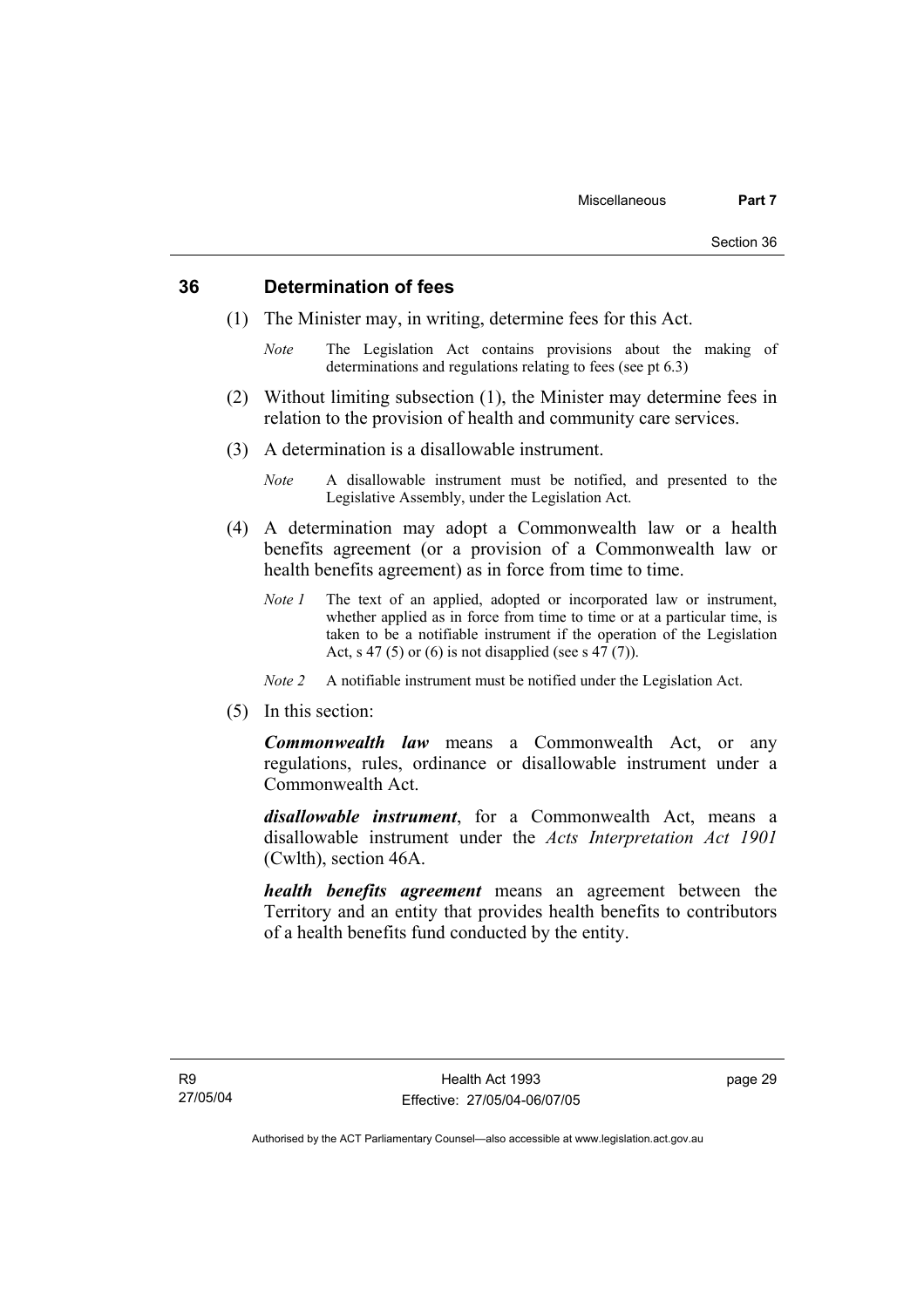#### **Part 7** Miscellaneous

Section 37

# **37 Payment of fees and interest**

- (1) A fee is payable to the Territory on or before the payment date.
- (2) If an amount for a fee remains unpaid after the payment date, in addition to that amount, interest calculated on the aggregate amount at the rate determined in writing by the Minister is payable to the Territory in relation to every month or part of a month that the aggregate amount remains unpaid.
- (3) A determination is a disallowable instrument.

*Note* A disallowable instrument must be notified, and presented to the Legislative Assembly, under the Legislation Act.

(4) In this section:

*aggregate amount*, for a month, means the total of—

- (a) the amount of the fee; and
- (b) the amount of interest;

remaining unpaid at the end of the previous month.

*payment date*, for a fee, means the 28th day after the day when the account for the fee was issued.

#### **37A Approved forms**

- (1) The Minister may, in writing, approve forms for this Act.
- (2) If the Minister approves a form for a particular purpose, the form must be used for that purpose.

*Note* For other provisions about forms, see Legislation Act, s 255.

(3) An approved form is a notifiable instrument.

*Note* A notifiable instrument must be notified under the Legislation Act.

#### **37B Regulations about nurse practitioners**

 (1) The regulations may make provision in relation to nurse practitioner positions and the scopes of practice for nurse practitioner positions.

| page 30. | Health Act 1993              | R <sub>9</sub> |
|----------|------------------------------|----------------|
|          | Effective: 27/05/04-06/07/05 | 27/05/04       |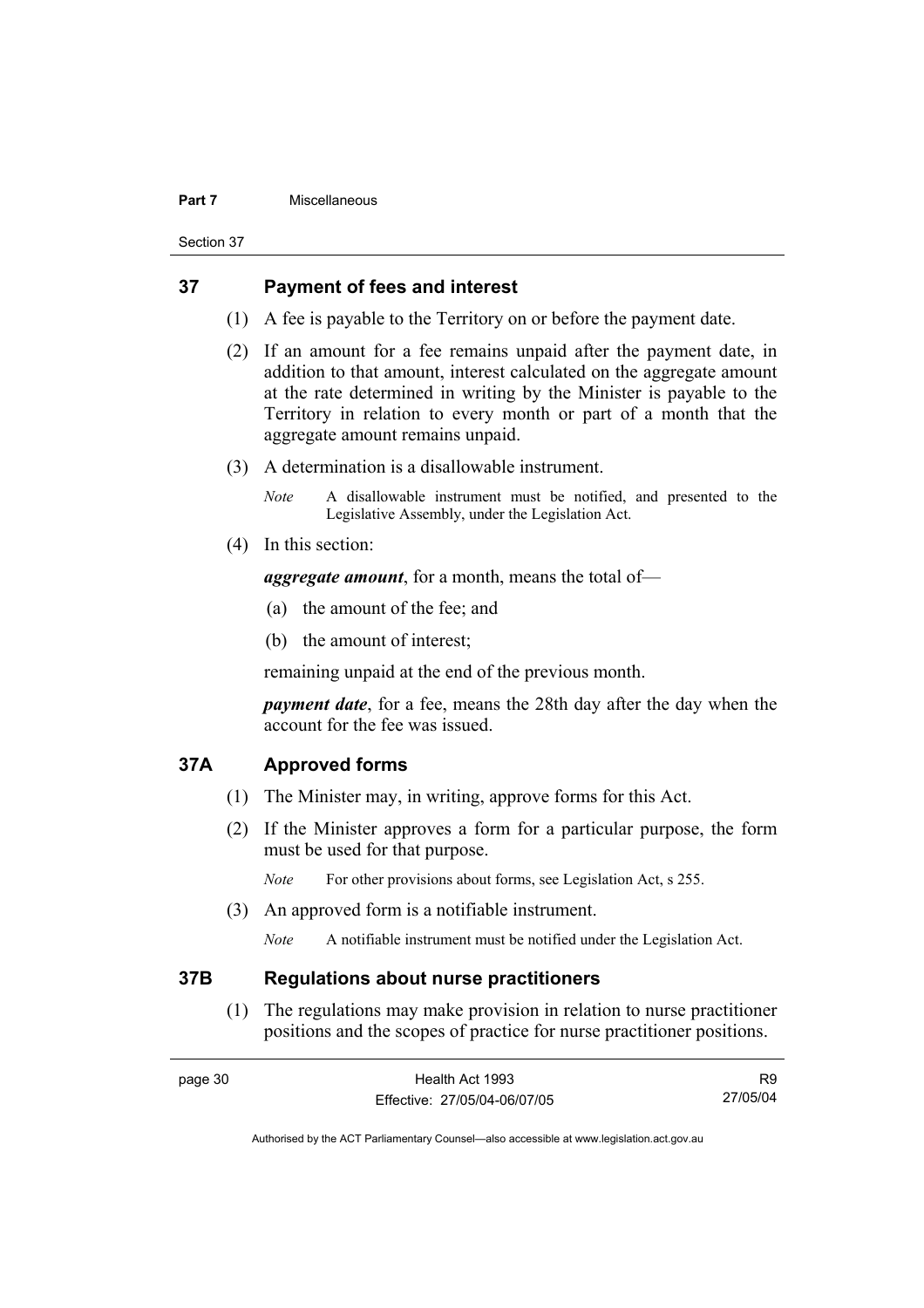(2) In this section:

*nurse practitioner position* means a position approved under the regulations as a nurse practitioner position.

*position* means a position (however described) in the public or private sector, whether or not the occupant is an employee.

*scope of practice*, for a nurse practitioner position, means the manner in which the nurse practitioner who occupies the position may practise as a nurse practitioner, including, for example, the aspects of practice that the nurse practitioner may perform as a nurse practitioner.

#### **Examples for def** *scope of practice*

- 1 prescribing particular medication
- 2 referring patients to other health care professionals
- 3 ordering particular diagnostic investigations
- *Note* An example is part of the regulations, is not exhaustive and may extend, but does not limit, the meaning of the provision in which it appears (see Legislation Act, s 126 and s 132).

# **38 Regulation-making power**

The Executive may make regulations for this Act.

*Note* Regulations must be notified, and presented to the Legislative Assembly, under the Legislation Act.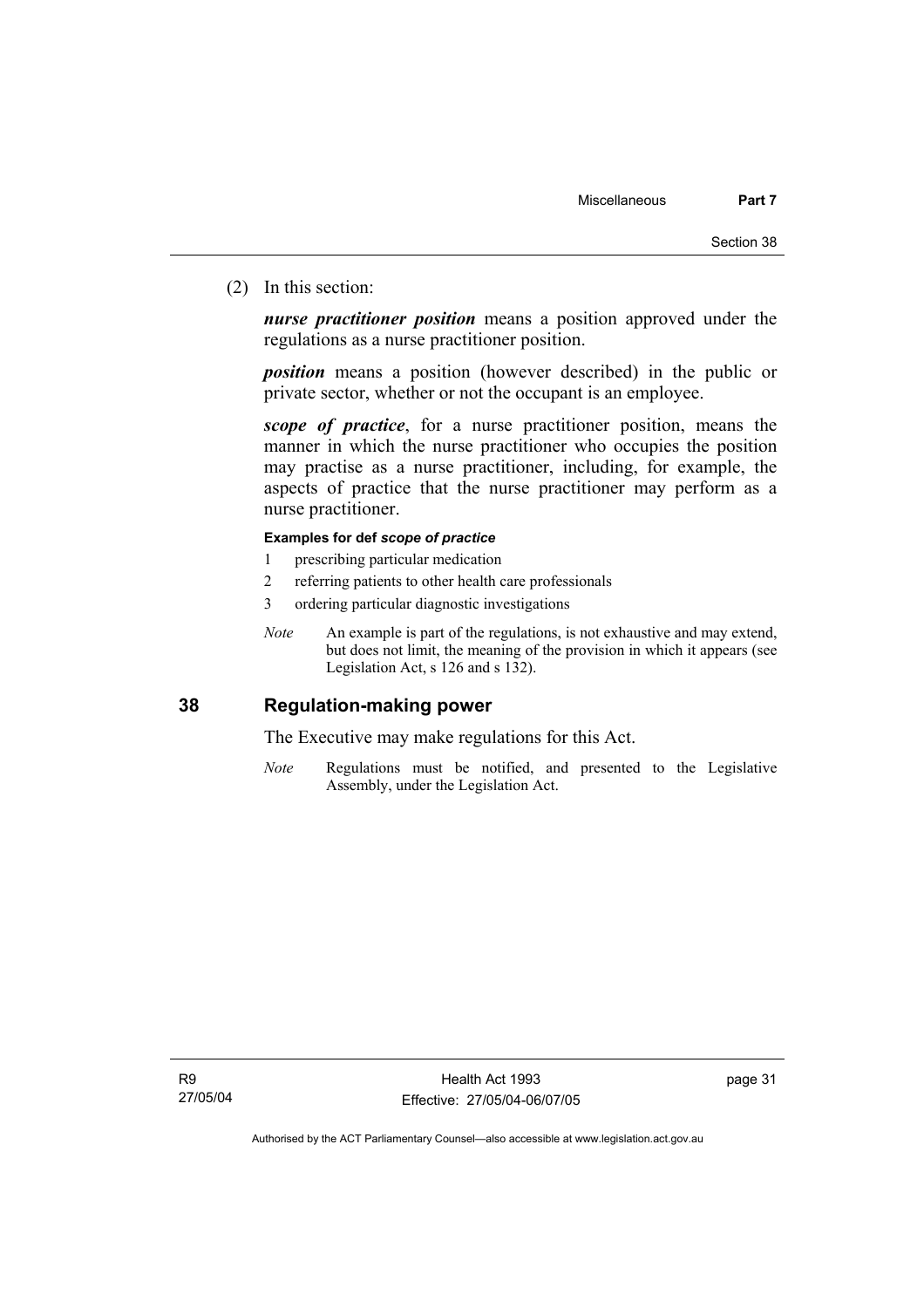# **Dictionary**

(see s 2)

- *Note 1* The Legislation Act contains definitions and other provisions relevant to this Act.
- *Note 2* For example, the Legislation Act, dict, pt 1, defines the following terms:
	- function
	- exercise
	- the Territory
	- ACT
	- in relation to.

*approved private sector committee* means a committee declared to be an approved private sector quality assurance committee under section 19.

*approved public sector committee* means a committee established as an approved public sector quality assurance committee under section 8 (Approval of public sector committees) or section 12 (Approval of Calvary Health Care ACT committees).

*authorised representative*, for part 6A (VMO service contracts) see section 33A

#### *clinical privileges* means—

- (a) the extent to which a health service provider has the right to perform treatment or carry out other procedures at a health facility; or
- (b) the extent to which a health service provider may use the equipment or other facilities of a health facility.

*core conditions*, for part 6A (VMO service contracts)—see section 33A.

*health facility* means an institution at which health services are provided by the Territory.

R9 27/05/04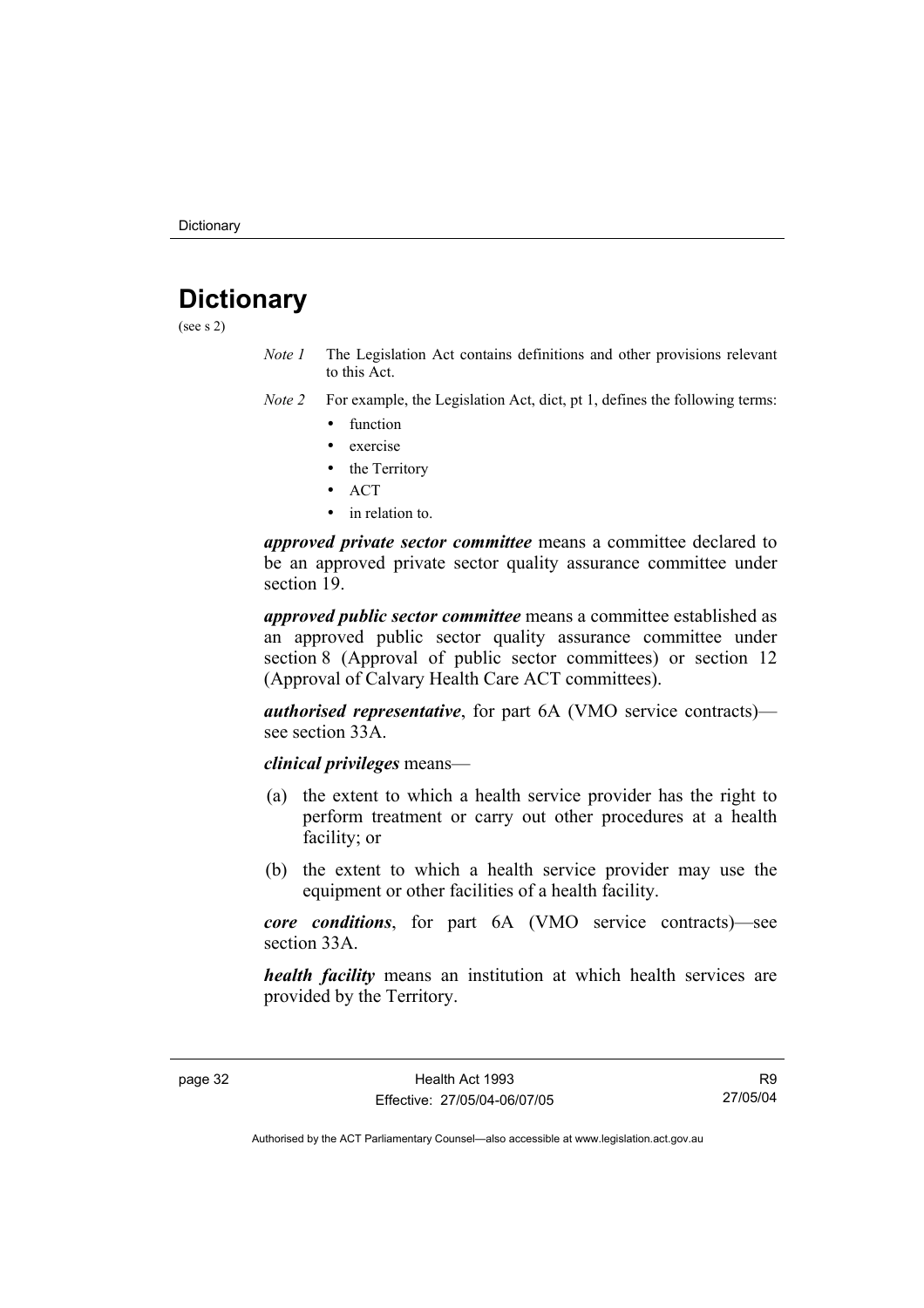*health service provider* means a person who provides health services at a health facility or uses the equipment or other facilities of a health facility for the purpose of providing health services elsewhere and includes the following persons:

- (a) a person registered under the *Chiropractors and Osteopaths Act 1983*;
- (b) a person registered under the *Dental Technicians and Dental Prosthetists Registration Act 1988*;
- (c) a person registered under the *Dentists Act 1931*;
- (d) a person registered under the *Medical Practitioners Registration Act 1930*;
- (e) a person registered under the *Nurses Act 1988*;
- (f) a person registered under the *Optometrists Act 1956*;
- (g) a person registered under the *Pharmacy Act 1931*;
- (h) a person registered under the *Physiotherapists Act 1977*.

*negotiating agent*, for part 6A (VMO service contracts)—see section 33A.

*negotiating period*, for part 6A (VMO service contracts)—see section 33D (2).

*practice corporation*, for part 6A (VMO service contracts)—see section 33A.

*prescribed body*, for part 4 (Private sector quality assurance committees)—see section 18.

*private day hospital facility*, for part 4 (Private sector quality assurance committees)—see section 18.

*quality assurance activity* means a process declared by the Minister under section 4 to be a quality assurance activity for section  $8(2)(a)$ .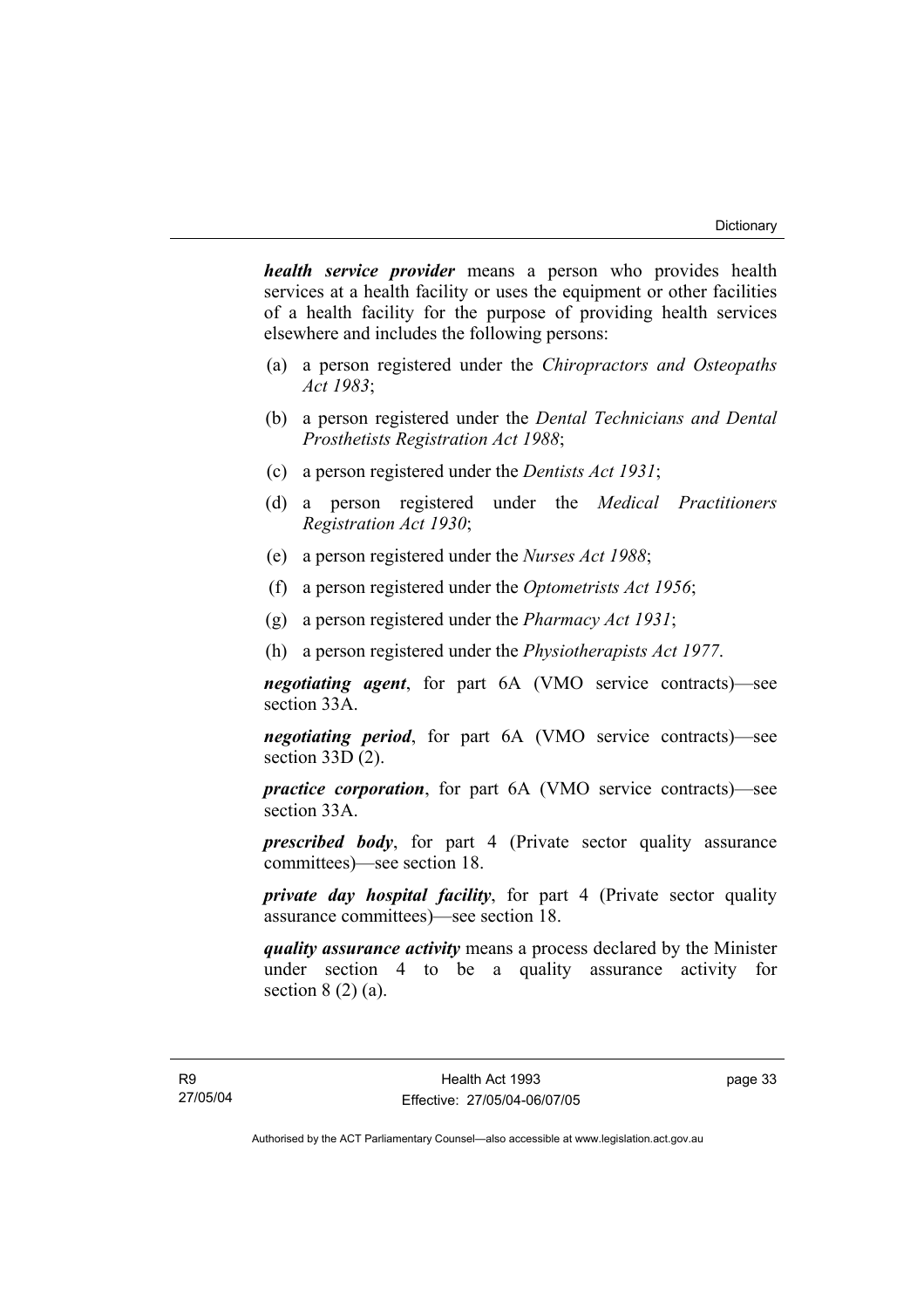Dictionary

*service contract*, for part 6A (VMO service contracts)—see section 33A.

*VMO* (visiting medical officer), for part 6A (VMO service contracts)—see section 33A.

page 34 Health Act 1993 Effective: 27/05/04-06/07/05

R9 27/05/04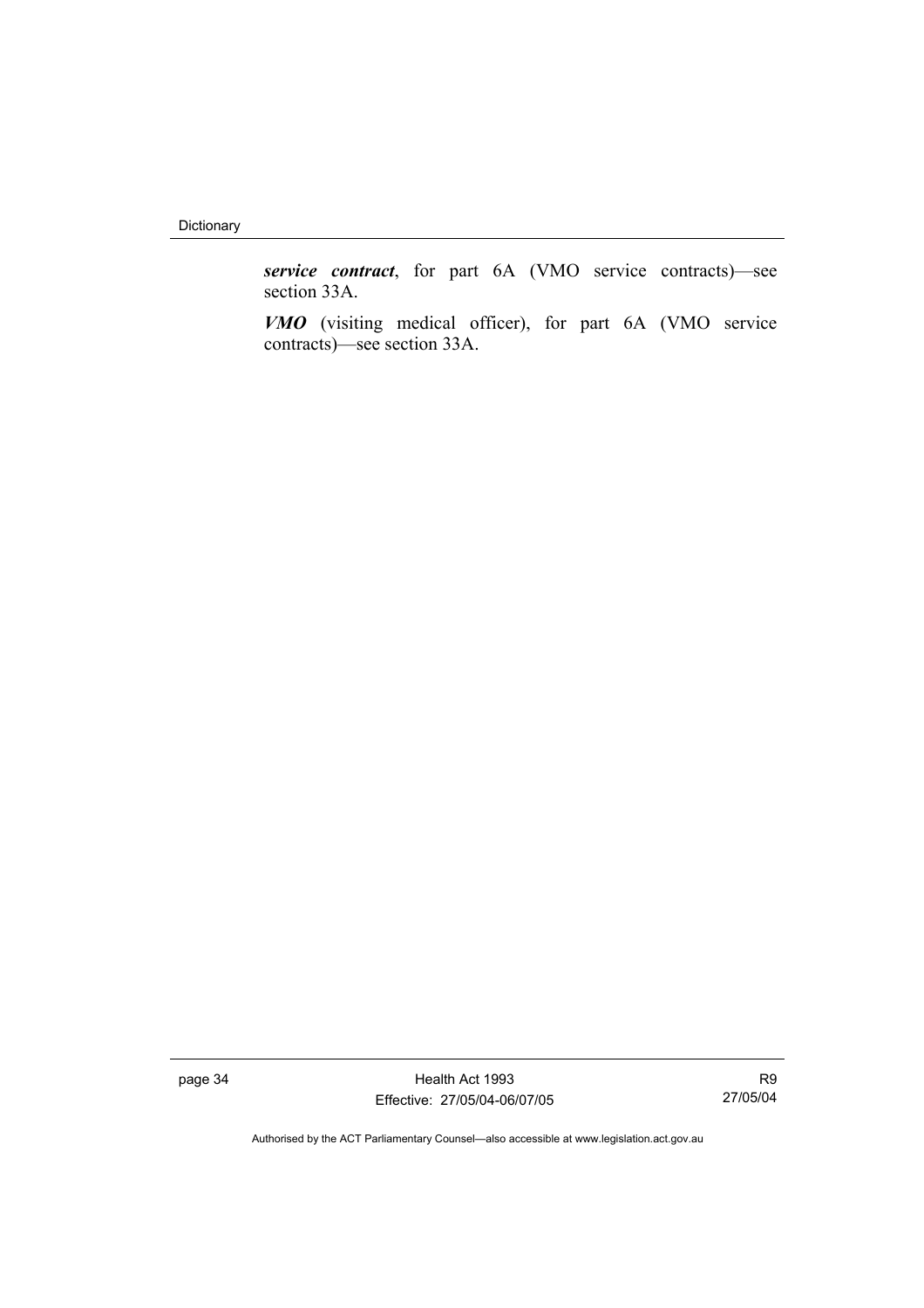# **Endnotes**

## **1 About the endnotes**

Amending and modifying laws are annotated in the legislation history and the amendment history. Current modifications are not included in the republished law but are set out in the endnotes.

Not all editorial amendments made under the *Legislation Act 2001*, part 11.3 are annotated in the amendment history. Full details of any amendments can be obtained from the Parliamentary Counsel's Office.

Uncommenced amending laws and expiries are listed in the legislation history and the amendment history. These details are underlined. Uncommenced provisions and amendments are not included in the republished law but are set out in the last endnote.

If all the provisions of the law have been renumbered, a table of renumbered provisions gives details of previous and current numbering.

The endnotes also include a table of earlier republications.

| $am = amended$                             | $ord = ordinance$                         |
|--------------------------------------------|-------------------------------------------|
| $amdt = amendment$                         | orig = original                           |
| $ch = chapter$                             | par = paragraph/subparagraph              |
| $cl = clause$                              | $pres = present$                          |
| $def = definition$                         | $prev = previous$                         |
| $dict = dictionary$                        | $(\text{prev}) = \text{previously}$       |
| disallowed = disallowed by the Legislative | $pt = part$                               |
| Assembly                                   | $r = rule/subrule$                        |
| $div = division$                           | reg = regulation/subregulation            |
| $exp = expires/expired$                    | $renum = renumbered$                      |
| Gaz = Gazette                              | $reloc = relocated$                       |
| $h dq =$ heading                           | $R[X]$ = Republication No                 |
| $IA = Interpretation Act 1967$             | $RI = reissue$                            |
| ins = inserted/added                       | $s = section/subsection$                  |
| $LA =$ Legislation Act 2001                | $sch = schedule$                          |
| $LR =$ legislation register                | $sdiv = subdivision$                      |
| LRA = Legislation (Republication) Act 1996 | $sub =$ substituted                       |
| $mod = modified/modification$              | SL = Subordinate Law                      |
| $o = order$                                | underlining = whole or part not commenced |
| om = omitted/repealed                      | or to be expired                          |
|                                            |                                           |

### **2 Abbreviation key**

R9 27/05/04

Health Act 1993 Effective: 27/05/04-06/07/05 page 35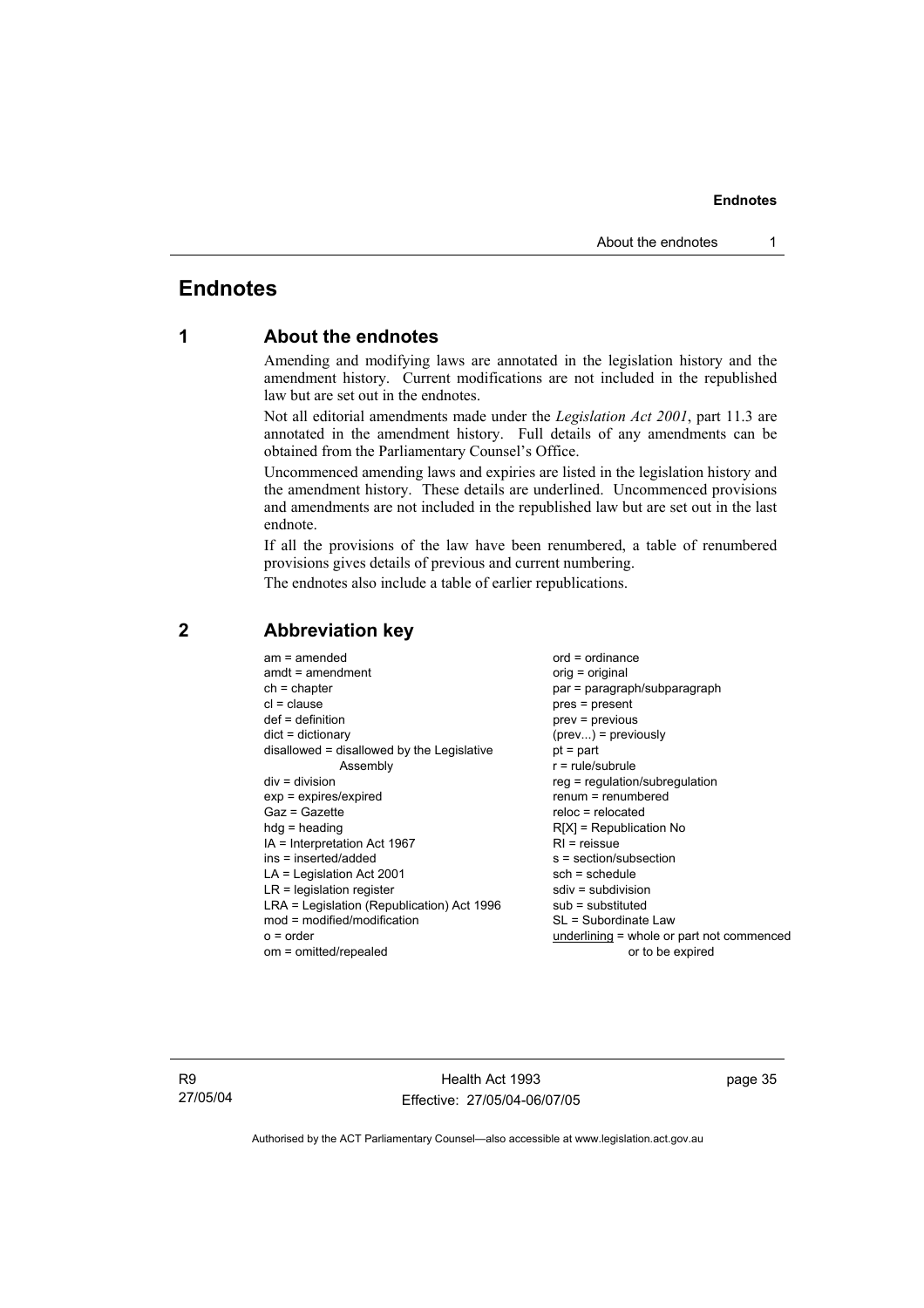3 Legislation history

### **3 Legislation history**

#### **Health Act 1993 No 13**

notified 1 March 1993 (Gaz 1993 No S23) commenced 1 March 1993 (s 2)

as amended by

#### **Health (Amendment) Act 1994 No 23**

notified 20 May 1994 (Gaz 1994 No S87) commenced 20 May 1994 (s 2)

#### **Public Sector Management (Consequential and Transitional Provisions) Act 1994 No 38 sch 1 pt 44**

notified 30 June 1994 (Gaz 1994 No S121) s 1, s 2 commenced 30 June 1994 (s 2 (1)) sch 1 pt 44 commenced 1 July 1994 (s 2 (2) and Gaz 1994 No S142)

#### **Administrative Appeals (Consequential Amendments) Act 1994 No 60 sch 1**

notified 11 October 1994 (Gaz 1994 No S197) s 1, s 2 commenced 11 October 1994 (s 2 (1))

sch 1 commenced 14 November 1994 (s 2 (2) and see Gaz 1994 No S250)

#### **Health and Community Care Services (Consequential Provisions) Act 1996 No 35 sch**

notified 1 July 1996 (Gaz 1996 No S130) commenced 1 July 1996 (s 2)

#### **Health (Amendment) Act 1998 No 50**

notified 16 November 1998 (Gaz 1998 No S205) commenced 16 November 1998 (s 2)

#### **Statute Law Revision (Penalties) Act 1998 No 54 sch**

notified 27 November 1998 (Gaz 1998 No S207) s 1, s 2 commenced 27 November 1998 (s 2 (1)) sch commenced 9 December 1998 (s 2 (2) and Gaz 1998 No 49)

page 36 Health Act 1993 Effective: 27/05/04-06/07/05

R9 27/05/04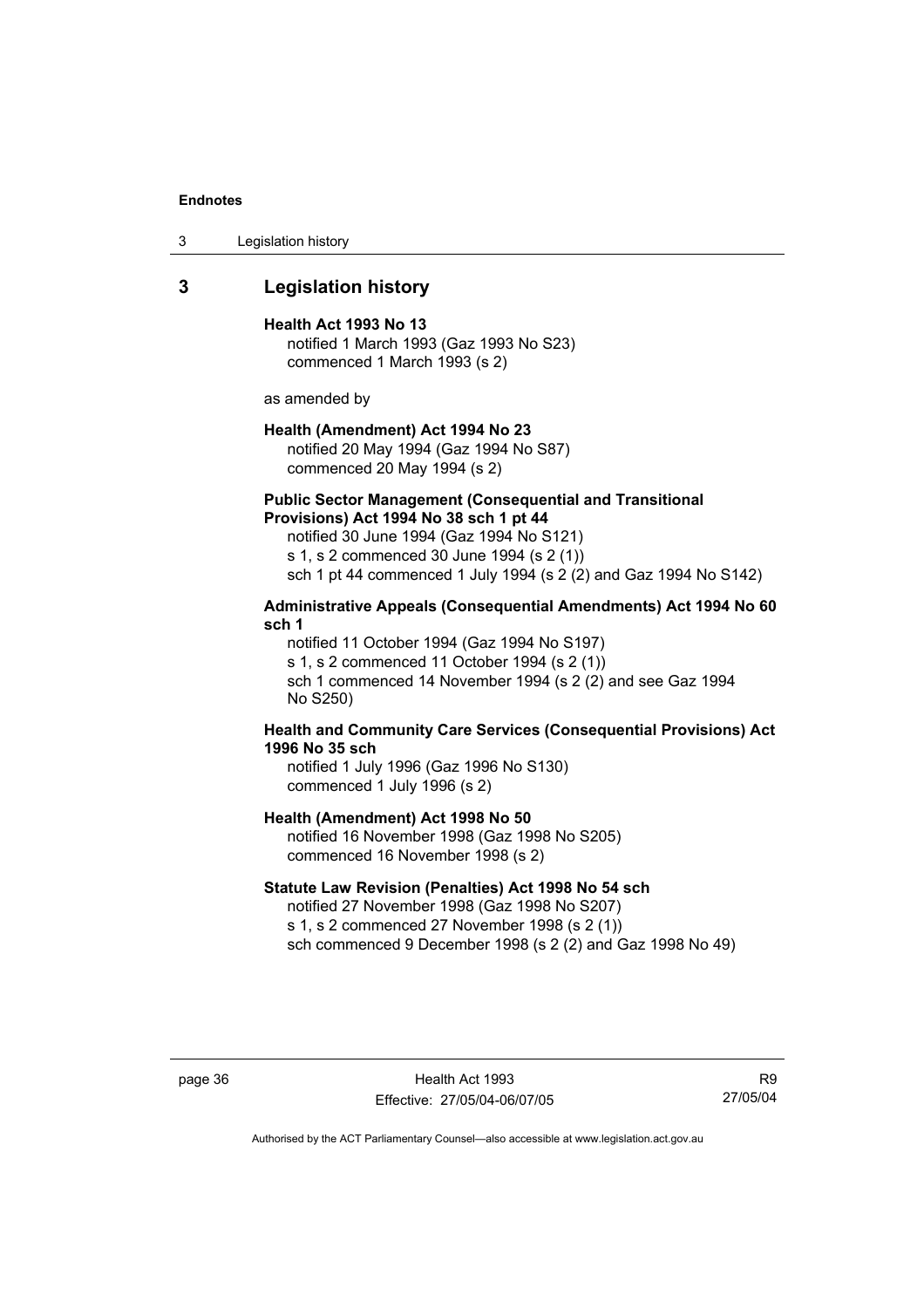|   | Legislation (Consequential Amendments) Act 2001 No 44 pt 175<br>notified 26 July 2001 (Gaz 2001 No 30)<br>s 1, s 2 commenced 26 July 2001 (IA s 10B)<br>pt 175 commenced 12 September 2001 (s 2 and see Gaz 2001<br>No S65)                                                                                    |
|---|----------------------------------------------------------------------------------------------------------------------------------------------------------------------------------------------------------------------------------------------------------------------------------------------------------------|
|   | Statute Law Amendment Act 2001 (No 2) 2001 No 56 pt 1.3<br>notified 5 September 2001 (Gaz 2001 No S65)<br>s 1, s 2 commenced 5 September 2001 (IA s 10B)<br>amdts 1.3-1.8, 1.10-1.13, 1.15, 1.16, 1.17, 1.35 commenced<br>12 September 2001 (s 2 (2))<br>pt 1.3 remainder commenced 5 September 2001 (s 2 (1)) |
|   | <b>Health and Community Care Services (Repeal and Consequential</b><br>Amendments) Act 2002 No 47 pt 1.2<br>notified LR 20 December 2002<br>s 1, s 2 commenced 20 December 2002 (LA s 75 (1))<br>pt 1.2 commenced 31 December 2002 (s 2)                                                                       |
|   | Statute Law Amendment Act 2003 A2003-41 sch 1 pt 1.1<br>notified LR 11 September 2003<br>s 1, s 2 commenced 11 September 2003 (LA s 75 (1))<br>sch 1 pt 1.1 commenced 9 October 2003 (s 2 (1))                                                                                                                 |
|   | Health Amendment Act 2003 A2003-43<br>notified LR 29 September 2003<br>s 1, s 2 commenced 29 September 2003 (LA s 75 (1))<br>remainder commenced 30 September 2003 (s 2)                                                                                                                                       |
|   | Nurse Practitioners Legislation Amendment Act 2004 A2004-10 pt 2<br>notified LR 19 March 2004<br>s 1, s 2 commenced 19 March 2004 (LA s 75 (1))<br>pt 2 commenced 27 May 2004 (s 2 and CN2004-9)                                                                                                               |
| 4 | <b>Amendment history</b>                                                                                                                                                                                                                                                                                       |
|   |                                                                                                                                                                                                                                                                                                                |

| Title       |                         |
|-------------|-------------------------|
| title       | sub 1998 No 50 s 4      |
|             | am 2002 No 47 amdt 1.10 |
| Name of Act |                         |

**Name of Act**  sub 2001 No 56 amdt 1.3

R9 27/05/04 page 37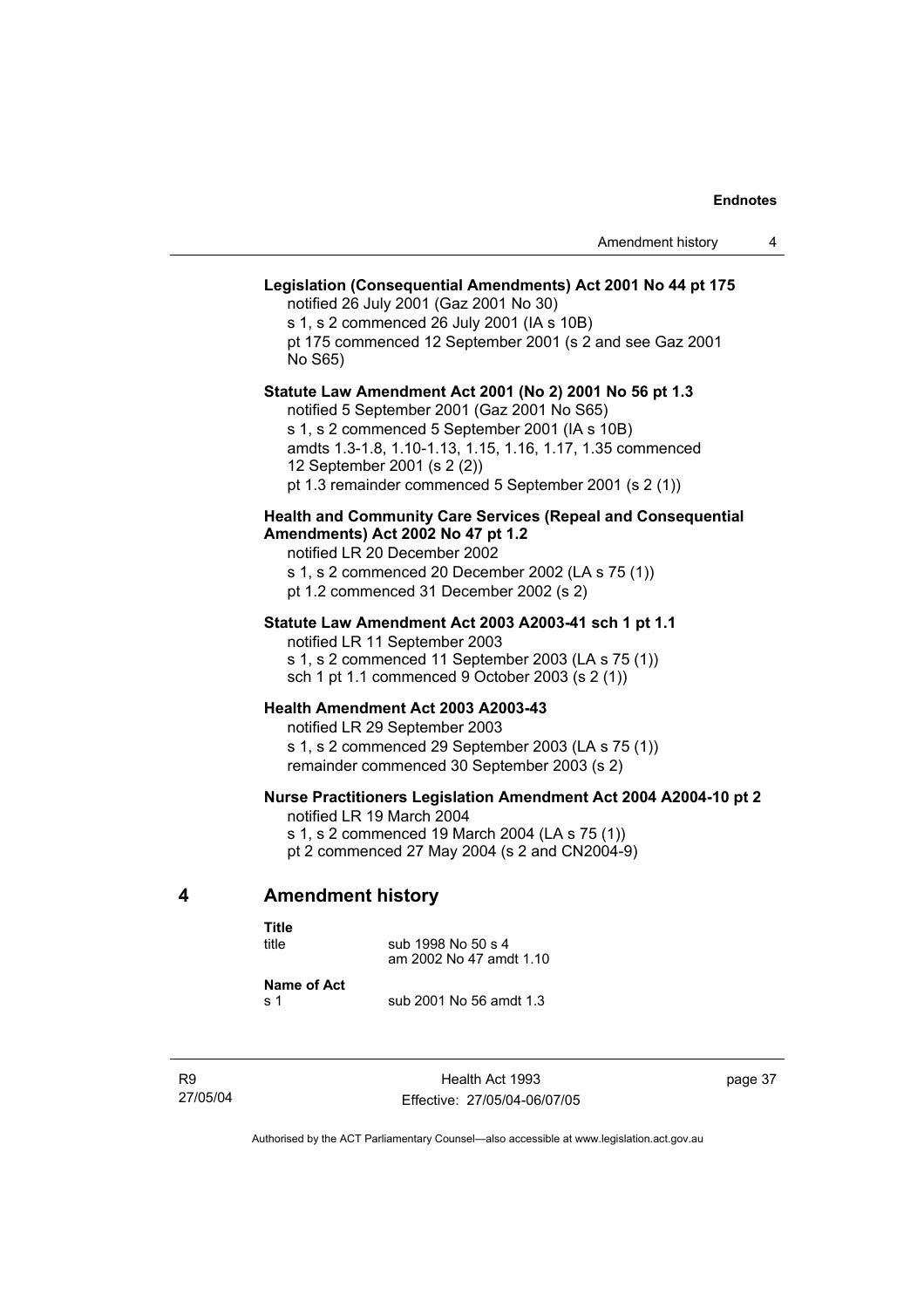| 4 | Amendment history                                                                                                      |                                                                                                                                                                                                                                                        |
|---|------------------------------------------------------------------------------------------------------------------------|--------------------------------------------------------------------------------------------------------------------------------------------------------------------------------------------------------------------------------------------------------|
|   | <b>Dictionary</b><br>s 2                                                                                               | om 2001 No 44 amdt 1.2022<br>ins 2001 No 56 amdt 1.3                                                                                                                                                                                                   |
|   | <b>Notes</b><br>s 3                                                                                                    | defs reloc to dict 2001 No 56 amdt 1.6<br>sub 2001 No 56 amdt 1.7                                                                                                                                                                                      |
|   | s <sub>4</sub>                                                                                                         | Declaration of quality assurance activity<br>(prev s 3A) ins 2001 No 56 amdt 1.8<br>renum R4 LA (see 2001 No 56 amdt 1.36)                                                                                                                             |
|   | <b>Objectives</b><br>s 5                                                                                               | (prev s 4) am 1996 No 35 sch<br>renum R4 LA (see 2001 No 56 amdt 1.36)<br>am 2002 No 47 amdt 1.11                                                                                                                                                      |
|   | s 6                                                                                                                    | <b>Medicare principles and commitments</b><br>(prev s 5) am 1994 No 23 s 4; 2001 No 56 amdt 1.9<br>renum R4 LA (see 2001 No 56 amdt 1.36)                                                                                                              |
|   | Legal effect<br>s 7                                                                                                    | (prev s 6) renum R4 LA (see 2001 No 56 amdt 1.36)                                                                                                                                                                                                      |
|   | Public sector quality assurance committees<br>pt 3 hdg<br>sub 1998 No 50 s 6                                           |                                                                                                                                                                                                                                                        |
|   | General<br>div 3.1 hdg                                                                                                 | (prev pt 3 div 1 hdg) renum R4 LA (see 2001 No 56 amdt 1.36)                                                                                                                                                                                           |
|   | s 8 hdg<br>s <sub>8</sub>                                                                                              | Approval of public sector committees<br>(prev s 7 hdg) sub 2001 No 56 amdt 1.10<br>(prev s 7) am 1994 No 38 sch 1 pt 44; 1996 No 35 sch; 2001<br>No 56 amdts 1.10-1.12<br>renum R4 LA (see 2001 No 56 amdt 1.36)<br>am 2002 No 47 amdt 1.12, amdt 1.13 |
|   | <b>Appointment of members</b><br>(prev s 7A) ins 2001 No 56 amdt 1.13<br>s 9<br>renum R4 LA (see 2001 No 56 amdt 1.36) |                                                                                                                                                                                                                                                        |
|   | <b>Procedure and conduct of matters</b><br>s 10                                                                        | (prev s 8) am 1998 No 50 s 7<br>renum R4 LA (see 2001 No 56 amdt 1.36)                                                                                                                                                                                 |
|   | <b>Disclosure of interest</b><br>s 11                                                                                  | (prev s 8A) ins 1998 No 50 s 8<br>renum R4 LA (see 2001 No 56 amdt 1.36)                                                                                                                                                                               |

page 38 Health Act 1993 Effective: 27/05/04-06/07/05

R9 27/05/04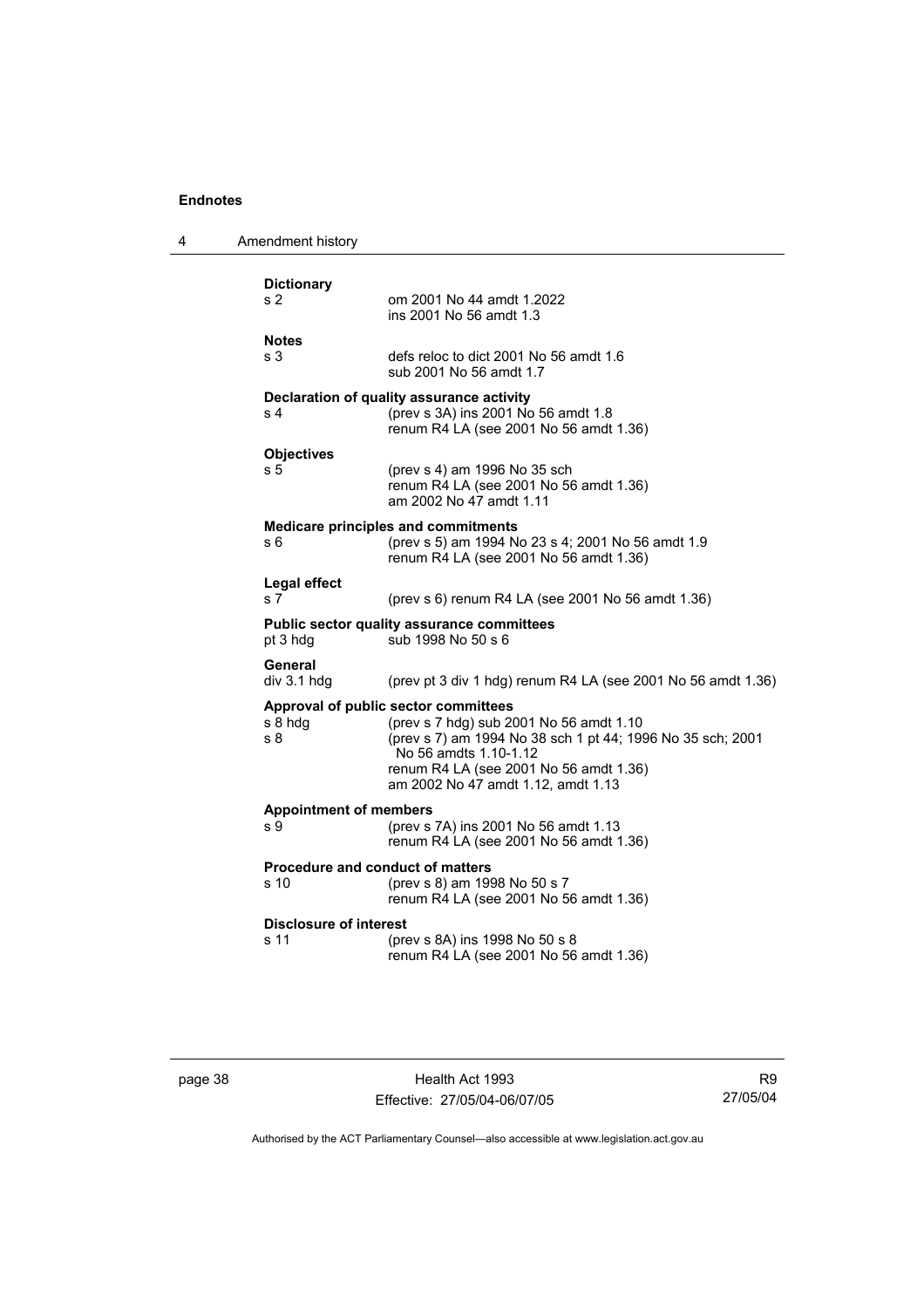#### **Approval of Calvary Health Care ACT committees** s 12 hdg sub A2003-41 amdt 1.1<br>s 12 (nrev s 9) am 1998 No s 12 (prev s 9) am 1998 No 50 s 9; 2001 No 56 amdts 1.14-1.17 renum R4 LA (see 2001 No 56 amdt 1.36) am A2003-41 amdt 1.1 **Confidentiality and evidentiary matters**<br>div 3.2 hdg (prev pt 3 div 2 hdg) re (prev pt 3 div 2 hdg) renum R4 LA (see 2001 No 56 amdt 1.36) **Nondisclosure of identity** s 13 (prev s 10) am 1998 No 50 s 10; 1998 No 54 sch renum R4 LA (see 2001 No 56 amdt 1.36) **Admissibility of evidence** s 14 (prev s 11) sub 1998 No 50 s 11 renum R4 LA (see 2001 No 56 amdt 1.36) **Members not compellable** s 15 (prev s 12) am 1998 No 50 s 12 renum R4 LA (see 2001 No 56 amdt 1.36) **Protection of members** s 16 (prev s 13) am 1996 No 35 sch; 1998 No 50 s 13; 2001 No 56 amdts 1.18-1.24 renum R4 LA (see 2001 No 56 amdt 1.36) am 2002 No 47 amdt 1.14 **Protection of people assisting committee** s 17 orig s 17 om 1996 No 35 sch pres (prev s 13AA) ins 1998 No 50 s 14 am 2001 No 56 amdt 1.25 renum R4 LA (see 2001 No 56 amdt 1.36) am 2002 No 47 amdt 1.14 **Private sector quality assurance committees** pt 4 hdg (prev pt 3A hdg) ins 1998 No 50 s 15 renum R4 LA (see 2001 No 56 amdt 1.36) General<br>div 4.1 hdg (prev pt 3A div 1 hdg) renum R4 LA (see 2001 No 56 amdt 1.36) **Definitions for pt 4** s 18 orig s 18 om 1996 No 35 sch (prev s 13AB) ins 1998 No 50 s 15 def *prescribed body* ins 1998 No 50 s 15 am 2001 No 56 amdt 1.26 def *private day hospital facility* ins 1998 No 50 s 15 renum R4 LA (see 2001 No 56 amdt 1.36)

R9 27/05/04

Health Act 1993 Effective: 27/05/04-06/07/05 page 39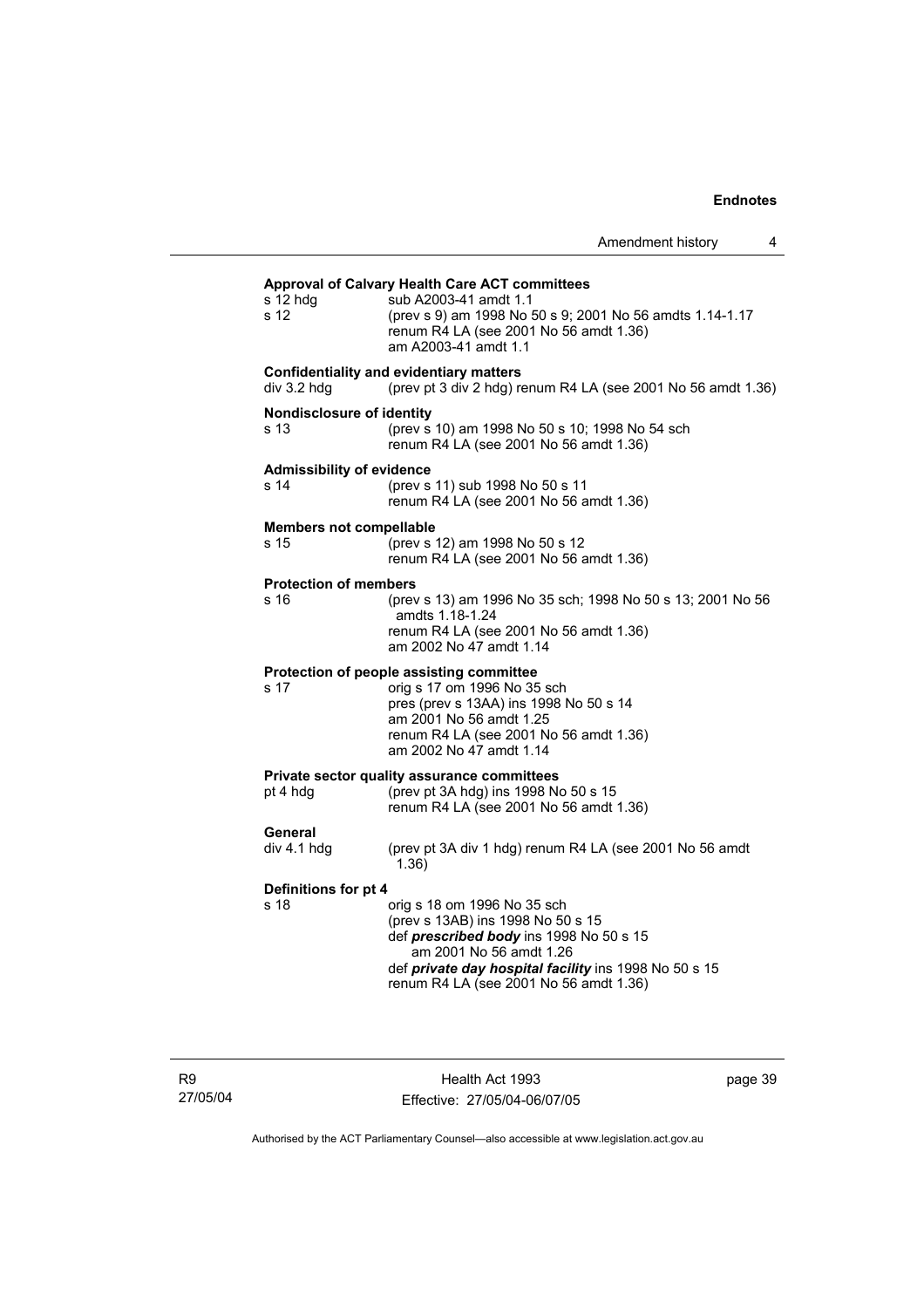4 Amendment history

| page 40 |                                          | Health Act 1993                                                                                                                                    | R <sub>9</sub> |
|---------|------------------------------------------|----------------------------------------------------------------------------------------------------------------------------------------------------|----------------|
|         | <b>Effect of variation etc</b><br>s 29   | (prev s 15) renum R4 LA (see 2001 No 56 amdt 1.36)                                                                                                 |                |
|         | s 28                                     | <b>Clinical privileges and engagements</b><br>(prev s 14) am 1994 No 38 sch 1 pt 44; 1998 No 50 s 16<br>renum R4 LA (see 2001 No 56 amdt 1.36)     |                |
|         | Interpretation for pt 5<br>s 27          | (prev s 13A) ins 1996 No 35 sch<br>renum R4 LA (see 2001 No 56 amdt 1.36)                                                                          |                |
|         | <b>Clinical privileges</b><br>pt 5 hdg   | orig pt 5 hdg om 1996 No 35 sch<br>pres (prev pt 4 hdg) renum R4 LA (see 2001 No 56 amdt 1.36)                                                     |                |
|         | s 26                                     | Protection of people assisting committee<br>(prev s 13AJ) ins 1998 No 50 s 15<br>am 2001 No 56 amdt 1.34<br>renum R4 LA (see 2001 No 56 amdt 1.36) |                |
|         | <b>Protection of members</b><br>s 25     | (prev s 13AI) ins 1998 No 50 s 15<br>am 2001 No 56 amdts 1.27-1.33<br>renum R4 LA (see 2001 No 56 amdt 1.36)                                       |                |
|         | <b>Members not compellable</b><br>s 24   | (prev s 13AH) ins 1998 No 50 s 15<br>renum R4 LA (see 2001 No 56 amdt 1.36)                                                                        |                |
|         | <b>Admissibility of evidence</b><br>s 23 | (prev s 13AG) ins 1998 No 50 s 15<br>renum R4 LA (see 2001 No 56 amdt 1.36)                                                                        |                |
|         | <b>Nondisclosure of identity</b><br>s 22 | (prev s 13AF) ins 1998 No 50 s 15<br>renum R4 LA (see 2001 No 56 amdt 1.36)                                                                        |                |
|         | div 4.2 hdg                              | <b>Confidentiality and evidentiary matters</b><br>(prev pt 3A div 2 hdg) renum R4 LA (see 2001 No 56 amdt<br>1.36)                                 |                |
|         | <b>Disclosure of interest</b><br>s 21    | (prev s 13AE) ins 1998 No 50 s 15<br>renum R4 LA (see 2001 No 56 amdt 1.36)                                                                        |                |
|         | s 20                                     | <b>Procedure and conduct of matters</b><br>(prev s 13 AD) ins 1998 No 50 s 15<br>renum R4 LA (see 2001 No 56 amdt 1.36)                            |                |
|         | Committee to be approved<br>s 19         | (prev s 13AC) ins 1998 No 50 s 15<br>am 2001 No 44 amdt 1.2023, amdt 1.2024<br>renum R4 LA (see 2001 No 56 amdt 1.36)                              |                |

Effective: 27/05/04-06/07/05

Authorised by the ACT Parliamentary Counsel—also accessible at www.legislation.act.gov.au

27/05/04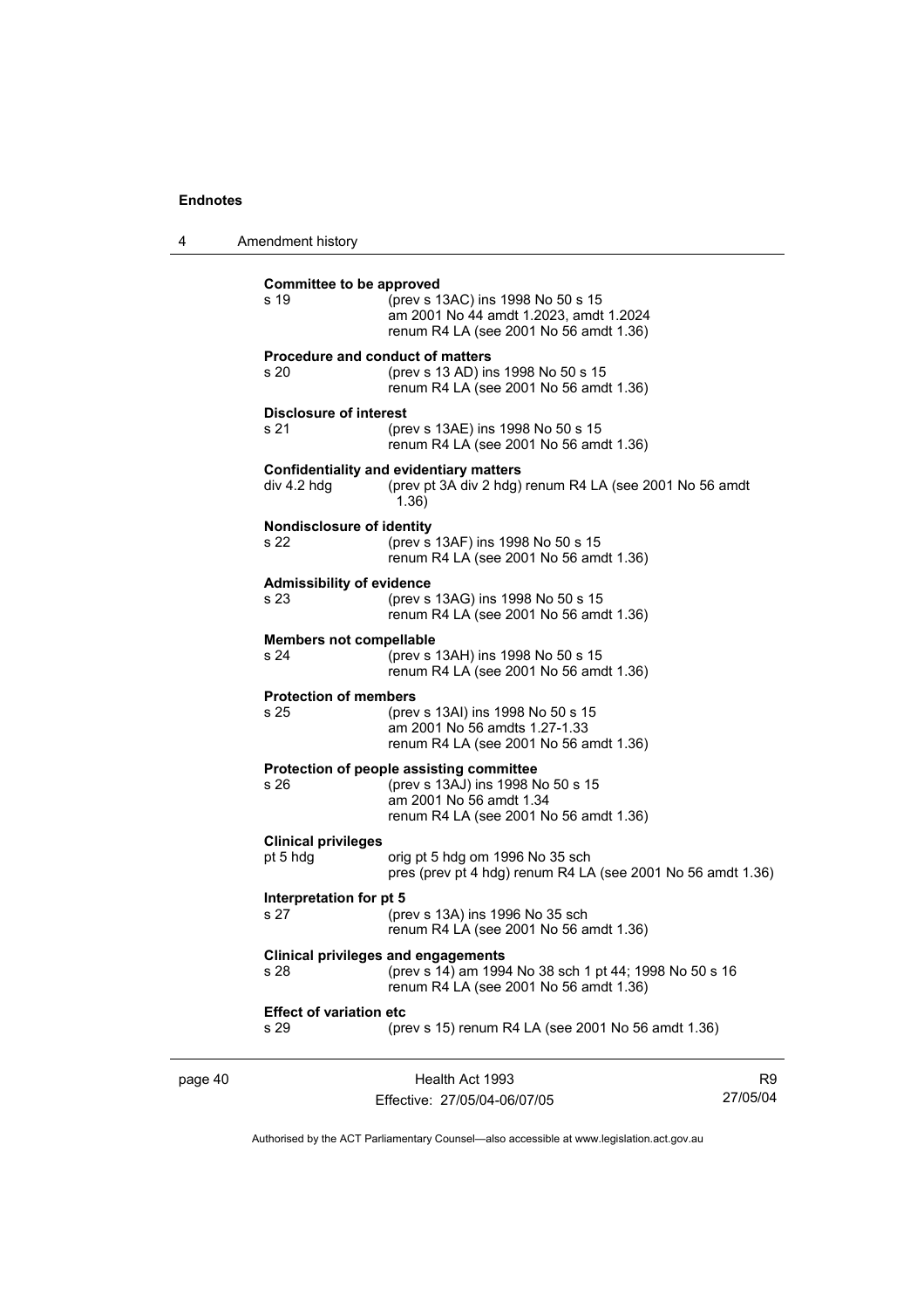```
Application of pt 5 and 6 
s 30 (prev s 16) renum R4 LA (see 2001 No 56 amdt 1.36) 
Interpretation for pt 6
s 31 (prev s 19A) ins 1996 No 35 sch 
                   renum R4 LA (see 2001 No 56 amdt 1.36) 
Review<br>s 32
                  (prev s 19) am 1994 No 38 sch 1 pt 44; 1994 No 60 sch 1
                   sub 1998 No 50 s 17 
                   renum R4 LA (see 2001 No 56 amdt 1.36) 
Notification
s 33 (prev s 20) am 1994 No 38 sch 1 pt 44; 1994 No 60 sch 1 
                   sub 1998 No 50 s 17 
                   renum R4 LA (see 2001 No 56 amdt 1.36) 
VMO service contracts 
pt 6A hdg ins A2003-43 s 4 
Definitions for pt 6A<br>s 33A in
                  ins A2003-43 s 4
                   def authorised representative ins A2003-43 s 4 
                   def core conditions ins A2003-43 s 4 
                   def entity ins A2003-43 s 4 
                   def negotiating agent ins A2003-43 s 4 
                   def negotiating period ins A2003-43 s 4 
                   def practice corporation ins A2003-43 s 4 
                   def service contract ins A2003-43 s 4 
                   def VMO ins A2003-43 s 4 
Service contracts 
s 33B ins A2003-43 s 4 
Core conditions 
                  ins A2003-43 s 4
Collective negotiations 
s 33D ins A2003-43 s 4 
Negotiating agents 
                  ins A2003-43 s 4
Authorised representatives 
s 33F ins A2003-43 s 4 
Arbitration 
                  ins A2003-43 s 4
Trade Practices Act authorisation 
                  ins A2003-43 s 4
```
R9 27/05/04

Health Act 1993 Effective: 27/05/04-06/07/05 page 41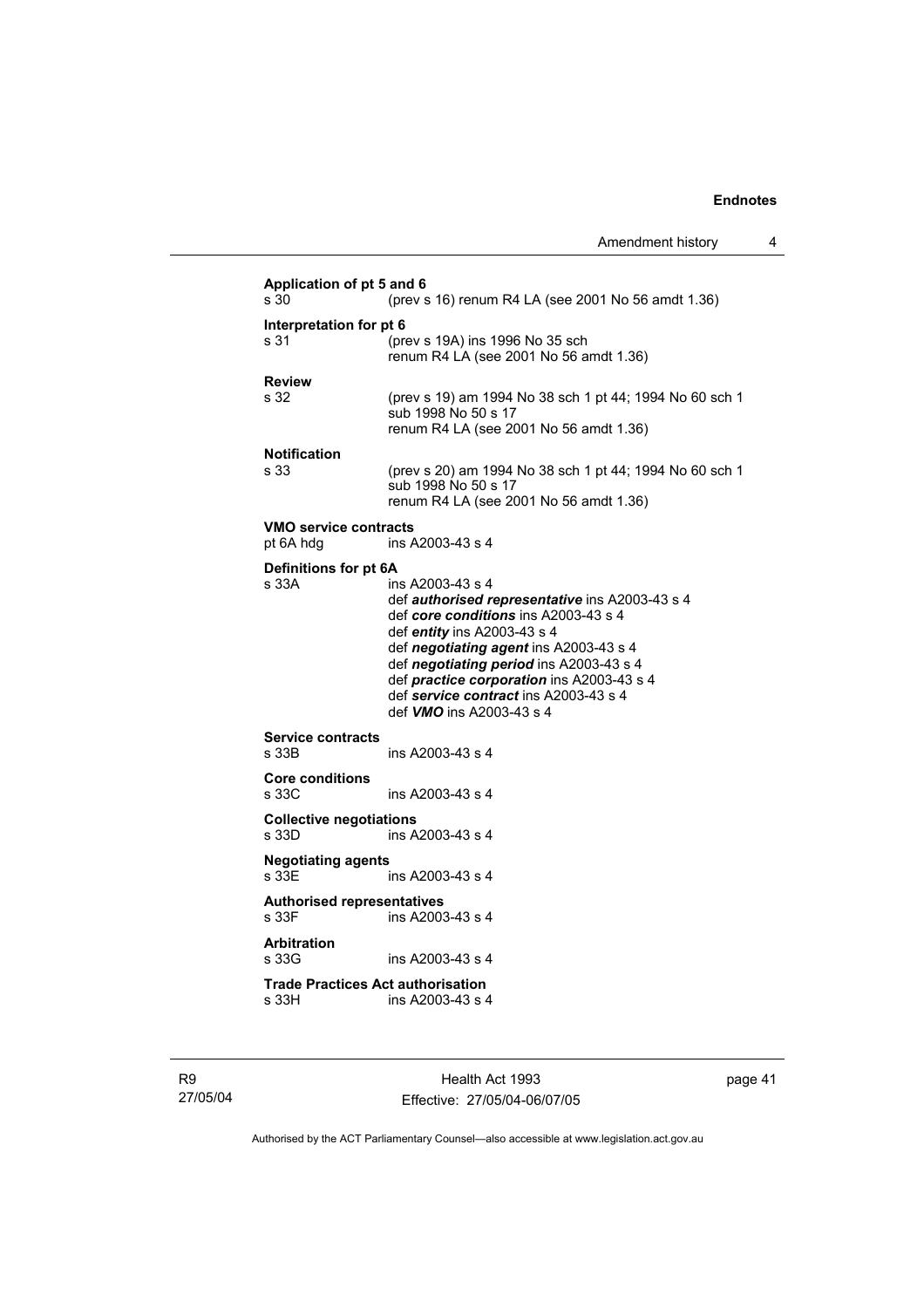| 4 | Amendment history |
|---|-------------------|
|---|-------------------|

```
Miscellaneous
                  ins 1994 No 23 s 5
Release of confidential information
s 34 (prev s 21) ins 1994 No 23 s 5 
                   renum R4 LA (see 2001 No 56 amdt 1.36) 
References to Health and Community Care Service<br>s 35 (prev s 22) ins 1994 No 23 s 5
                  s 35 (prev s 22) ins 1994 No 23 s 5 
                   sub 2001 No 44 amdt 1.2025 
                   renum R4 LA (see 2001 No 56 amdt 1.36) 
                   sub 2002 No 47 amdt 1.15 
Determination of fees 
s 36 ins 2002 No 47 amdt 1.15 
Payment of fees and interest 
s 37 ins 2002 No 47 amdt 1.15
Approved forms 
                  ins A2003-43 s 5
Regulations about nurse practitioners 
s 37B ins A2004-10 s 4 
Regulation-making power 
s 38 ins 2002 No 47 amdt 1.15 
Transitional provisions for repeal of Health and Community Care Services 
Act 1996
                  ins 2002 No 47 amdt 1.16
                   exp 31 December 2003 (s 46) 
Definitions for pt 8 
s 39 ins 2002 No 47 amdt 1.16 
                   exp 31 December 2003 (s 46) 
Transfer of assets, rights and liabilities 
s 40 ins 2002 No 47 amdt 1.16 
                   exp 31 December 2003 (s 46) 
Registration of changes in ownership of certain assets 
                  ins 2002 No 47 amdt 1.16
                   exp 31 December 2003 (s 46) 
Proceedings and evidence 
                  ins 2002 No 47 amdt 1.16
                   exp 31 December 2003 (s 46) 
Continuation of determinations 
s 43 ins 2002 No 47 amdt 1.16 
                   exp 31 December 2003 (s 46)
```
page 42 Health Act 1993 Effective: 27/05/04-06/07/05

R9 27/05/04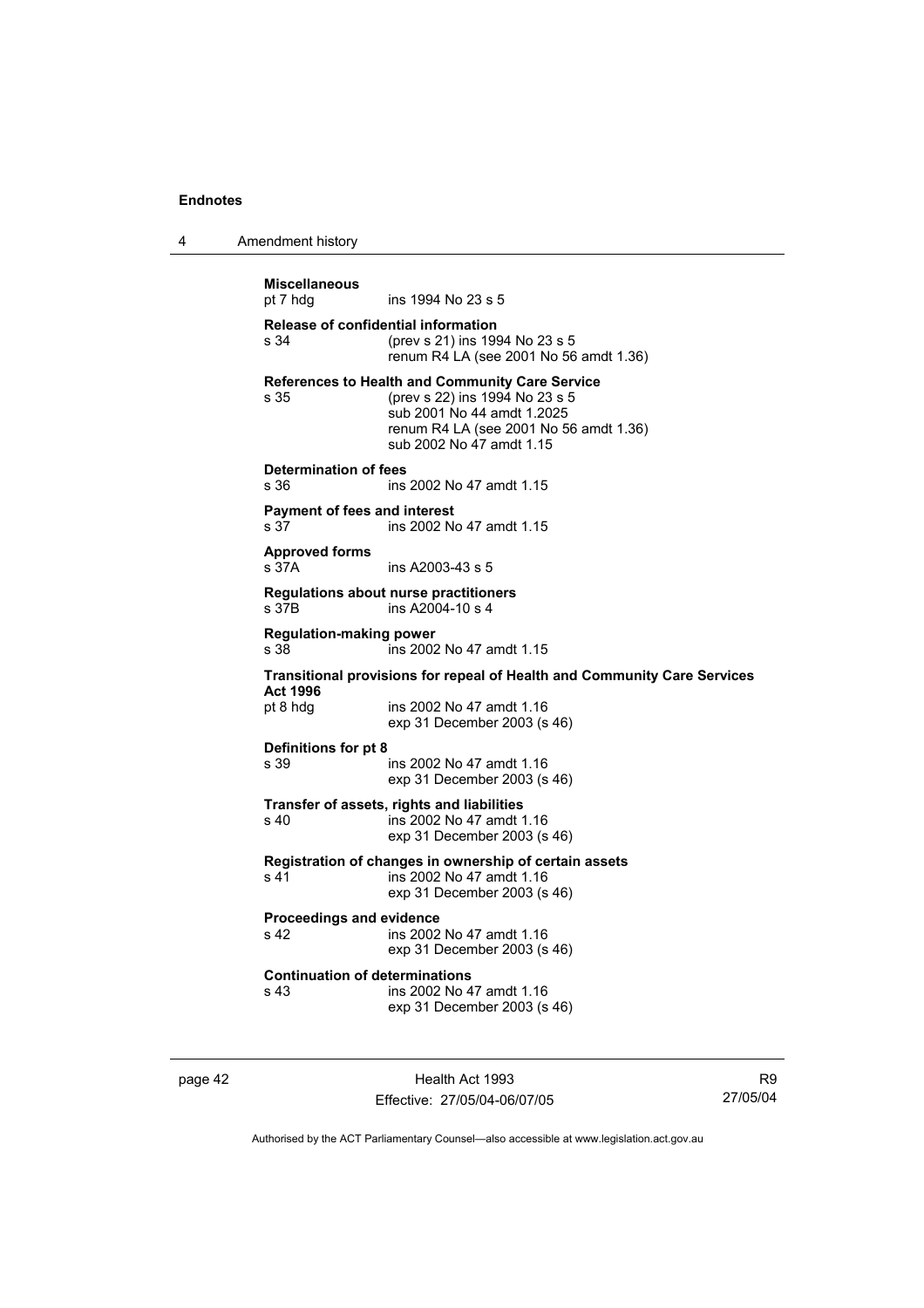Earlier republications 5

| <b>Transitional regulations</b><br>s 44 | ins 2002 No 47 amdt 1.16                                     |
|-----------------------------------------|--------------------------------------------------------------|
|                                         | exp 31 December 2003 (s 46)                                  |
|                                         |                                                              |
| s 45                                    | Modification of pt 8's operation<br>ins 2002 No 47 amdt 1.16 |
|                                         | exp 31 December 2003 (s 46)                                  |
|                                         |                                                              |
| <b>Expiry of pt 8</b>                   |                                                              |
| s 46                                    | ins 2002 No 47 amdt 1.16                                     |
|                                         | exp 31 December 2003 (s 46)                                  |
| <b>Dictionary</b>                       |                                                              |
| dict                                    | ins 2001 No 56 amdt 1.35                                     |
|                                         | def <i>approved committee</i> om 1998 No 50 s 5              |
|                                         | def approved private sector committee ins 1998 No 50 s 5     |
|                                         | def approved public sector committee ins 1998 No 50 s 5      |
|                                         | sub 2001 No 56 amdt 1.4<br>am A2003-41 amdt 1.2              |
|                                         | def authorised representative ins A2003-43 s 6               |
|                                         | def core conditions ins A2003-43 s 6                         |
|                                         | def <i>entity</i> ins A2003-43 s 6                           |
|                                         | def health facility am 1996 No 35 sch; 2002 No 47 amdt 1.17  |
|                                         | def negotiating agent ins A2003-43 s 6                       |
|                                         | def negotiating period ins A2003-43 s 6                      |
|                                         | def practice corporation ins A2003-43 s 6                    |
|                                         | def prescribed body ins 2001 No 56 amdt 1.35                 |
|                                         | def private day hospital facility ins 2001 No 56 amdt 1.35   |
|                                         | def quality assurance activities sub 2001 No 56 amdt 1.5     |
|                                         | def service contract ins A2003-43 s 6                        |
|                                         | def <i>tribunal</i> om 1994 No 60 sch 1                      |
|                                         | def <i>VMO</i> ins A2003-43 s 6                              |

## **5 Earlier republications**

Some earlier republications were not numbered. The number in column 1 refers to the publication order.

Since 12 September 2001 every authorised republication has been published in electronic pdf format on the ACT legislation register. A selection of authorised republications have also been published in printed format. These republications are marked with an asterisk (\*) in column 1. Except for the footer, electronic and printed versions of an authorised republication are identical.

|                            | <b>Republication No</b> | Amendments to                                   | <b>Republication date</b> |
|----------------------------|-------------------------|-------------------------------------------------|---------------------------|
|                            |                         | Act 1994 No 60                                  | 28 February 1995          |
|                            |                         |                                                 |                           |
| R <sub>9</sub><br>27/05/04 |                         | Health Act 1993<br>Effective: 27/05/04-06/07/05 | page 43                   |